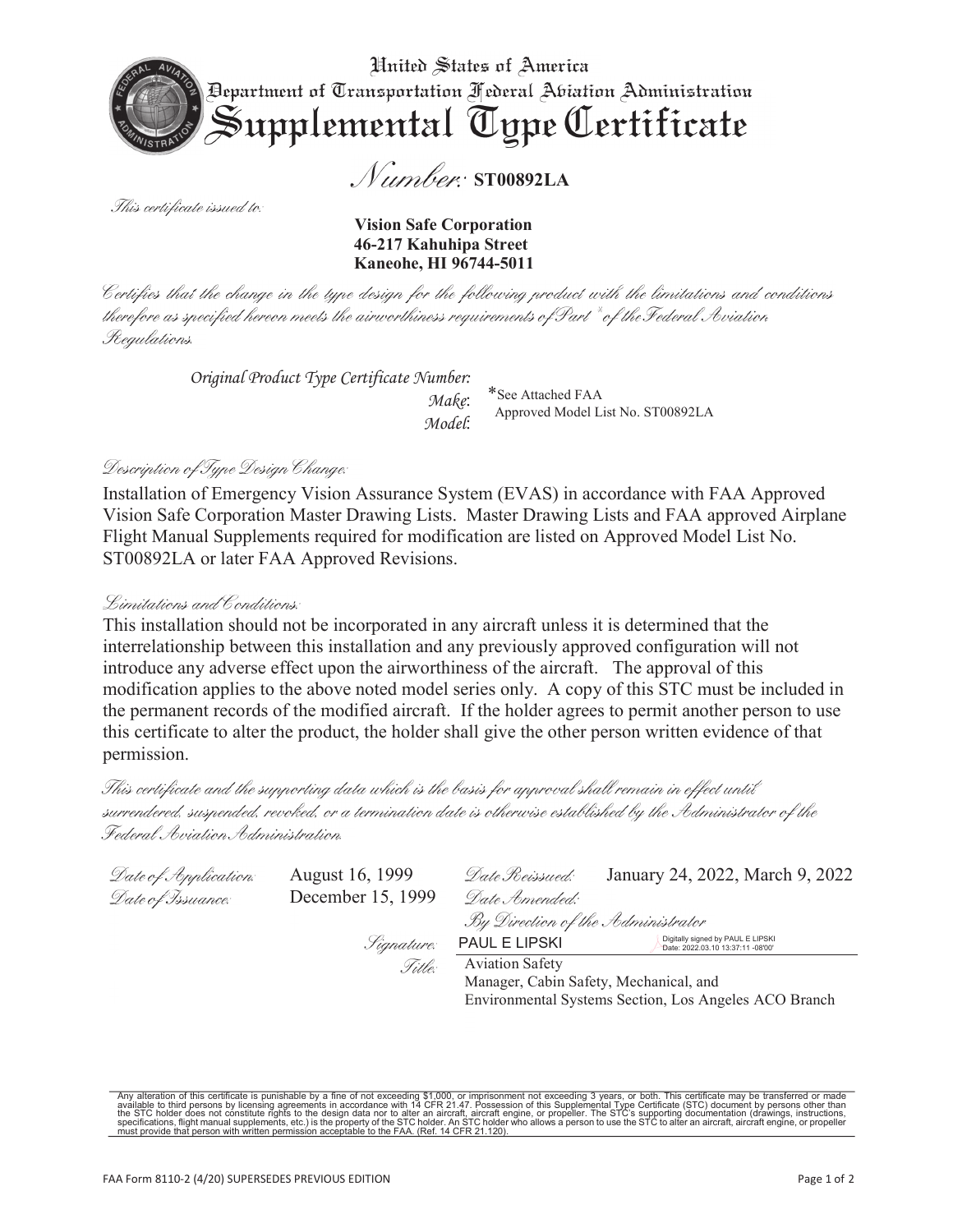

**Instructions:** The transfer endorsement below may be used to notify the appropriate FAA Aircraft Certification Office of the transfer of this Supplemental Type Certificate. The FAA will reissue the certificate in the name of the transferee and forward it to him.

### Transfer Endorsement

Transfer the ownership of Supplemental Type Certificate Number: \_\_\_\_\_\_\_\_\_\_\_

*(Name and address of transferee):* 

*(Name and address of grantor):* 

 *(if licensing agreement):* 

Date of transfer:

 *\_\_\_\_\_\_\_\_\_\_\_\_\_\_\_\_\_\_\_\_\_\_\_\_\_* 

Any alteration of this certificate is punishable by a fine of not exceeding \$1,000, or imprisonment not exceeding 3 years, or both. This certificate may be transferred or made available to third persons by licensing agreem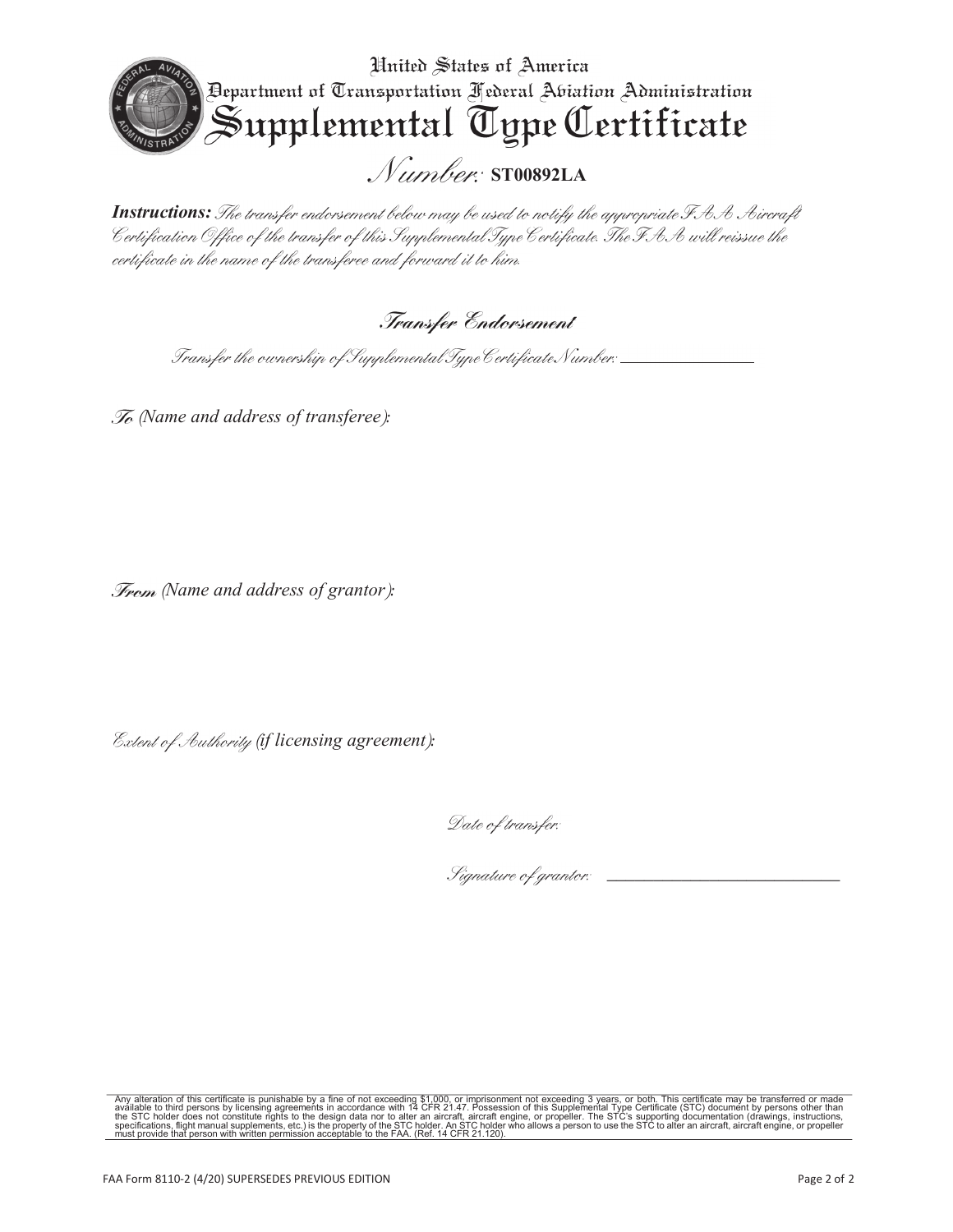**For** 

**Installation of Emergency Vision Assurance System** 

|              | Aircraft Make and |             | Certification  |                                  |                           |                       |
|--------------|-------------------|-------------|----------------|----------------------------------|---------------------------|-----------------------|
| Item         |                   | Type        |                | FAA Approved Master Drawing List |                           | <b>Amendment Date</b> |
|              | Model             | Certificate | <b>Basis</b>   | FAA Approved AFM Supplement      |                           |                       |
|              |                   | Number      |                | Number                           | Revision /Date            |                       |
| $\mathbf{1}$ | <b>CESSNA</b>     | A22CE       | 14 CFR Part 25 | Master Drawing List              | "E" / $4/25/00$           | December 15, 1999,    |
|              | 550,              |             |                | Number 147                       | through                   | May 26, 2006,         |
|              | 560               |             |                |                                  | "N" / $10/11/05$          | September 11, 2014    |
|              |                   |             |                |                                  |                           |                       |
|              |                   |             |                | or                               |                           |                       |
|              |                   |             |                |                                  |                           |                       |
|              |                   |             |                | Master Drawing List              | "O" / $06/06/14$ or later |                       |
|              |                   |             |                | Number 147                       |                           |                       |
|              |                   |             |                |                                  | FAA approved<br>revision  |                       |
|              |                   |             |                |                                  |                           |                       |
|              |                   |             |                | and                              |                           |                       |
|              |                   |             |                |                                  |                           |                       |
|              |                   |             |                | Drawing List Number              | "X" / $04/08/14$ or later |                       |
|              |                   |             |                | 110                              | FAA approved              |                       |
|              |                   |             |                |                                  | revision                  |                       |
|              |                   |             |                |                                  |                           |                       |
|              |                   |             |                |                                  |                           |                       |
|              |                   |             |                | AFM Supplement No.               | "Original" / 12/14/99     |                       |
|              |                   |             |                |                                  | or later FAA approved     |                       |
|              |                   |             |                |                                  | revision                  |                       |
|              |                   |             |                |                                  |                           |                       |
|              |                   |             |                | AFM Supplement No.               | "Original" / 10/06/05     |                       |
|              |                   |             |                |                                  | or later FAA approved     |                       |
|              |                   |             |                |                                  | revision                  |                       |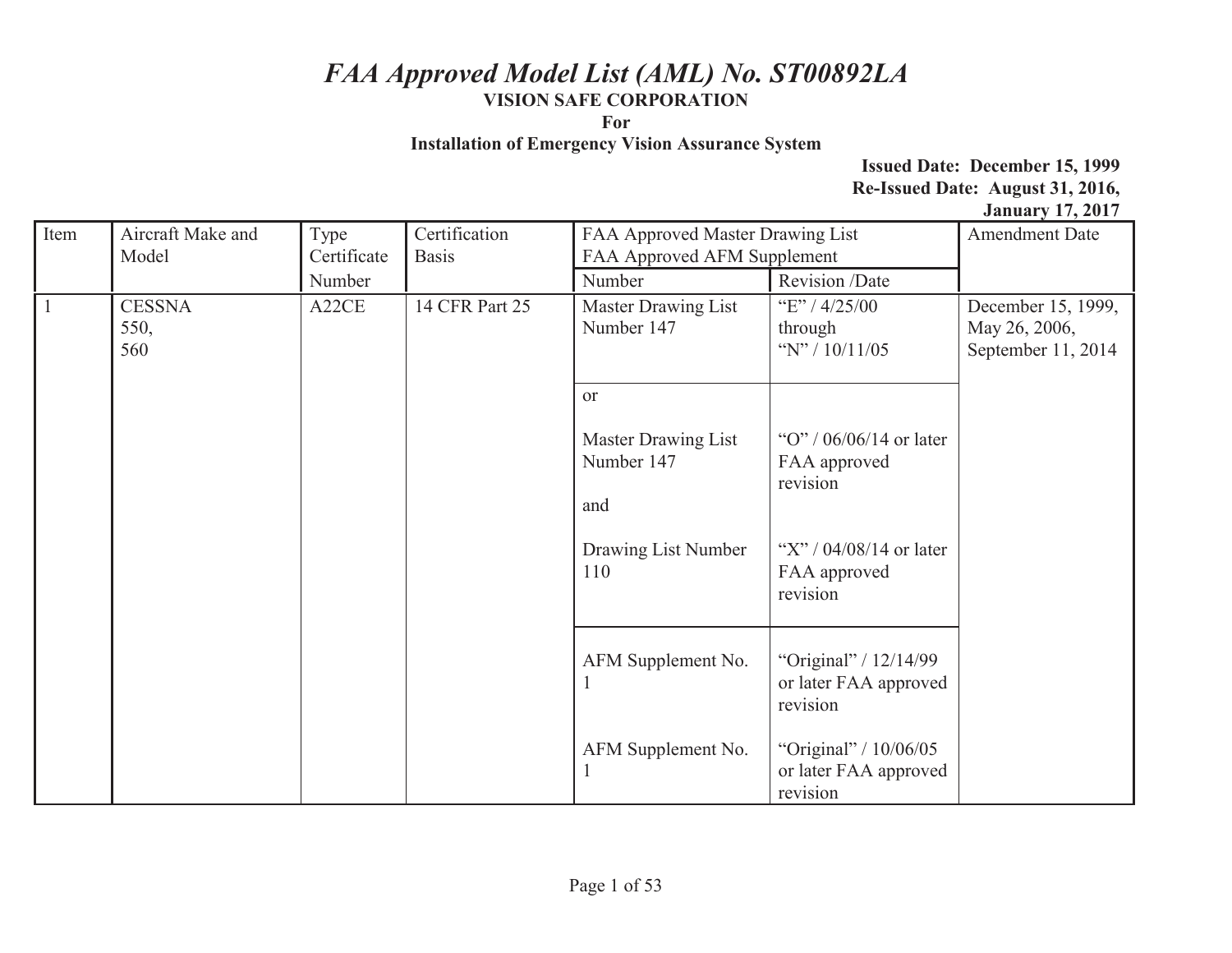**For** 

**Installation of Emergency Vision Assurance System** 

| Item      | Aircraft Make and<br>Model | Type<br>Certificate | Certification<br><b>Basis</b> | FAA Approved Master Drawing List<br>FAA Approved AFM Supplement |                                                             | $\frac{1}{2}$ and $\frac{1}{2}$ and $\frac{1}{2}$ and $\frac{1}{2}$ and $\frac{1}{2}$ and $\frac{1}{2}$ and $\frac{1}{2}$ and $\frac{1}{2}$ and $\frac{1}{2}$ and $\frac{1}{2}$ and $\frac{1}{2}$ and $\frac{1}{2}$ and $\frac{1}{2}$ and $\frac{1}{2}$ and $\frac{1}{2}$ and $\frac{1}{2}$ a<br><b>Amendment Date</b> |
|-----------|----------------------------|---------------------|-------------------------------|-----------------------------------------------------------------|-------------------------------------------------------------|------------------------------------------------------------------------------------------------------------------------------------------------------------------------------------------------------------------------------------------------------------------------------------------------------------------------|
|           |                            | Number              |                               | Number                                                          | Revision /Date                                              |                                                                                                                                                                                                                                                                                                                        |
| $\vert$ 2 | <b>CESSNA</b><br>750       | T00007WI            | 14 CFR Part 25                | Master Drawing List<br>Number 148                               | "F" / $4/25/00$<br>through<br>"I" / $12/29/03$              | May 10, 2000,<br>September 11, 2014                                                                                                                                                                                                                                                                                    |
|           |                            | or                  |                               |                                                                 |                                                             |                                                                                                                                                                                                                                                                                                                        |
|           |                            |                     |                               | Master Drawing List<br>Number 148                               | "J" / $06/06/14$ or later<br>FAA approved<br>revision       |                                                                                                                                                                                                                                                                                                                        |
|           |                            |                     |                               | Drawing List Number<br>110                                      | "X" / $04/08/14$ or later<br>FAA approved<br>revision       |                                                                                                                                                                                                                                                                                                                        |
|           |                            |                     |                               | AFM Supplement No.                                              | "Original" / $5/10/00$ or<br>later FAA approved<br>revision |                                                                                                                                                                                                                                                                                                                        |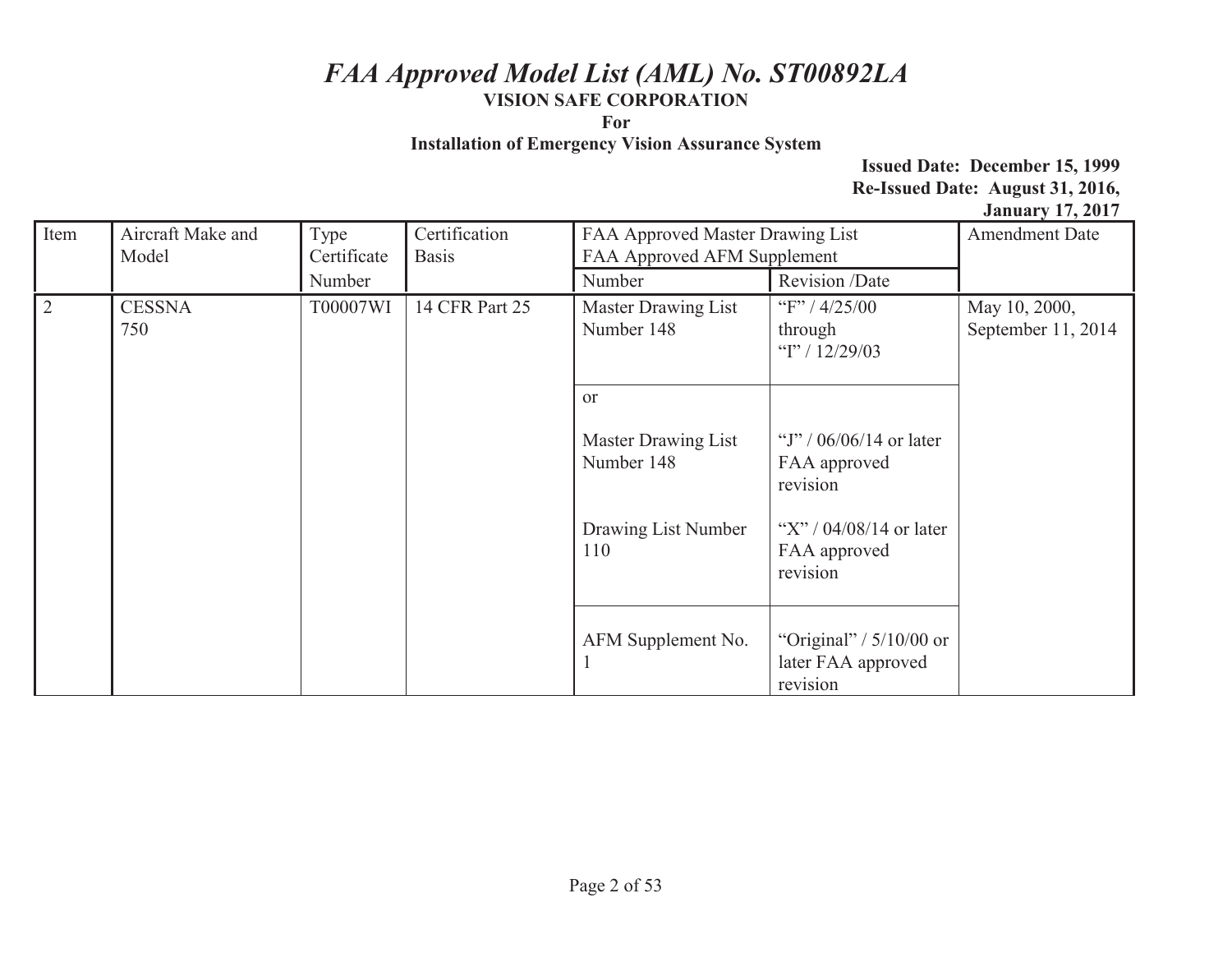**For** 

**Installation of Emergency Vision Assurance System** 

| Item      | Aircraft Make and<br>Model | Type<br>Certificate | Certification<br><b>Basis</b> | FAA Approved Master Drawing List<br>FAA Approved AFM Supplement |                                                             | <b>Amendment Date</b>               |
|-----------|----------------------------|---------------------|-------------------------------|-----------------------------------------------------------------|-------------------------------------------------------------|-------------------------------------|
|           |                            | Number              |                               | Number                                                          | Revision /Date                                              |                                     |
| $\vert$ 3 | <b>CESSNA</b><br>650       | A9NM                | 14 CFR Part 25                | Master Drawing List<br>Number 134                               | "N/C" / $4/20/00$<br>through<br>"B" / 12/22/03              | June 9, 2000,<br>September 11, 2014 |
|           |                            |                     |                               | <sub>or</sub>                                                   |                                                             |                                     |
|           |                            |                     |                               | Master Drawing List<br>Number 134                               | "C" / $06/06/14$ or later<br>FAA approved<br>Revision       |                                     |
|           |                            |                     |                               | Drawing List Number<br>110                                      | "X" / $04/08/14$ or later<br>FAA approved<br>revision       |                                     |
|           |                            |                     |                               | AFM Supplement No.                                              | "Original"<br>$6/1/00$ or later<br>FAA approved<br>Revision |                                     |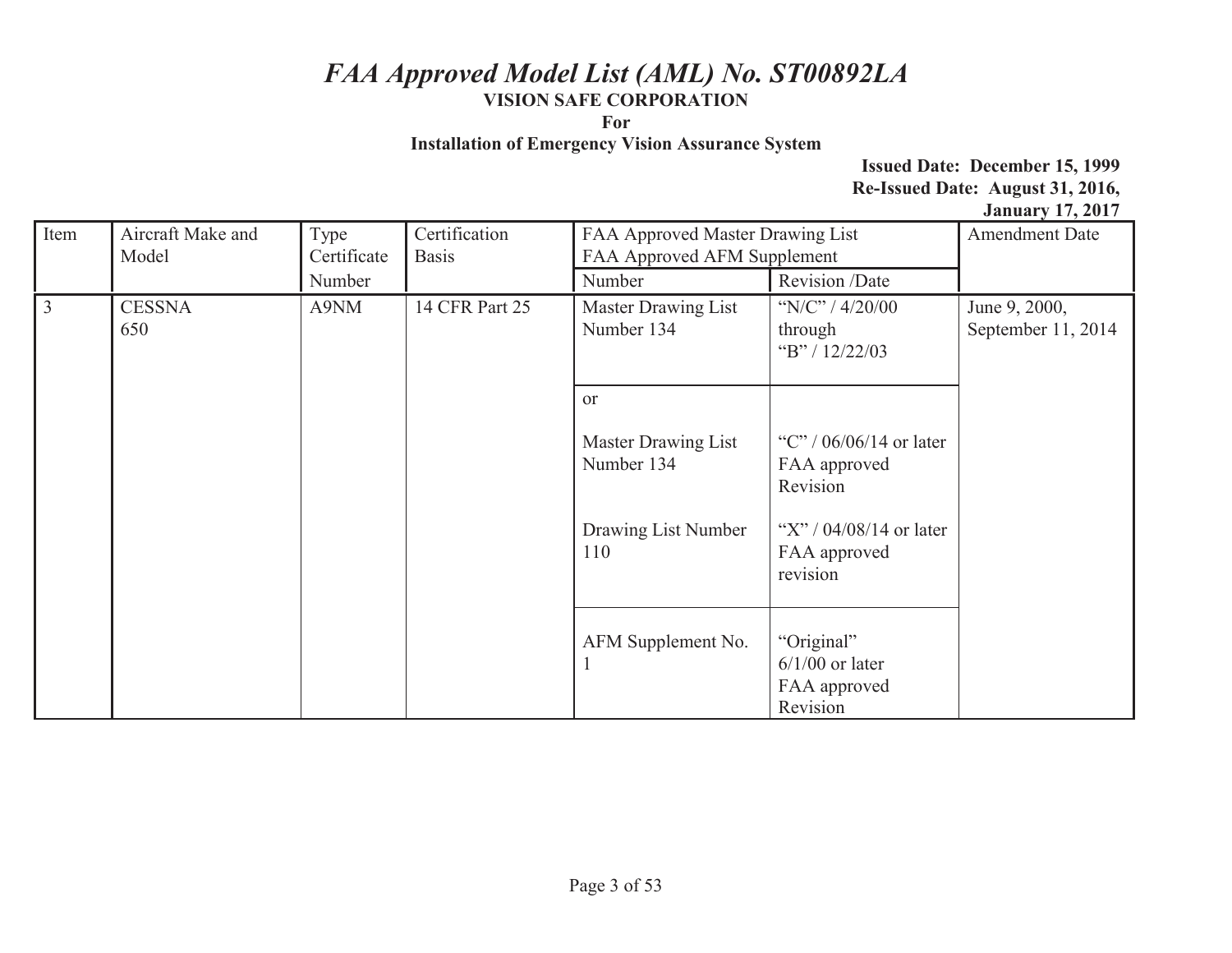**For** 

**Installation of Emergency Vision Assurance System** 

| Item           | Aircraft Make and<br>Model                                                           | Type<br>Certificate | Certification<br><b>Basis</b> | FAA Approved Master Drawing List<br>FAA Approved AFM Supplement                  |                                                                                                                | <b>Amendment Date</b>                   |
|----------------|--------------------------------------------------------------------------------------|---------------------|-------------------------------|----------------------------------------------------------------------------------|----------------------------------------------------------------------------------------------------------------|-----------------------------------------|
|                |                                                                                      | Number              |                               | Number                                                                           | Revision /Date                                                                                                 |                                         |
| $\overline{4}$ | <b>BEECHCRAFT</b><br>BAe.125 Series 800A,<br>BAe.125 Series 800B,<br>BAe.125 Series  | A3EU                | 14 CFR Part 25                | Master Drawing List<br>Number 120                                                | "G" / $10/24/00$<br>through<br>"L" / $06/18/08$                                                                | November 1, 2000,<br>September 11, 2014 |
|                | $1000A$ ,<br>BAe.125 Series<br>1000B,<br>Hawker 800,<br>Hawker 800XP,<br>Hawker 1000 |                     |                               | <sub>or</sub><br>Master Drawing List<br>Number 120<br>Drawing List Number<br>110 | "M" / $06/06/14$ or later<br>FAA approved<br>revision<br>"X" / $04/08/14$ or later<br>FAA approved<br>revision |                                         |
|                |                                                                                      |                     |                               | AFM Supplement No.                                                               | "Original" / $10/26/00$<br>or later FAA approved<br>revision                                                   |                                         |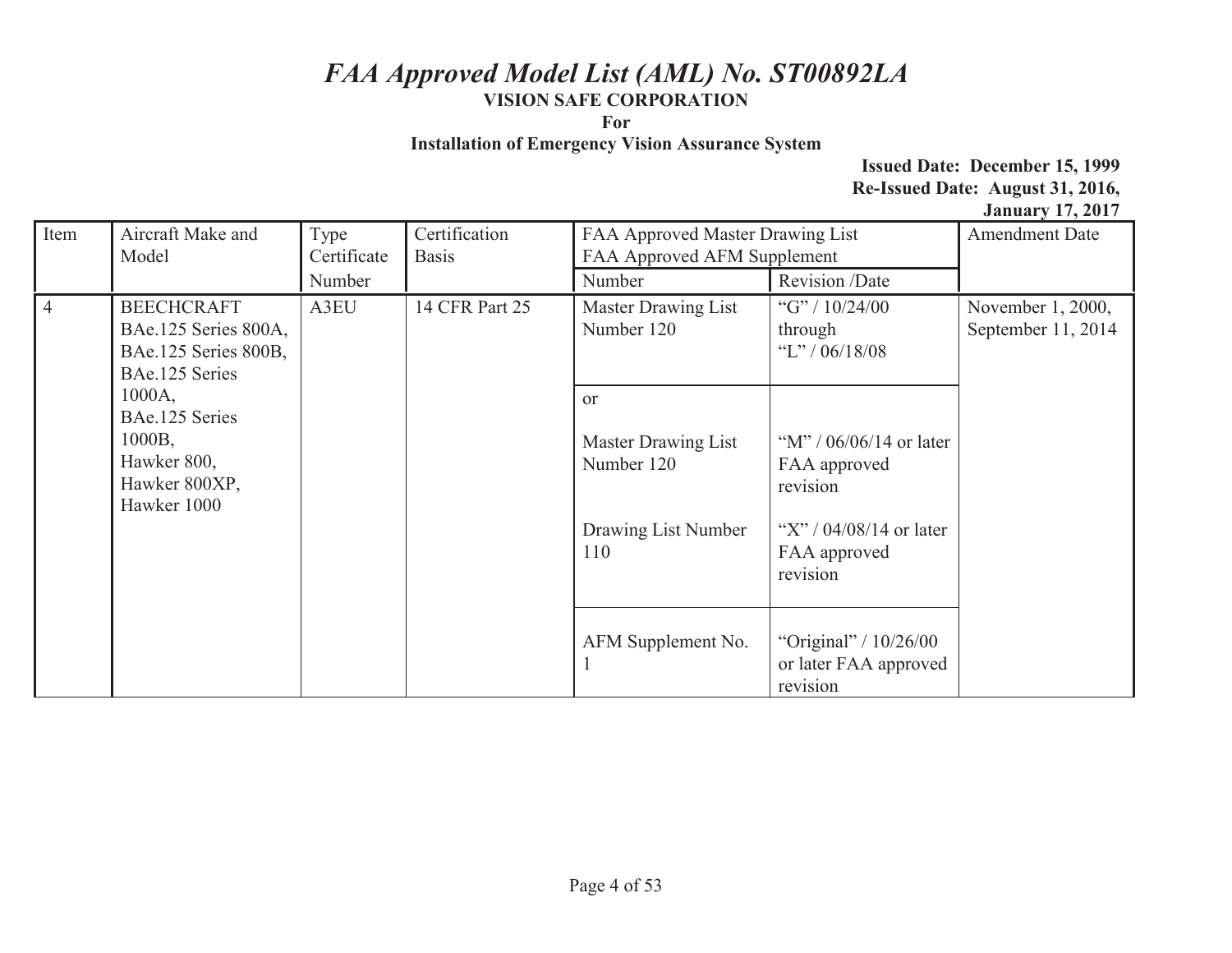**For** 

**Installation of Emergency Vision Assurance System** 

| Item            | Aircraft Make and<br>Model                                                                                                        | Type<br>Certificate | Certification<br><b>Basis</b>            | FAA Approved Master Drawing List<br>FAA Approved AFM Supplement |                                                             | <b>Amendment Date</b> |
|-----------------|-----------------------------------------------------------------------------------------------------------------------------------|---------------------|------------------------------------------|-----------------------------------------------------------------|-------------------------------------------------------------|-----------------------|
|                 |                                                                                                                                   | Number              |                                          | Number                                                          | Revision /Date                                              |                       |
| $5\overline{)}$ | A46EU<br><b>DASSAULT</b><br>FAR 21.29,<br><b>AVIATION</b><br>Part 25,<br>Mystere-Falcon 900,<br>See Type<br>Falcon 900EX<br>Sheet | Certificate Data    | <b>Master Drawing List</b><br>Number 155 | "E" / $1/12/01$<br>through<br>"Q" / 08/01/08                    | January 19, 2001,<br>September 11, 2014                     |                       |
|                 |                                                                                                                                   |                     | <sub>or</sub>                            |                                                                 |                                                             |                       |
|                 |                                                                                                                                   |                     | Master Drawing List<br>Number 155        | "R" / $06/06/14$ or later<br>FAA approved<br>revision           |                                                             |                       |
|                 |                                                                                                                                   |                     |                                          | Drawing List Number<br>110                                      | "X" / $04/08/14$ or later<br>FAA approved<br>revision       |                       |
|                 |                                                                                                                                   |                     |                                          | AFM Supplement No.                                              | "Original" / $1/19/01$ or<br>later FAA approved<br>revision |                       |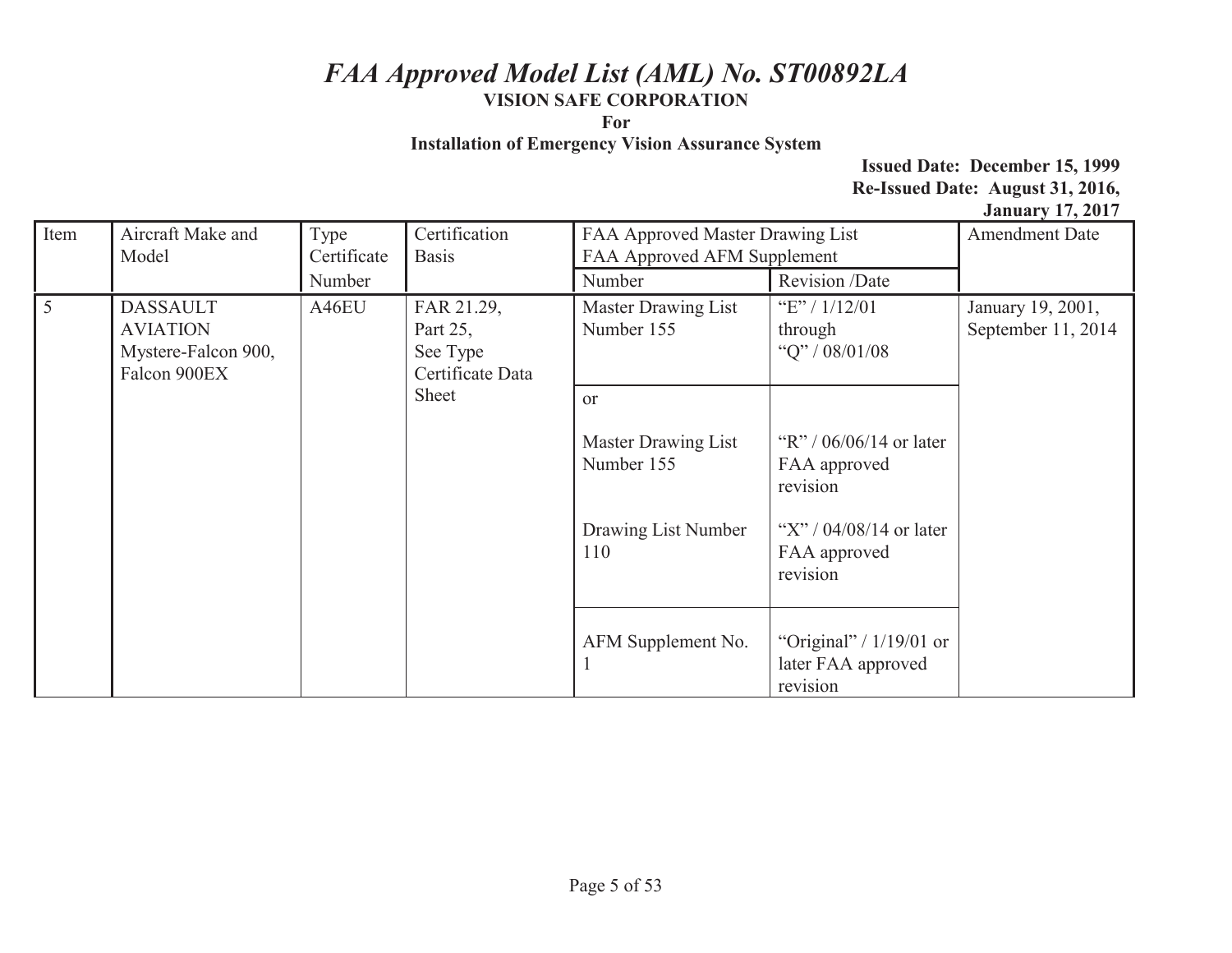**For** 

**Installation of Emergency Vision Assurance System** 

| Item           | Aircraft Make and<br>Model                                                         | Type<br>Certificate            | Certification<br><b>Basis</b>                  | FAA Approved Master Drawing List<br>FAA Approved AFM Supplement |                                                             | <b>Amendment Date</b> |
|----------------|------------------------------------------------------------------------------------|--------------------------------|------------------------------------------------|-----------------------------------------------------------------|-------------------------------------------------------------|-----------------------|
|                |                                                                                    | Number                         |                                                | Number                                                          | Revision /Date                                              |                       |
| $\overline{6}$ | A50NM<br><b>DASSAULT</b><br><b>AVIATION</b><br>Part 25,<br>Falcon 2000<br>See Type | FAR 21.29,<br>Certificate Data | <b>Master Drawing List</b><br>Number 155       | "E" / $1/12/01$<br>through<br>"Q" / 08/01/08                    | January 19, 2001,<br>September 11, 2014                     |                       |
|                |                                                                                    | Sheet                          | <b>or</b><br>Master Drawing List<br>Number 155 | "R" / $06/06/14$ or later<br>FAA approved<br>revision           |                                                             |                       |
|                |                                                                                    |                                | Drawing List Number<br>110                     | "X" / $04/08/14$ or later<br>FAA approved<br>revision           |                                                             |                       |
|                |                                                                                    |                                |                                                | AFM Supplement No.                                              | "Original" / $1/19/01$ or<br>later FAA approved<br>revision |                       |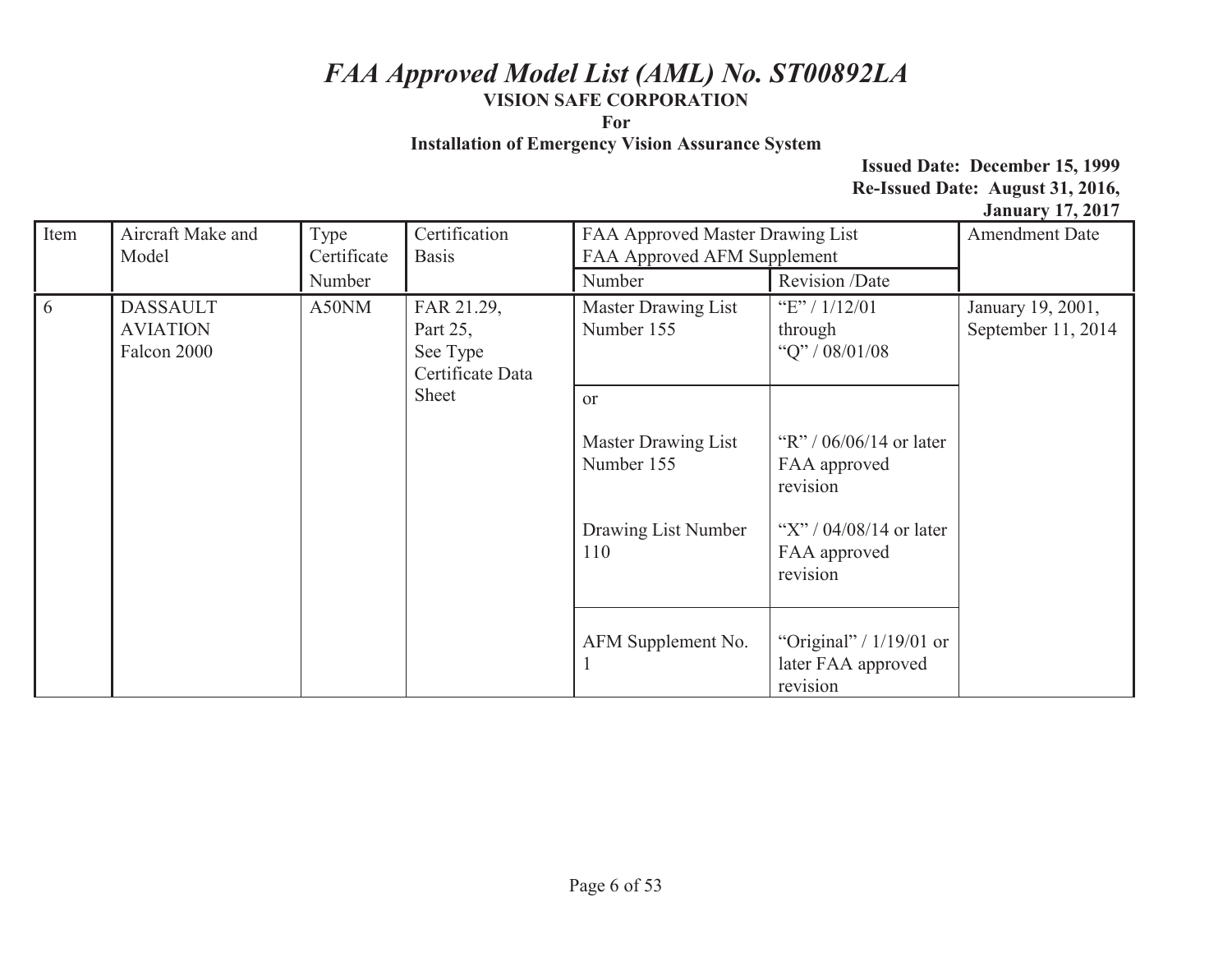**For** 

**Installation of Emergency Vision Assurance System** 

| Item      | Aircraft Make and<br>Model                             | Type<br>Certificate<br>Number | Certification<br><b>Basis</b>            | FAA Approved Master Drawing List<br>FAA Approved AFM Supplement<br>Number | Revision /Date                                                                           | $5.411$ and $7.47$ = $5.1$<br><b>Amendment Date</b> |
|-----------|--------------------------------------------------------|-------------------------------|------------------------------------------|---------------------------------------------------------------------------|------------------------------------------------------------------------------------------|-----------------------------------------------------|
| $\vert$ 7 | <b>GULFSTREAM</b><br>A12EA<br>14 CFR Part 25<br>$G-IV$ |                               | <b>Master Drawing List</b><br>Number 127 | "F" / $12/01/00$<br>through<br>"N" / $07/01/13$                           | March 29, 2001,<br>September 11, 2014                                                    |                                                     |
|           |                                                        |                               |                                          | <sub>or</sub><br>Master Drawing List<br>Number 127<br>Drawing List Number | "O" / $06/06/14$ or later<br>FAA approved<br>revision<br>"X" / $04/08/14$ or later       |                                                     |
|           |                                                        |                               |                                          | 110<br>AFM Supplement No.                                                 | FAA approved<br>revision<br>"Original" / $03/19/01$<br>or later FAA approved<br>revision |                                                     |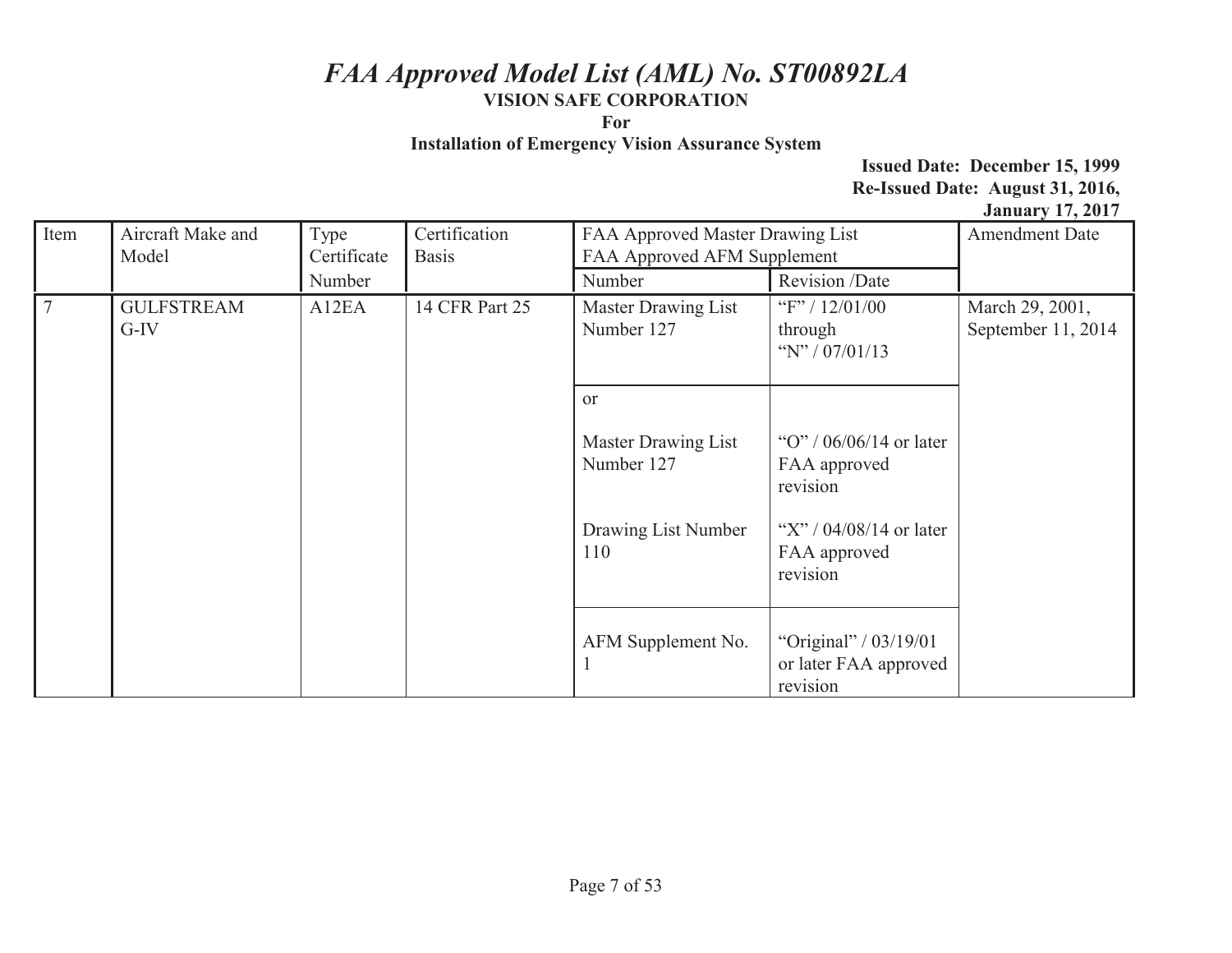**For** 

**Installation of Emergency Vision Assurance System** 

| Item | Aircraft Make and<br>Model                                       | Type<br>Certificate | Certification<br><b>Basis</b>     | FAA Approved Master Drawing List<br>FAA Approved AFM Supplement |                                                            | $5.411$ and $7.47$ = $5.1$<br><b>Amendment Date</b> |
|------|------------------------------------------------------------------|---------------------|-----------------------------------|-----------------------------------------------------------------|------------------------------------------------------------|-----------------------------------------------------|
|      |                                                                  | Number              |                                   | Number                                                          | Revision /Date                                             |                                                     |
| 8    | A12EA<br>14 CFR Part 25<br><b>GULFSTREAM</b><br>$G-1159A(G-III)$ |                     | Master Drawing List<br>Number 127 | "H" / $05/30/01$<br>through<br>"N" / $07/01/13$                 | July 16, 2001,<br>September 11, 2014                       |                                                     |
|      |                                                                  |                     | <sub>or</sub>                     |                                                                 |                                                            |                                                     |
|      |                                                                  |                     |                                   | Master Drawing List<br>Number 127                               | "O" / $06/06/14$ or later<br>FAA approved<br>revision      |                                                     |
|      |                                                                  |                     |                                   | Drawing List Number<br>110                                      | "X" / $04/08/14$ or later<br>FAA approved<br>revision      |                                                     |
|      |                                                                  |                     |                                   | AFM Supplement No.                                              | "Original" / 06/18/01<br>or later FAA approved<br>revision |                                                     |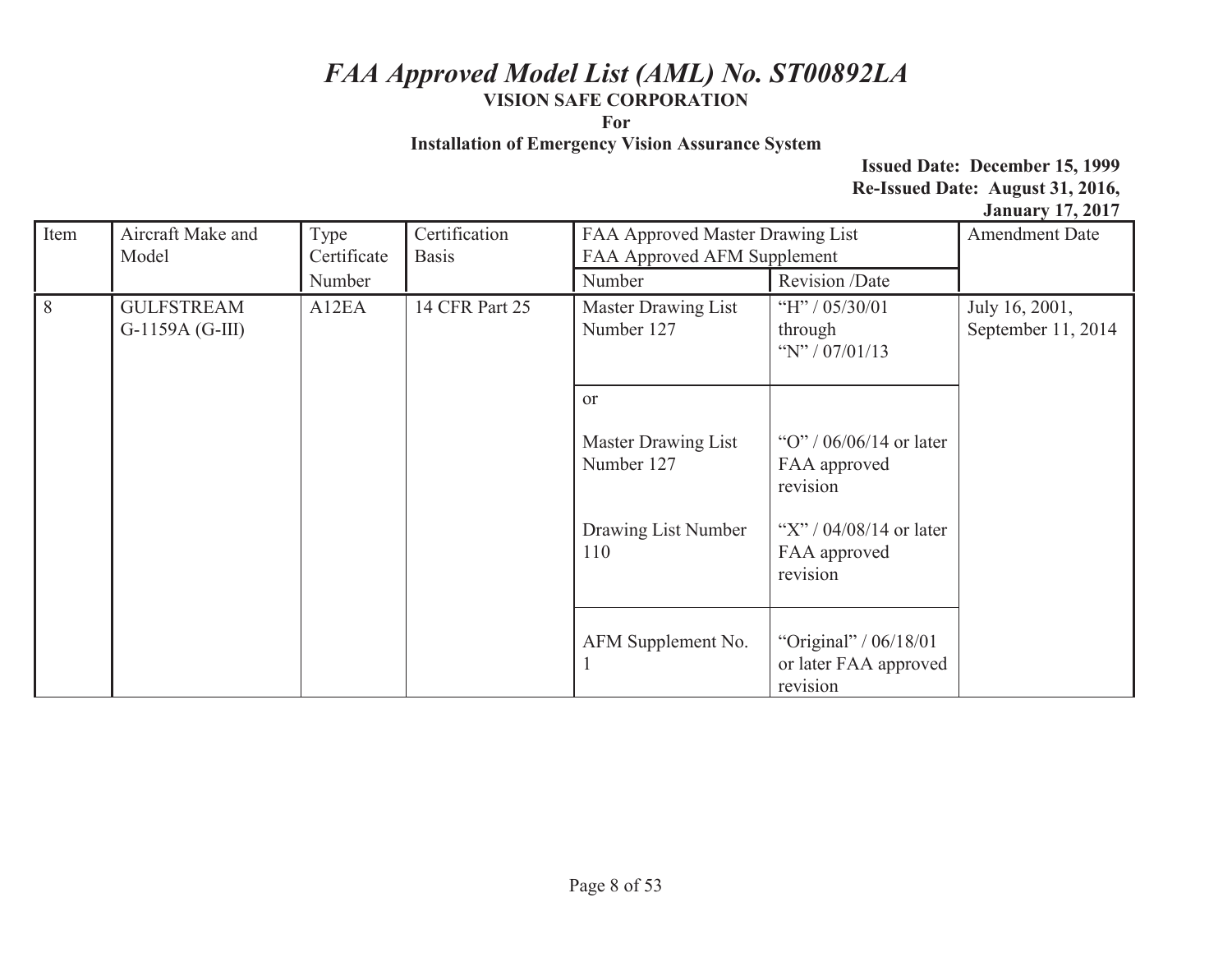**For** 

**Installation of Emergency Vision Assurance System** 

| Item       | Aircraft Make and<br>Model                         | Type<br>Certificate | Certification<br><b>Basis</b>            | FAA Approved Master Drawing List<br>FAA Approved AFM Supplement |                                                            | $5.411$ and $7.47$ = $5.1$<br><b>Amendment Date</b> |
|------------|----------------------------------------------------|---------------------|------------------------------------------|-----------------------------------------------------------------|------------------------------------------------------------|-----------------------------------------------------|
|            |                                                    | Number              |                                          | Number                                                          | Revision /Date                                             |                                                     |
| $\sqrt{9}$ | 14 CFR Part 25<br><b>GULFSTREAM</b><br>A12EA<br>GV |                     | <b>Master Drawing List</b><br>Number 127 | "H" / $05/30/01$<br>through<br>"N" / $07/01/13$                 | July 16, 2001,<br>September 11, 2014                       |                                                     |
|            |                                                    |                     | <sub>or</sub>                            |                                                                 |                                                            |                                                     |
|            |                                                    |                     |                                          | Master Drawing List<br>Number 127                               | "O" / $06/06/14$ or later<br>FAA approved<br>revision      |                                                     |
|            |                                                    |                     |                                          | Drawing List Number<br>110                                      | "X" / $04/08/14$ or later<br>FAA approved<br>revision      |                                                     |
|            |                                                    |                     |                                          | AFM Supplement No.<br>-1                                        | "Original" / 06/18/01<br>or later FAA approved<br>revision |                                                     |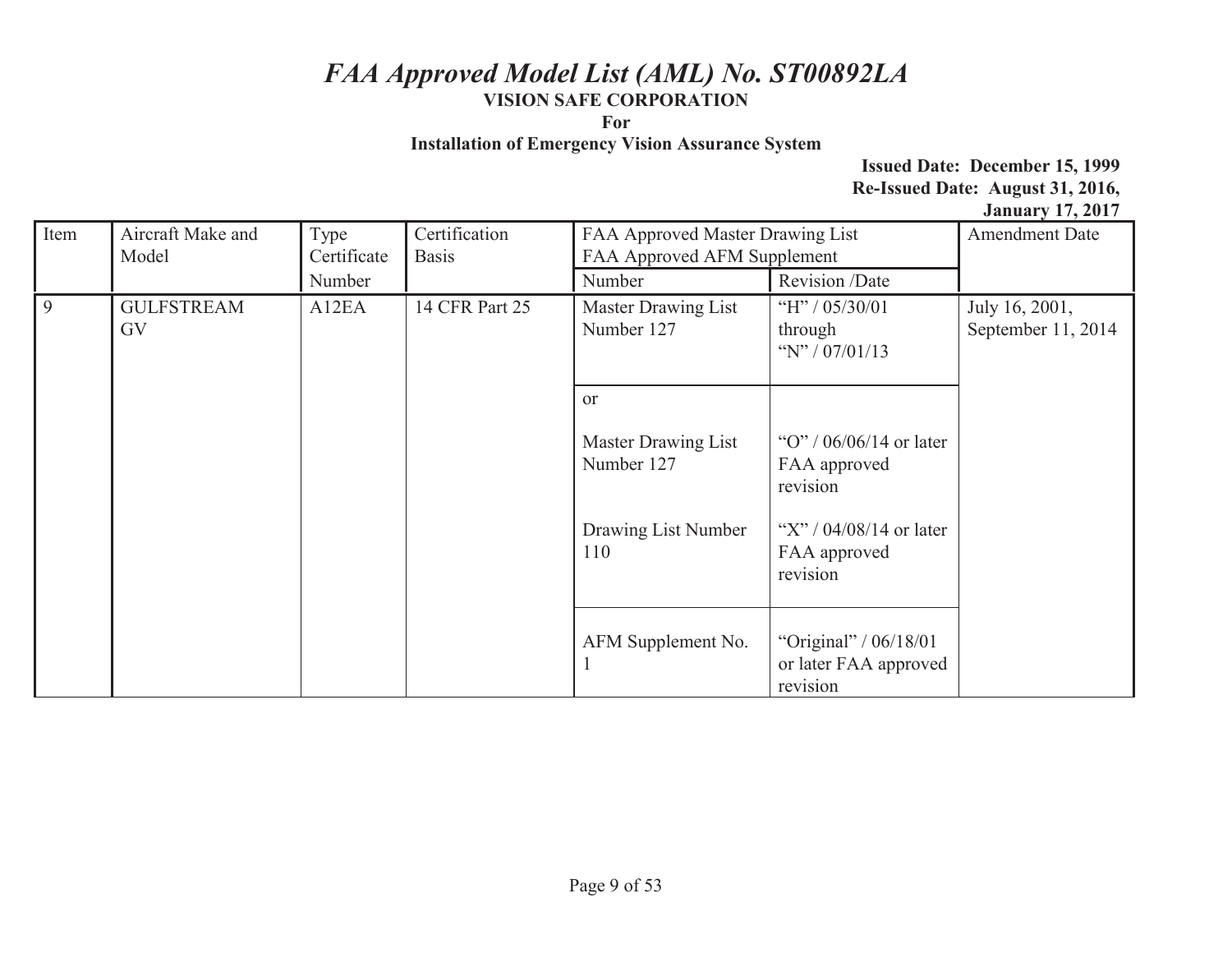**For** 

**Installation of Emergency Vision Assurance System** 

| Item                | Aircraft Make and<br>Model                             | Type<br>Certificate | Certification<br><b>Basis</b> | FAA Approved Master Drawing List<br>FAA Approved AFM Supplement                  |                                                                                                                | <b>Amendment Date</b>                                     |
|---------------------|--------------------------------------------------------|---------------------|-------------------------------|----------------------------------------------------------------------------------|----------------------------------------------------------------------------------------------------------------|-----------------------------------------------------------|
|                     |                                                        | Number              |                               | Number                                                                           | Revision /Date                                                                                                 |                                                           |
| 10<br><b>BOEING</b> | 737-600 Series,<br>737-700 Series,<br>737-700C Series, | A16WE               | 14 CFR Part 25                | Master Drawing List<br>Number 122                                                | "F" / $4/10/01$<br>through<br>" $O$ "/11/27/12                                                                 | July 19, 2001,<br>January 18, 2006,<br>September 11, 2014 |
|                     | 737-800 Series,<br>737-900 Series                      |                     |                               | <sub>or</sub><br>Master Drawing List<br>Number 122<br>Drawing List Number<br>110 | "P" / $06/06/14$ or later<br>FAA approved<br>revision<br>"X" / $04/08/14$ or later<br>FAA approved<br>revision |                                                           |
|                     |                                                        |                     |                               | AFM Supplement No.                                                               | "Original" / $06/29/01$<br>or later FAA approved<br>revision                                                   |                                                           |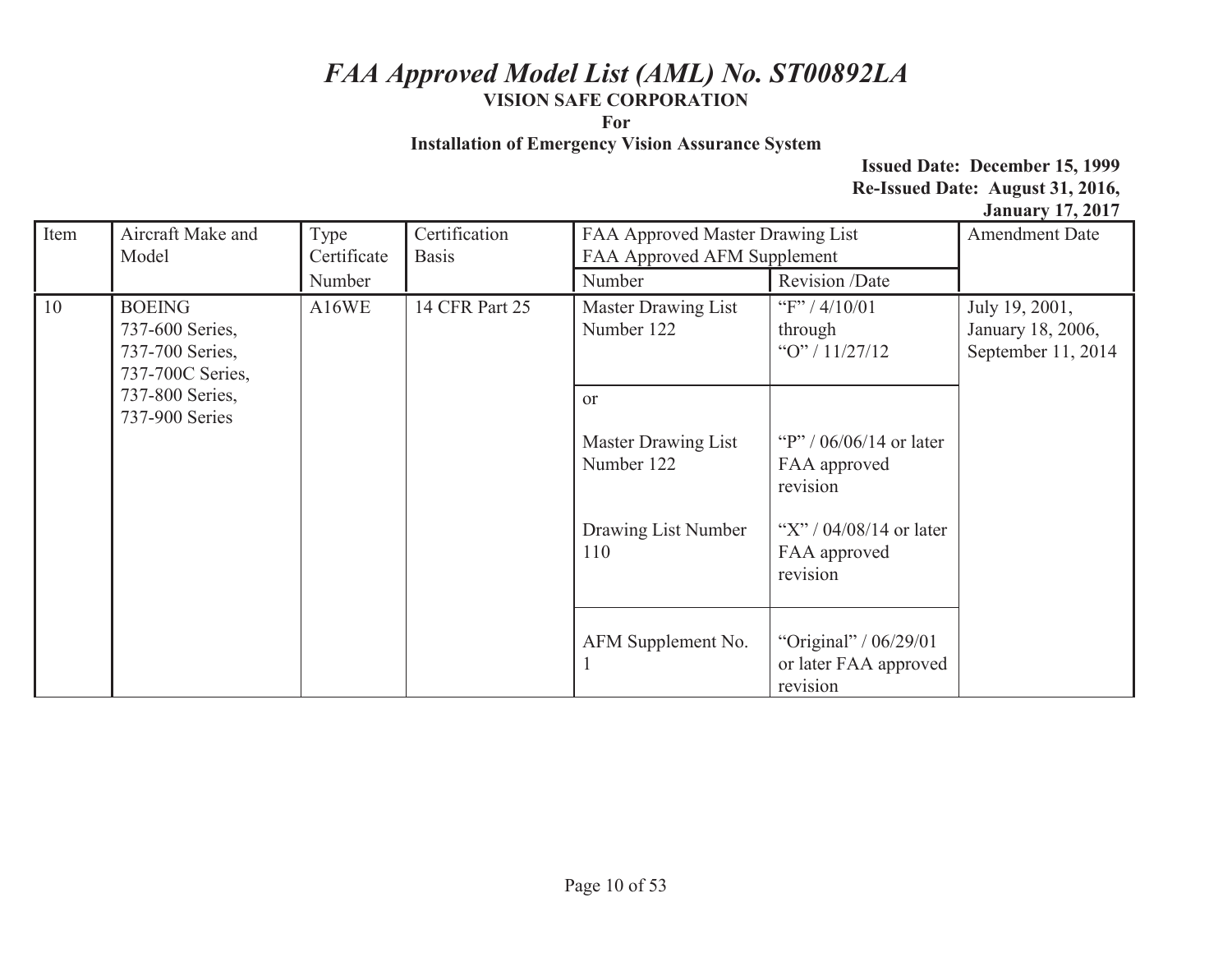**For** 

**Installation of Emergency Vision Assurance System** 

| Item                | Aircraft Make and<br>Model                                                  | Type<br>Certificate | Certification<br>FAA Approved Master Drawing List<br>FAA Approved AFM Supplement<br><b>Basis</b> |                                                                                                                |                                                            | <b>Amendment Date</b>                                 |
|---------------------|-----------------------------------------------------------------------------|---------------------|--------------------------------------------------------------------------------------------------|----------------------------------------------------------------------------------------------------------------|------------------------------------------------------------|-------------------------------------------------------|
|                     |                                                                             | Number              |                                                                                                  | Number                                                                                                         | Revision /Date                                             |                                                       |
| 11<br><b>AIRBUS</b> | A320 Model -111,<br>A320 Model -211,<br>A320 Model -212,                    | A28NM               | 14 CFR Part 25                                                                                   | Master Drawing List<br>Number 138                                                                              | "D" / $05/15/02$<br>through<br>"H" / $06/24/13$            | May 30, 2002,<br>September 11, 2014<br>March 26, 2015 |
|                     | A320 Model -214,<br>A320 Model -231,<br>A320 Model -232,<br>A320 Model -233 |                     | <sub>or</sub><br>Master Drawing List<br>Number 138<br>Drawing List Number<br>110                 | "I" / $06/06/14$ or later<br>FAA approved<br>revision<br>"X" / $04/08/14$ or later<br>FAA approved<br>revision |                                                            |                                                       |
|                     |                                                                             |                     |                                                                                                  | AFM Supplement No.                                                                                             | "Original" / 05/30/02<br>or later FAA approved<br>revision |                                                       |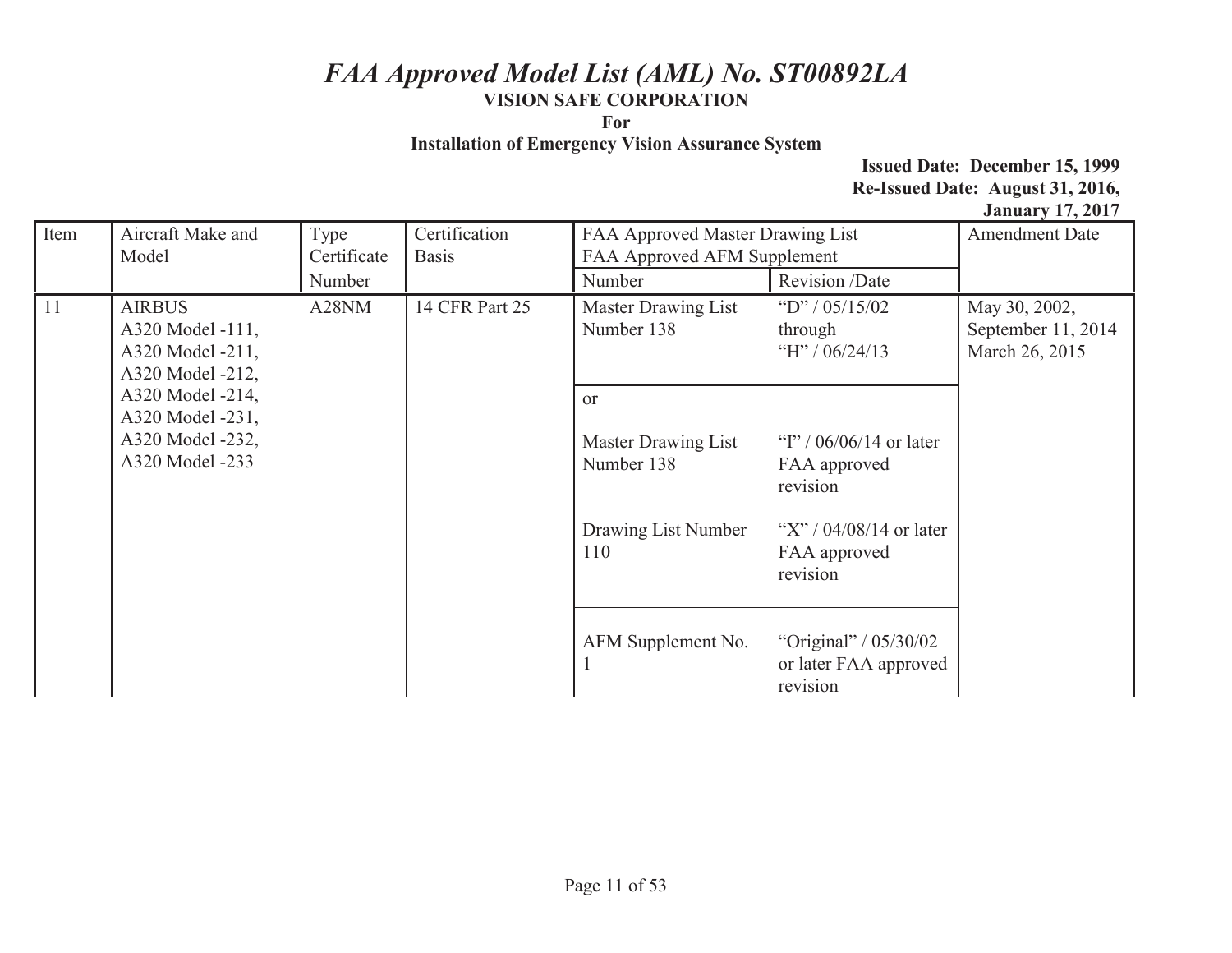**For** 

**Installation of Emergency Vision Assurance System** 

| Item | Aircraft Make and<br>Model | Type<br>Certificate | Certification<br><b>Basis</b> | FAA Approved Master Drawing List<br>FAA Approved AFM Supplement                                   |                                                                                                                                                                            | $0$ anuary 1794017<br><b>Amendment Date</b> |
|------|----------------------------|---------------------|-------------------------------|---------------------------------------------------------------------------------------------------|----------------------------------------------------------------------------------------------------------------------------------------------------------------------------|---------------------------------------------|
|      |                            | Number              |                               | Number                                                                                            | Revision /Date                                                                                                                                                             |                                             |
| 12   | <b>CESSNA</b><br>560XL     | A22CE               | 14 CFR Part 25                | Master Drawing List<br>Number 219                                                                 | "B" /05/08/02 or later<br>FAA approved<br>revision                                                                                                                         | July 19, 2002<br>October 24, 2019           |
|      |                            |                     |                               | AFM Supplement No.<br>л                                                                           | "Original" / $7/19/02$ or<br>later FAA approved<br>revision                                                                                                                |                                             |
|      |                            |                     |                               | <b>Or</b>                                                                                         |                                                                                                                                                                            |                                             |
|      |                            |                     |                               | Master Drawing List<br>Number 219<br>Drawing List Number<br>110<br>AFM Supplement No.<br>8999-219 | "G" $/10/16/19$ or later<br>FAA approved<br>revision<br>"AE / 11/01/18 or later<br>FAA approved<br>revision<br>"Original" / $9/11/19$ or<br>later FAA approved<br>revision |                                             |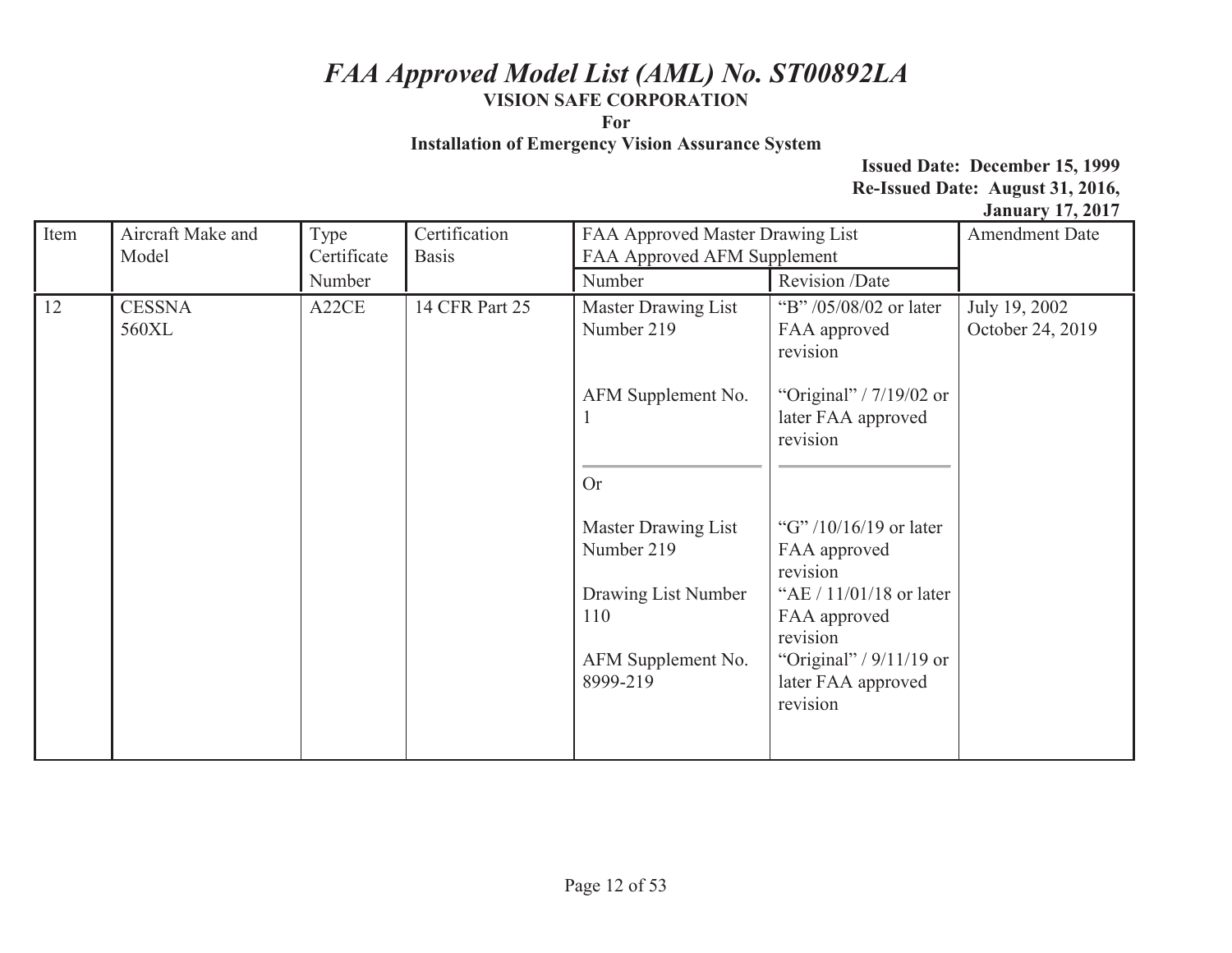**For** 

**Installation of Emergency Vision Assurance System** 

| Item | Aircraft Make and<br>Model                                                | Type<br>Certificate | Certification<br><b>Basis</b> | FAA Approved Master Drawing List<br>FAA Approved AFM Supplement                  |                                                                                                                | <b>Amendment Date</b>                  |
|------|---------------------------------------------------------------------------|---------------------|-------------------------------|----------------------------------------------------------------------------------|----------------------------------------------------------------------------------------------------------------|----------------------------------------|
|      |                                                                           | Number              |                               | Number                                                                           | Revision /Date                                                                                                 |                                        |
| 13   | <b>DASSAULT</b><br><b>AVIATION</b><br>Mystere-Falcon 50<br>(including EX, | A46EU               | 14 CFR Part 25                | Master Drawing List<br>Number 174                                                | "A" / 09/07/01<br>through<br>"F" / 10/24/07                                                                    | August 21, 2002,<br>September 11, 2014 |
|      | commercial<br>designation for<br>Mystere 50)                              |                     |                               | <sub>or</sub><br>Master Drawing List<br>Number 174<br>Drawing List Number<br>110 | "G" / $06/06/14$ or later<br>FAA approved<br>revision<br>"X" / $04/08/14$ or later<br>FAA approved<br>revision |                                        |
|      |                                                                           |                     | AFM Supplement No.            | "Original" / 08/21/02<br>or later FAA approved<br>revision                       |                                                                                                                |                                        |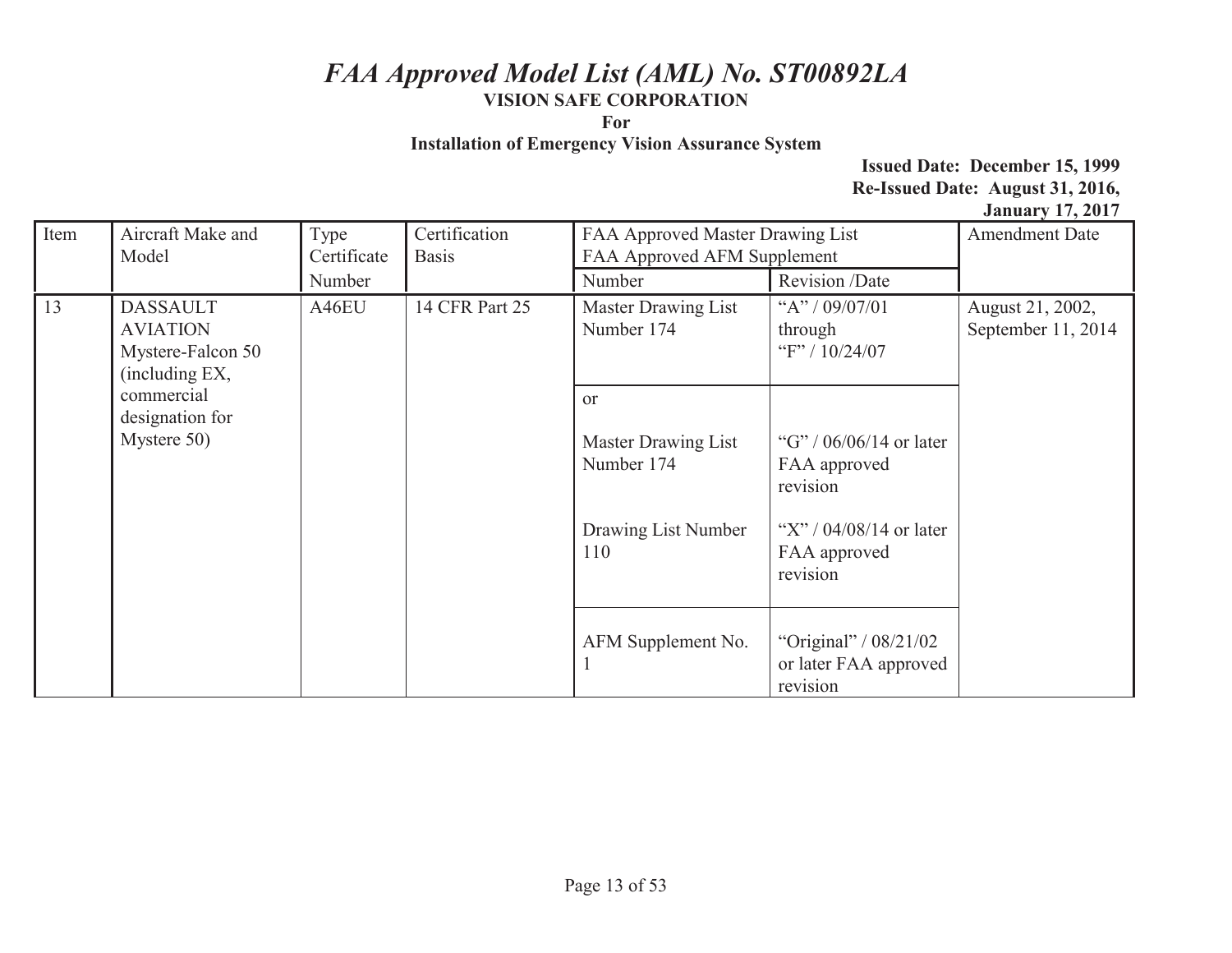**For** 

**Installation of Emergency Vision Assurance System** 

| Item | Aircraft Make and<br>Model                                                                                                                                                            | Type<br>Certificate                                 | Certification<br><b>Basis</b>                                                    | FAA Approved Master Drawing List<br>FAA Approved AFM Supplement                                                |                                                       | <b>Amendment Date</b> |
|------|---------------------------------------------------------------------------------------------------------------------------------------------------------------------------------------|-----------------------------------------------------|----------------------------------------------------------------------------------|----------------------------------------------------------------------------------------------------------------|-------------------------------------------------------|-----------------------|
|      |                                                                                                                                                                                       | Number                                              |                                                                                  | Number                                                                                                         | Revision /Date                                        |                       |
| 14   | A28NM<br><b>AIRBUS</b><br>A319 Model -111,<br>A319 Model -112,<br>A319 Model -113,<br>A319 Model -114,<br>A319 Model -115,<br>A319 Model -131,<br>A319 Model -132,<br>A319 Model -133 | 14 CFR Part 25<br>Master Drawing List<br>Number 138 | "E" / $02/18/03$<br>through<br>"H" / $06/24/13$                                  | March 17, 2003,<br>September 11, 2014                                                                          |                                                       |                       |
|      |                                                                                                                                                                                       |                                                     | <sub>or</sub><br>Master Drawing List<br>Number 138<br>Drawing List Number<br>110 | "I" / $06/06/14$ or later<br>FAA approved<br>revision<br>"X" / $04/08/14$ or later<br>FAA approved<br>revision |                                                       |                       |
|      |                                                                                                                                                                                       |                                                     |                                                                                  | <b>AFM Supplement</b><br>No. 1                                                                                 | "A" / $02/27/03$ or later<br>FAA approved<br>revision |                       |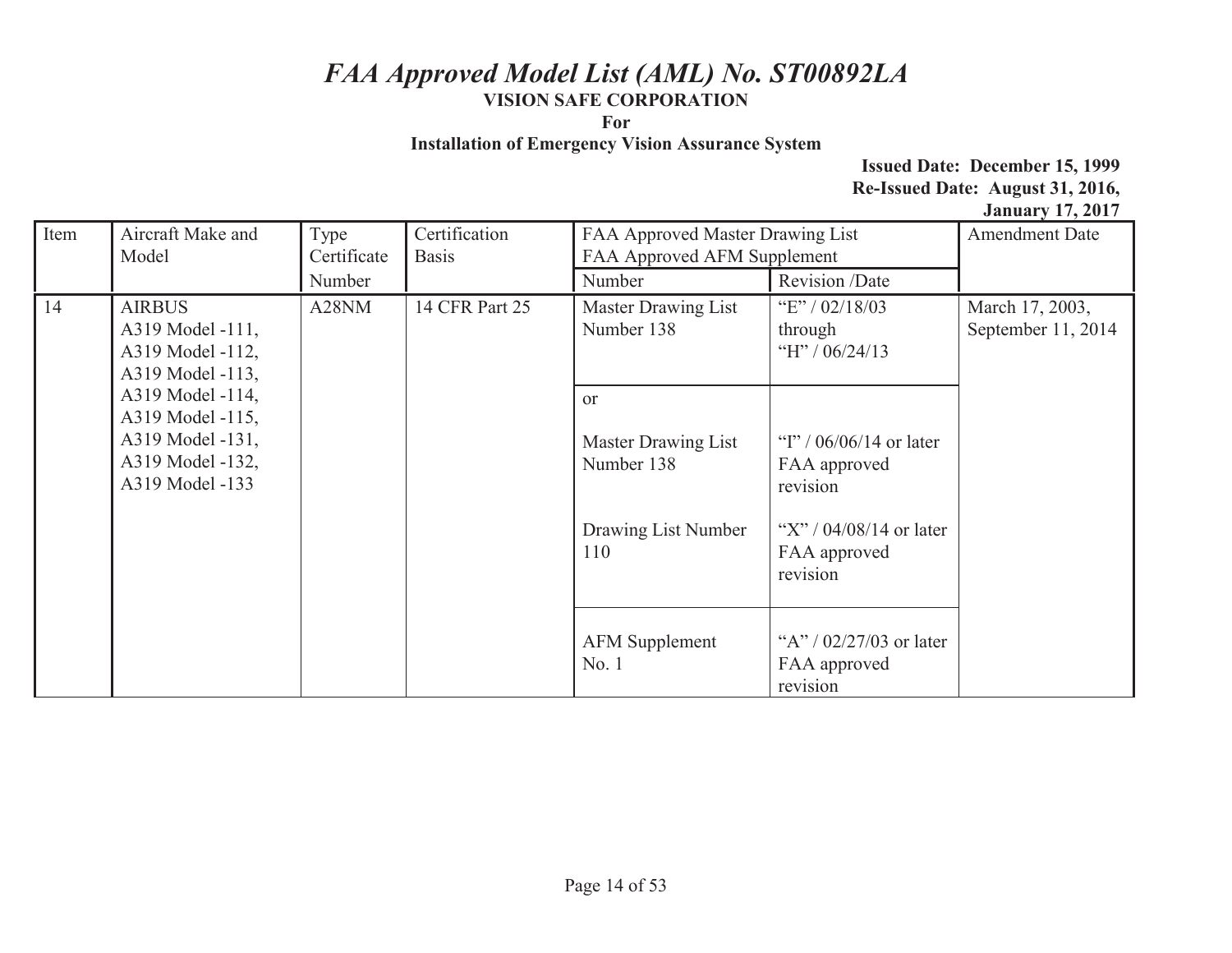**For** 

**Installation of Emergency Vision Assurance System** 

| Item                                                                                            | Aircraft Make and<br>Model                                                         | Type<br>Certificate | Certification<br><b>Basis</b>                                                    | FAA Approved Master Drawing List<br>FAA Approved AFM Supplement                                                |                                                       | <b>Amendment Date</b>                 |
|-------------------------------------------------------------------------------------------------|------------------------------------------------------------------------------------|---------------------|----------------------------------------------------------------------------------|----------------------------------------------------------------------------------------------------------------|-------------------------------------------------------|---------------------------------------|
|                                                                                                 |                                                                                    | Number              |                                                                                  | Number                                                                                                         | Revision /Date                                        |                                       |
| 15                                                                                              | A28NM<br><b>AIRBUS</b><br>A321 Model -111,<br>A321 Model -112,<br>A321 Model -131, |                     | 14 CFR Part 25                                                                   | Master Drawing List<br>Number 138                                                                              | "E" / $02/18/03$<br>through<br>"H" / $06/24/13$       | March 17, 2003,<br>September 11, 2014 |
| A321 Model -211,<br>A321 Model -212,<br>A321 Model -213,<br>A321 Model -231,<br>A321 Model -232 |                                                                                    |                     | <sub>or</sub><br>Master Drawing List<br>Number 138<br>Drawing List Number<br>110 | "I" / $06/06/14$ or later<br>FAA approved<br>revision<br>"X" / $04/08/14$ or later<br>FAA approved<br>revision |                                                       |                                       |
|                                                                                                 |                                                                                    |                     |                                                                                  | <b>AFM Supplement</b><br>No.1                                                                                  | "A" / $02/27/03$ or later<br>FAA approved<br>revision |                                       |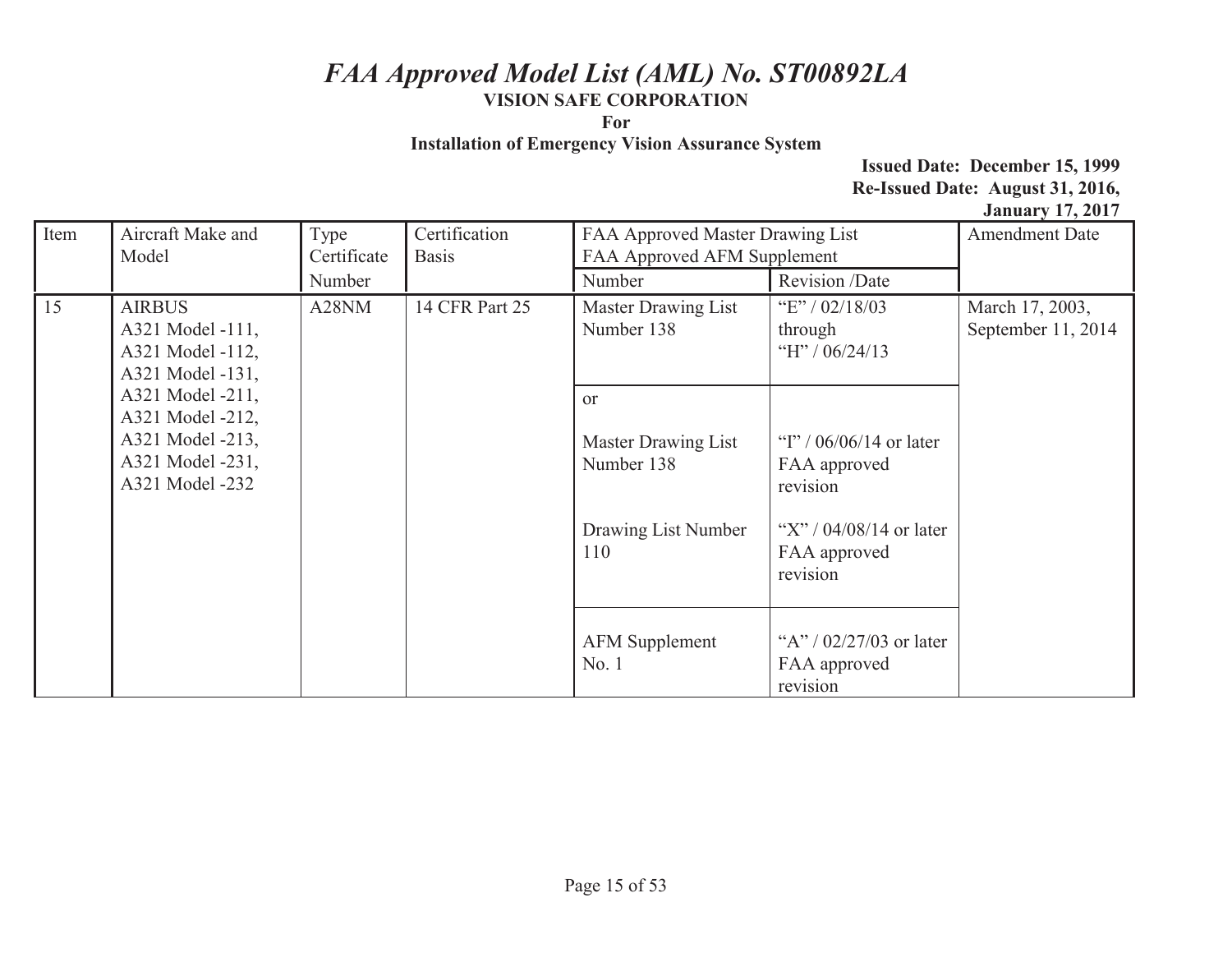**For** 

**Installation of Emergency Vision Assurance System** 

| Item | Aircraft Make and<br>Model                                                                    | Type<br>Certificate            | Certification<br>FAA Approved Master Drawing List<br>FAA Approved AFM Supplement<br><b>Basis</b> |                                                       |                                                           | <b>Amendment Date</b> |
|------|-----------------------------------------------------------------------------------------------|--------------------------------|--------------------------------------------------------------------------------------------------|-------------------------------------------------------|-----------------------------------------------------------|-----------------------|
|      |                                                                                               | Number                         |                                                                                                  | Number                                                | Revision /Date                                            |                       |
| 16   | A50NM<br><b>DASSAULT</b><br><b>AVIATION</b><br>Part 25,<br>Falcon 2000EX<br>See Type<br>Sheet | FAR 21.29,<br>Certificate Data | Master Drawing List<br>Number 155                                                                | "G" / $05/15/03$<br>through<br>"Q" / $08/01/08$       | June 13, 2003,<br>September 11, 2014                      |                       |
|      |                                                                                               |                                | or                                                                                               |                                                       |                                                           |                       |
|      |                                                                                               |                                | Master Drawing List<br>Number 155                                                                | "R" / $06/06/14$ or later<br>FAA approved<br>revision |                                                           |                       |
|      |                                                                                               |                                |                                                                                                  | Drawing List Number<br>110                            | "X" / $04/08/14$ or later<br>FAA approved<br>revision     |                       |
|      |                                                                                               |                                |                                                                                                  | AFM Supplement No.                                    | "Original"/ 06/13/03<br>or later FAA approved<br>revision |                       |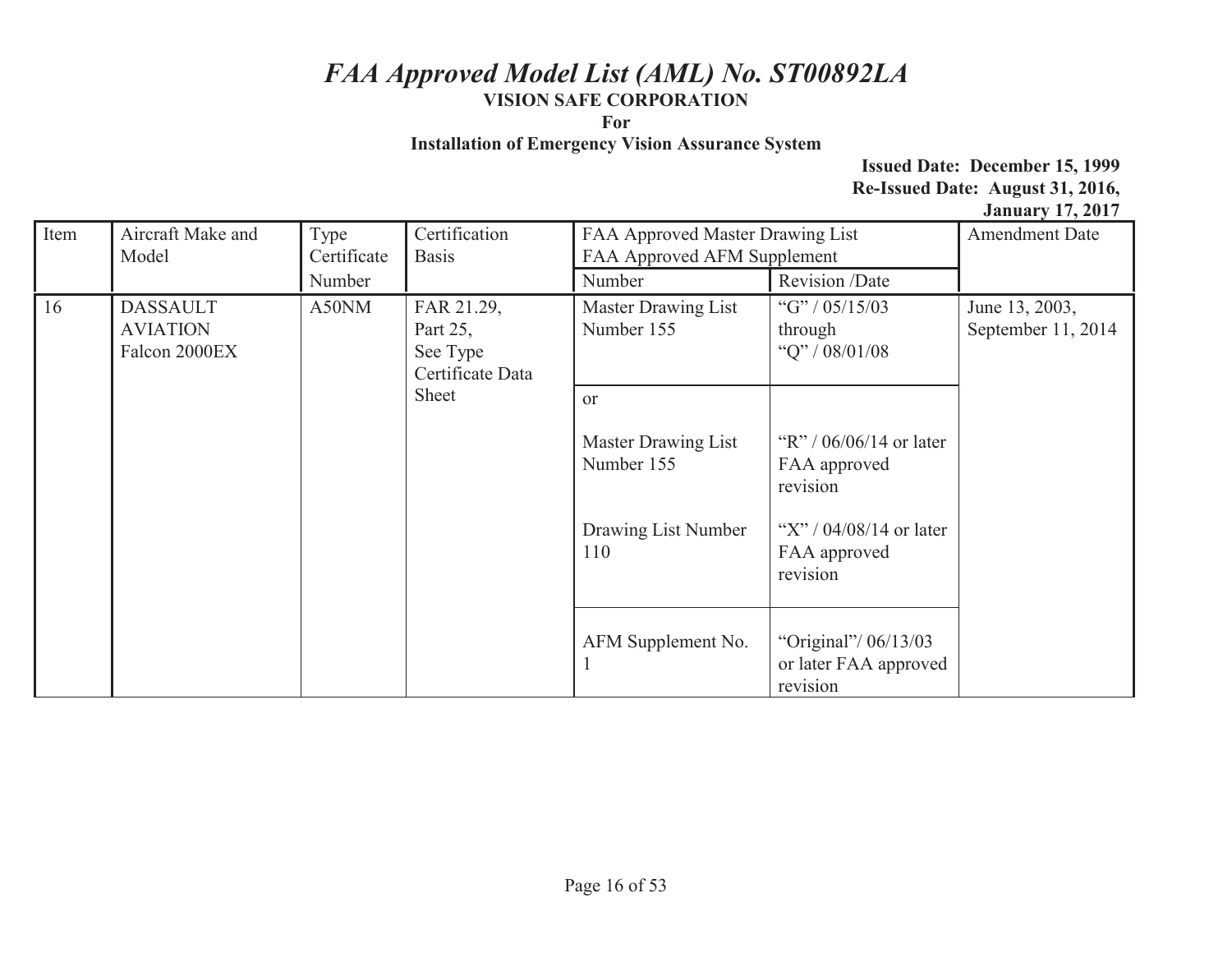**For** 

**Installation of Emergency Vision Assurance System** 

| Item | Aircraft Make and<br>Model                              | Type<br>Certificate                                    | Certification<br><b>Basis</b>                         | FAA Approved Master Drawing List<br>FAA Approved AFM Supplement |                                                            | $\frac{1}{2}$ and $\frac{1}{2}$ and $\frac{1}{2}$ and $\frac{1}{2}$ and $\frac{1}{2}$ and $\frac{1}{2}$ and $\frac{1}{2}$ and $\frac{1}{2}$ and $\frac{1}{2}$ and $\frac{1}{2}$ and $\frac{1}{2}$ and $\frac{1}{2}$ and $\frac{1}{2}$ and $\frac{1}{2}$ and $\frac{1}{2}$ and $\frac{1}{2}$ a<br><b>Amendment Date</b> |
|------|---------------------------------------------------------|--------------------------------------------------------|-------------------------------------------------------|-----------------------------------------------------------------|------------------------------------------------------------|------------------------------------------------------------------------------------------------------------------------------------------------------------------------------------------------------------------------------------------------------------------------------------------------------------------------|
|      |                                                         | Number                                                 |                                                       | Number                                                          | Revision /Date                                             |                                                                                                                                                                                                                                                                                                                        |
| 17   | A2NM<br><b>BOEING</b><br>$757 - 100,$<br>757-200 Series | FAR 21.29,<br>Part 25,<br>See Type<br>Certificate Data | <b>Master Drawing List</b><br>Number 143              | "C" / 10/11/03<br>through<br>"E" / $07/30/12$                   | December 12, 2003,<br>September 11, 2014                   |                                                                                                                                                                                                                                                                                                                        |
|      |                                                         | Sheet                                                  | <b>or</b>                                             |                                                                 |                                                            |                                                                                                                                                                                                                                                                                                                        |
|      |                                                         |                                                        | Master Drawing List<br>Number 143                     | "H" / $10/01/13$ or later<br>FAA approved<br>revision           |                                                            |                                                                                                                                                                                                                                                                                                                        |
|      |                                                         | Drawing List Number<br>110                             | "X" / $04/08/14$ or later<br>FAA approved<br>revision |                                                                 |                                                            |                                                                                                                                                                                                                                                                                                                        |
|      |                                                         |                                                        |                                                       | AFM Supplement No.                                              | "Original" / 09/16/03<br>or later FAA approved<br>revision |                                                                                                                                                                                                                                                                                                                        |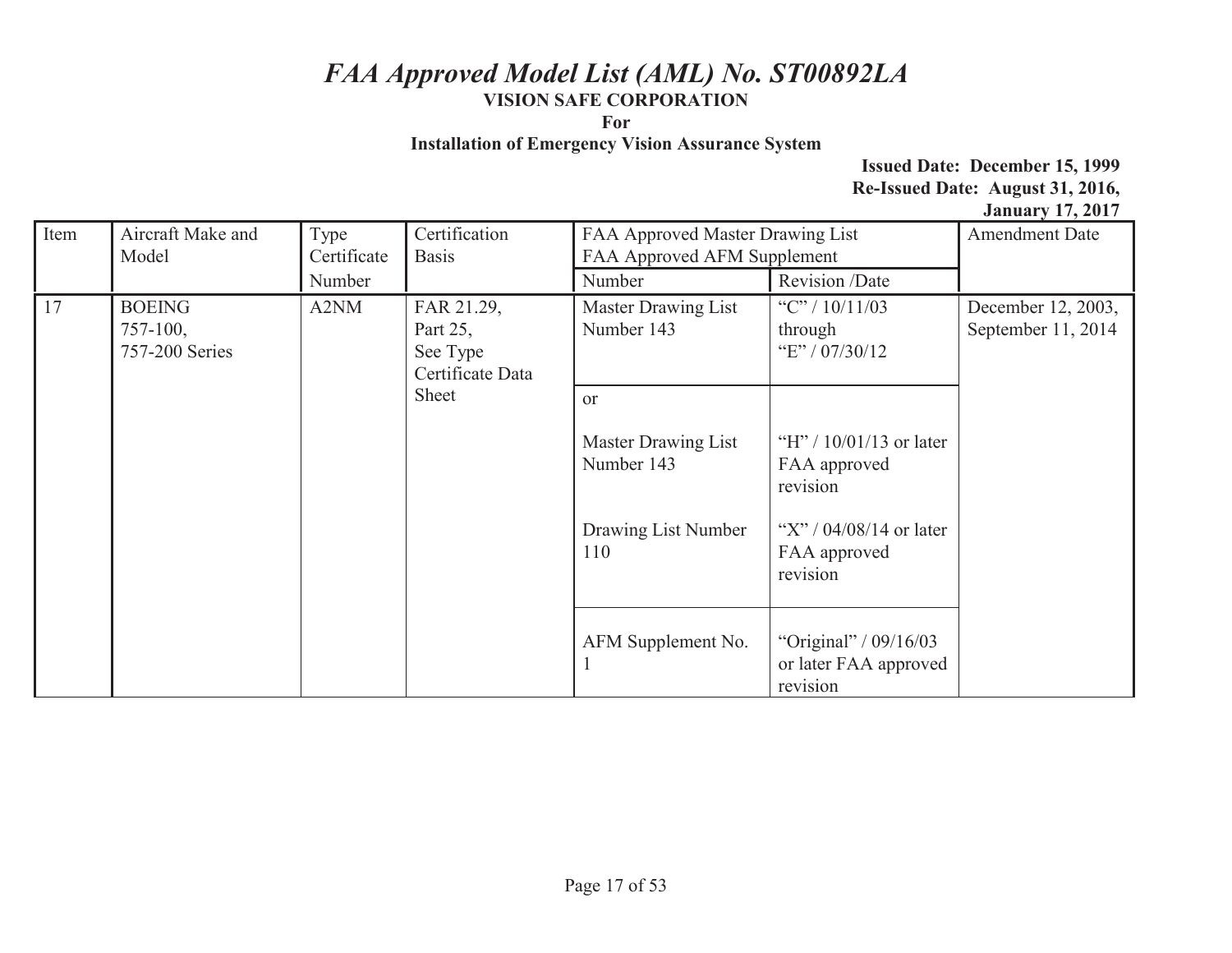**For** 

**Installation of Emergency Vision Assurance System** 

| Item | Aircraft Make and<br>Model                                            | Type<br>Certificate | Certification<br><b>Basis</b>                          | FAA Approved Master Drawing List<br>FAA Approved AFM Supplement |                                                            | <b>Amendment Date</b>                    |
|------|-----------------------------------------------------------------------|---------------------|--------------------------------------------------------|-----------------------------------------------------------------|------------------------------------------------------------|------------------------------------------|
|      |                                                                       | Number              |                                                        | Number                                                          | Revision /Date                                             |                                          |
| 18   | <b>GULFSTREAM</b><br><b>AEROSPACE LP</b><br>Galaxy,<br>Gulfstream 200 | A53NM               | FAR 21.29,<br>Part 25,<br>See Type<br>Certificate Data | Master Drawing List<br>Number 186                               | "D" / $12/17/03$<br>through<br>"E" / 06/23/04              | December 29, 2003,<br>September 11, 2014 |
|      |                                                                       |                     | Sheet                                                  | or<br>Master Drawing List<br>Number 186                         | "F" / $06/06/14$ or later<br>FAA approved<br>revision      |                                          |
|      |                                                                       |                     |                                                        | Drawing List Number<br>110                                      | "X" / $04/08/14$ or later<br>FAA approved<br>revision      |                                          |
|      |                                                                       |                     |                                                        | AFM Supplement No.                                              | "Original" / 10/16/03<br>or later FAA approved<br>revision |                                          |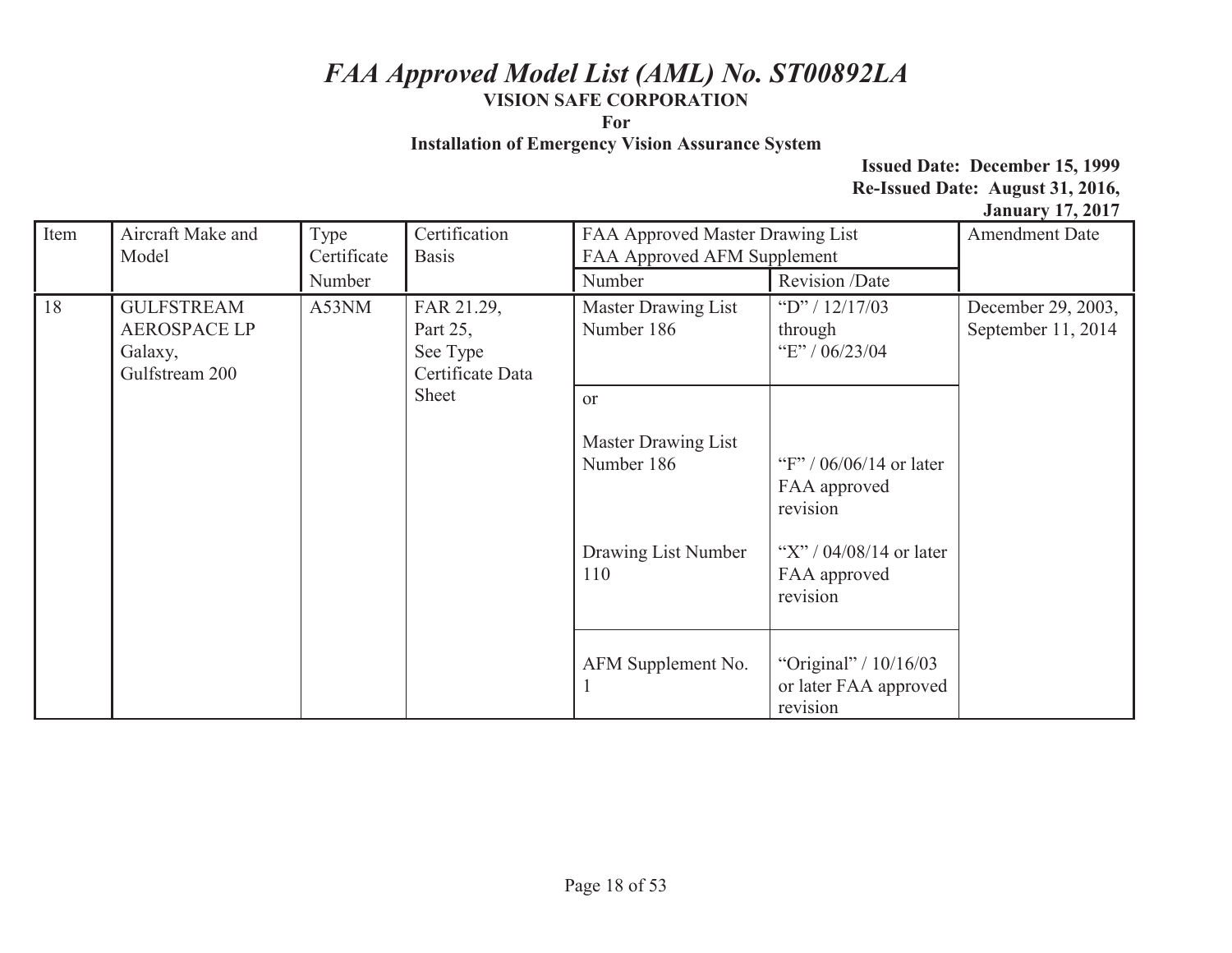**For** 

**Installation of Emergency Vision Assurance System** 

| Item | Aircraft Make and<br>Model                                                                                                                                                                                                   | Type<br>Certificate               | Certification<br><b>Basis</b>                                   | FAA Approved Master Drawing List<br>FAA Approved AFM Supplement                                                |                                                       | <b>Amendment Date</b> |
|------|------------------------------------------------------------------------------------------------------------------------------------------------------------------------------------------------------------------------------|-----------------------------------|-----------------------------------------------------------------|----------------------------------------------------------------------------------------------------------------|-------------------------------------------------------|-----------------------|
|      |                                                                                                                                                                                                                              | Number                            |                                                                 | Number                                                                                                         | Revision /Date                                        |                       |
| 19   | A53EU<br><b>ATR</b><br>FAR 21.29,<br>ATR42-200,<br>Part 25,<br>ATR42-300,<br>See Type<br>ATR42-320,<br>ATR42-500,<br>Sheet<br>ATR72-101,<br>ATR72-102,<br>ATR72-201,<br>ATR72-202,<br>ATR72-211,<br>ATR72-212,<br>ATR72-212A | Certificate Data<br><sub>or</sub> | <b>Master Drawing List</b><br>Number 220                        | "F" / $2/18/04$<br>through<br>"K" / $08/22/05$                                                                 | April 2, 2004,<br>September 11, 2014<br>March 4, 2021 |                       |
|      |                                                                                                                                                                                                                              |                                   | Master Drawing List<br>Number 220<br>Drawing List Number<br>110 | "L" / $06/06/14$ or later<br>FAA approved<br>revision<br>"X" / $04/08/14$ or later<br>FAA approved<br>revision |                                                       |                       |
|      |                                                                                                                                                                                                                              | AFM Supplement No.                | "Original" / $7/15/03$ or<br>later FAA approved<br>revision     |                                                                                                                |                                                       |                       |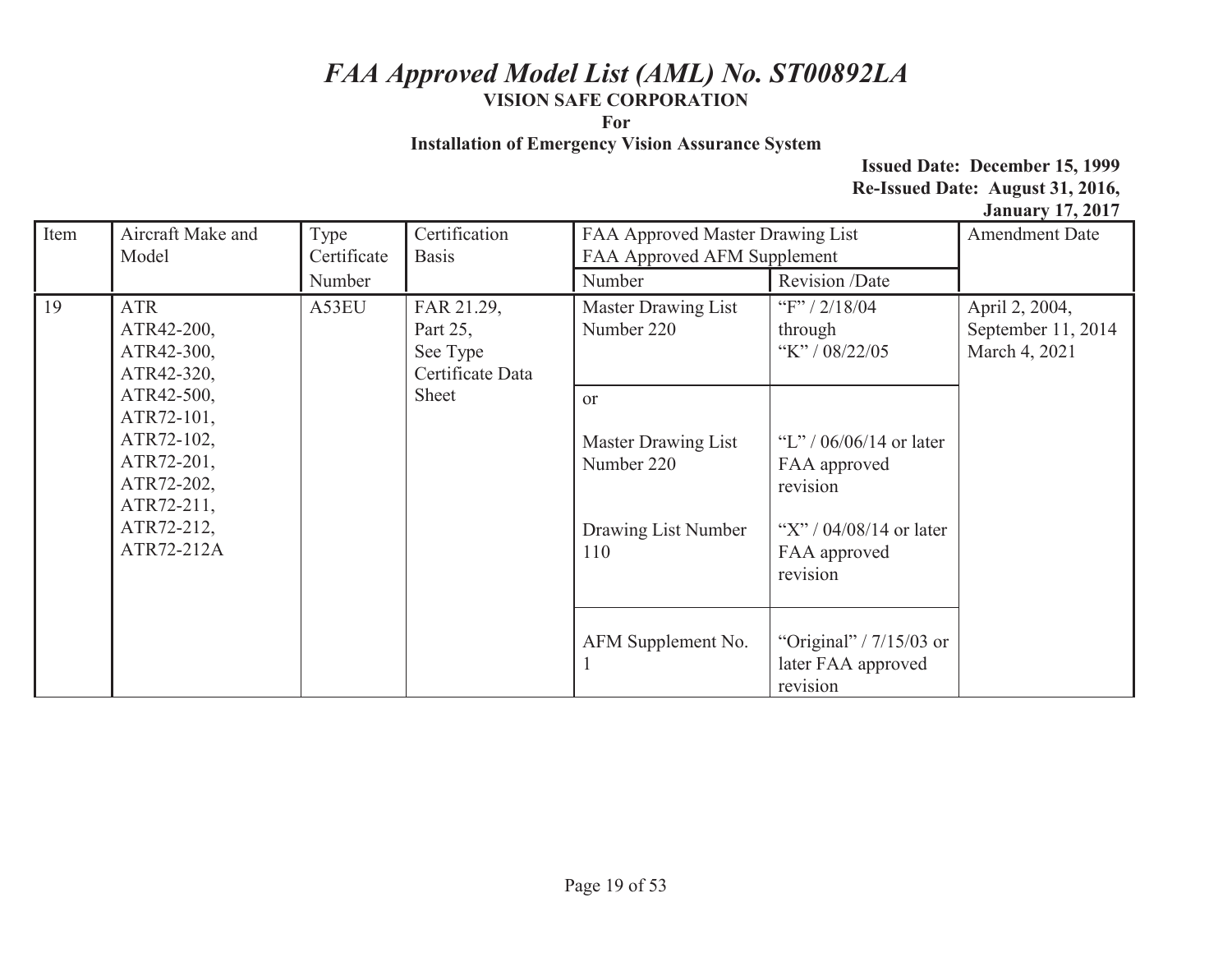**For** 

**Installation of Emergency Vision Assurance System** 

| Item                                                                                               | Aircraft Make and<br>Model | Type<br>Certificate | Certification<br>FAA Approved Master Drawing List<br>FAA Approved AFM Supplement<br><b>Basis</b> |                                   |                                                       | <b>Amendment Date</b>                    |
|----------------------------------------------------------------------------------------------------|----------------------------|---------------------|--------------------------------------------------------------------------------------------------|-----------------------------------|-------------------------------------------------------|------------------------------------------|
|                                                                                                    |                            | Number              |                                                                                                  | Number                            | Revision /Date                                        |                                          |
| 20<br><b>AIRBUS</b><br>A318 Model -111,<br>A318 Model -112,<br>A318 Model -121,<br>A318 Model -122 |                            | A28NM               | 14 CFR Part 25                                                                                   | Master Drawing List<br>Number 138 | "F" / 01/138/04<br>through<br>"H" / $06/24/13$        | September 1, 2004,<br>September 11, 2014 |
|                                                                                                    |                            |                     | <sub>or</sub>                                                                                    |                                   |                                                       |                                          |
|                                                                                                    |                            |                     |                                                                                                  | Master Drawing List<br>Number 138 | "I" / $06/06/14$ or later<br>FAA approved<br>revision |                                          |
|                                                                                                    |                            |                     |                                                                                                  | Drawing List Number<br>110        | "X" / $04/08/14$ or later<br>FAA approved<br>revision |                                          |
|                                                                                                    |                            |                     |                                                                                                  | AFM Supplement No.                | "B" / $10/16/03$ or later<br>FAA approved<br>revision |                                          |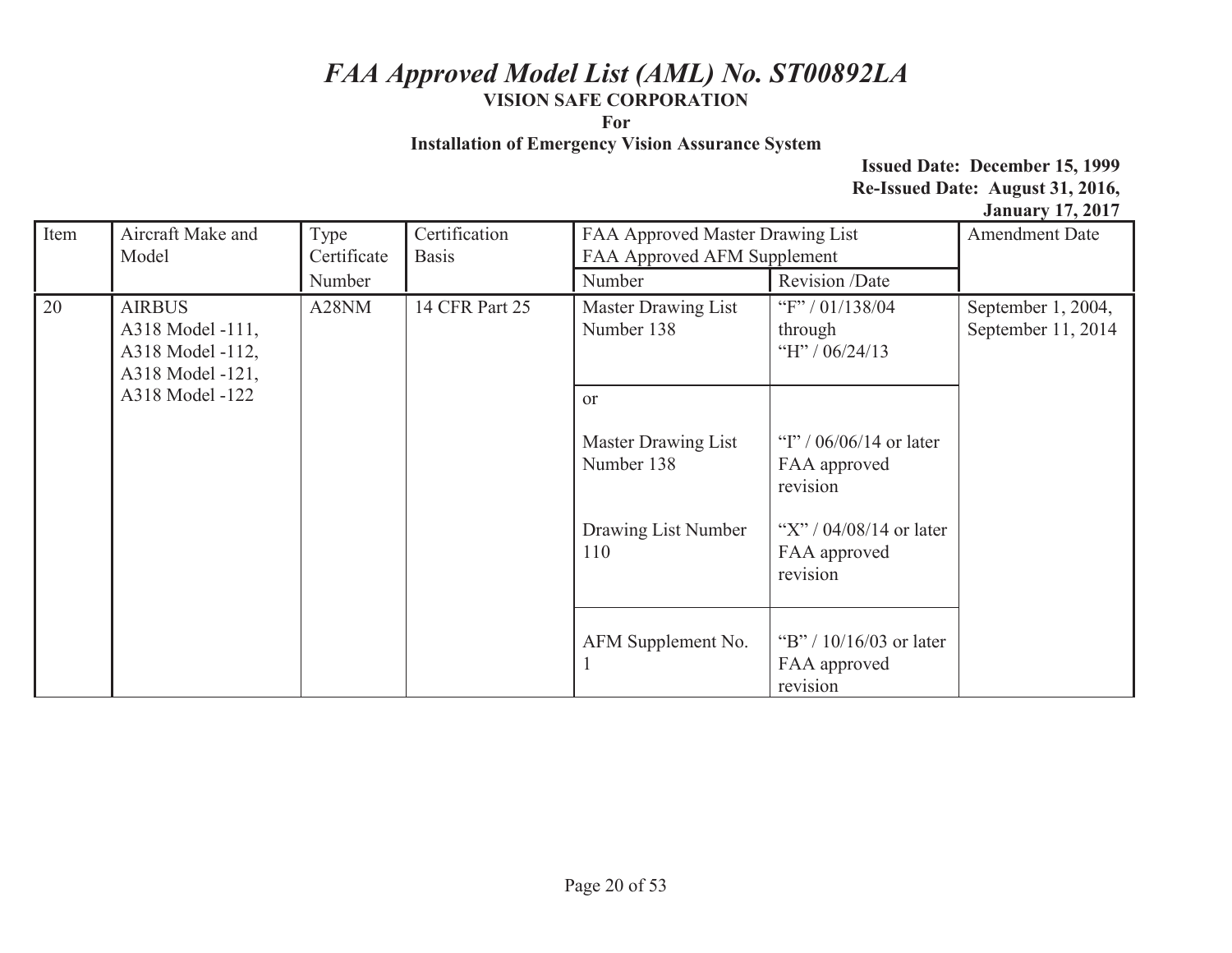**For** 

**Installation of Emergency Vision Assurance System** 

| Item | Aircraft Make and<br>Model | Type<br>Certificate | Certification<br><b>Basis</b>     | FAA Approved Master Drawing List<br>FAA Approved AFM Supplement |                                                       | $\frac{1}{2}$ $\frac{1}{2}$ $\frac{1}{2}$ $\frac{1}{2}$ $\frac{1}{2}$ $\frac{1}{2}$ $\frac{1}{2}$ $\frac{1}{2}$ $\frac{1}{2}$ $\frac{1}{2}$<br><b>Amendment Date</b> |
|------|----------------------------|---------------------|-----------------------------------|-----------------------------------------------------------------|-------------------------------------------------------|----------------------------------------------------------------------------------------------------------------------------------------------------------------------|
|      |                            | Number              |                                   | Number                                                          | Revision /Date                                        |                                                                                                                                                                      |
| 21   | <b>GULFSTREAM</b><br>GV-SP | A12EA               | 14 CFR Part 25                    | Master Drawing List<br>Number 127                               | "J" / $05/10/04$<br>through<br>"N" / $07/01/13$       | November 10, 2004,<br>September 11, 2014                                                                                                                             |
|      |                            |                     | <sub>or</sub>                     |                                                                 |                                                       |                                                                                                                                                                      |
|      |                            |                     | Master Drawing List<br>Number 127 | "O" / $06/06/14$ or later<br>FAA approved<br>revision           |                                                       |                                                                                                                                                                      |
|      |                            |                     |                                   | Drawing List Number<br>110                                      | "X" / $04/08/14$ or later<br>FAA approved<br>revision |                                                                                                                                                                      |
|      |                            |                     |                                   | AFM Supplement No.                                              | " $1$ "/ 11/8/04 or later<br>FAA approved<br>revision |                                                                                                                                                                      |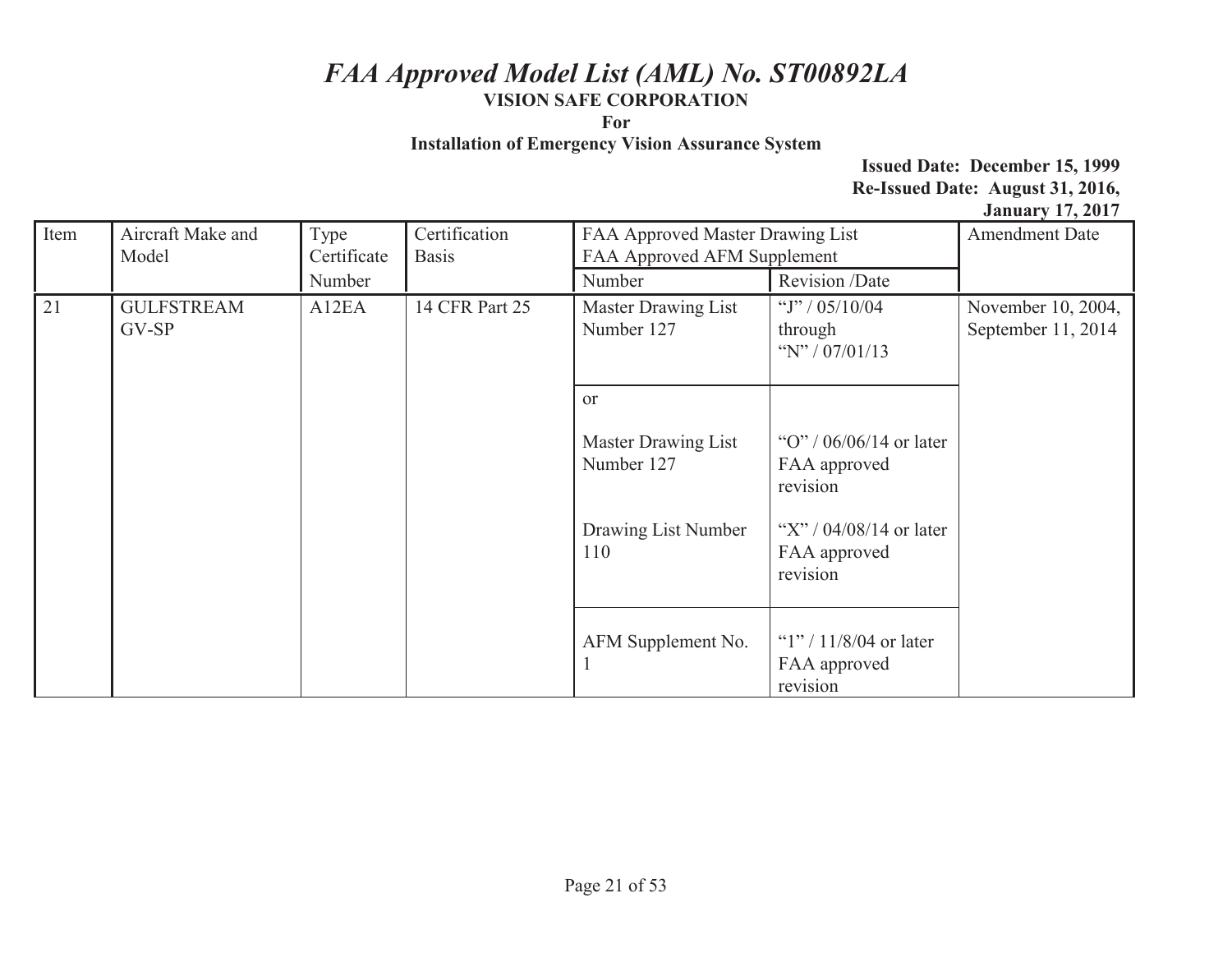**For** 

**Installation of Emergency Vision Assurance System** 

| Item | Aircraft Make and<br>Model                                                                               | Type<br>Certificate               | Certification<br><b>Basis</b>              | FAA Approved Master Drawing List<br>FAA Approved AFM Supplement |                                                              | <b>Amendment Date</b> |
|------|----------------------------------------------------------------------------------------------------------|-----------------------------------|--------------------------------------------|-----------------------------------------------------------------|--------------------------------------------------------------|-----------------------|
|      |                                                                                                          | Number                            |                                            | Number                                                          | Revision /Date                                               |                       |
| 22   | A55NM<br><b>328 SUPPORT</b><br>FAR 21.29,<br>services GMBH<br>Part 25,<br>Dornier Model 328-<br>See Type | Master Drawing List<br>Number 402 | "B" / 04/20/04 through<br>"C" / $01/26/05$ | December 28, 2004,<br>January 14, 2005,<br>September 11, 2014   |                                                              |                       |
|      | 300                                                                                                      |                                   | Certificate Data<br>Sheet                  | <sub>or</sub>                                                   |                                                              |                       |
|      |                                                                                                          |                                   |                                            | Master Drawing List<br>Number 402                               | "D" / $06/06/14$ or later<br>FAA approved<br>revision        |                       |
|      |                                                                                                          |                                   |                                            | Drawing List Number<br>110                                      | "X" / $04/08/14$ or later<br>FAA approved<br>revision        |                       |
|      |                                                                                                          |                                   |                                            | AFM Supplement No.                                              | "Original" / $12/10/04$<br>or later FAA approved<br>revision |                       |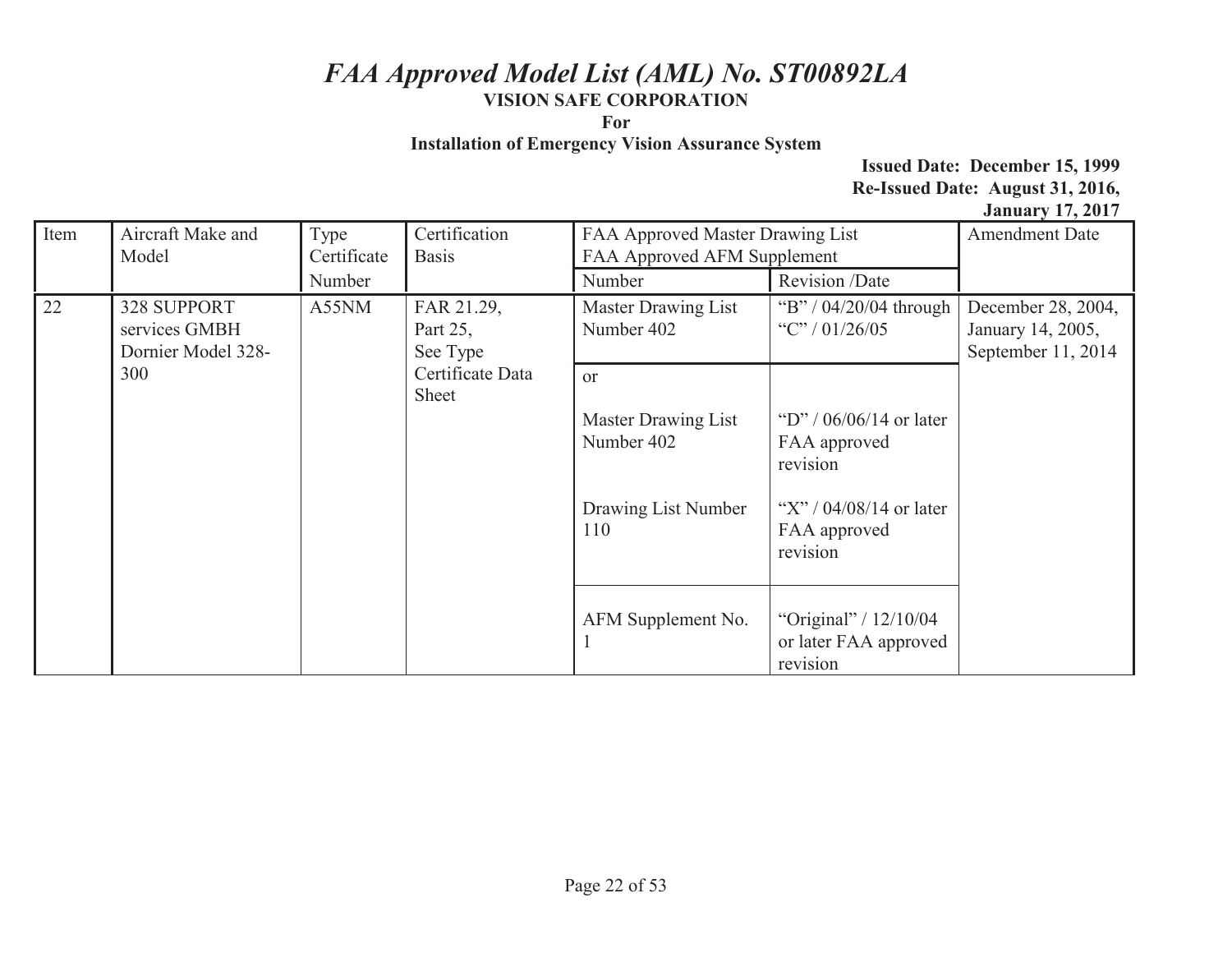**For** 

**Installation of Emergency Vision Assurance System** 

| Item | Aircraft Make and<br>Model | Type<br>Certificate | Certification<br><b>Basis</b>     | FAA Approved Master Drawing List<br>FAA Approved AFM Supplement |                                                            | <b>Amendment Date</b>               |
|------|----------------------------|---------------------|-----------------------------------|-----------------------------------------------------------------|------------------------------------------------------------|-------------------------------------|
|      |                            | Number              |                                   | Number                                                          | Revision /Date                                             |                                     |
| 23   | TRACOR (Convair)<br>440    | 6A6                 | 14 CFR Part 25                    | Master Drawing List<br>Number 207                               | "C" / $5/2/2005$<br>through<br>"D" / $07/25/05$            | July 6, 2005,<br>September 11, 2014 |
|      |                            |                     | <sub>or</sub>                     |                                                                 |                                                            |                                     |
|      |                            |                     | Master Drawing List<br>Number 207 | "G" / $06/06/14$ or later<br>FAA approved<br>revision           |                                                            |                                     |
|      |                            |                     |                                   | Drawing List Number<br>110                                      | "X" / $04/08/14$ or later<br>FAA approved<br>revision      |                                     |
|      |                            |                     |                                   | AFM Supplement No.                                              | "Original"<br>$7/1/2005$ or later FAA<br>approved revision |                                     |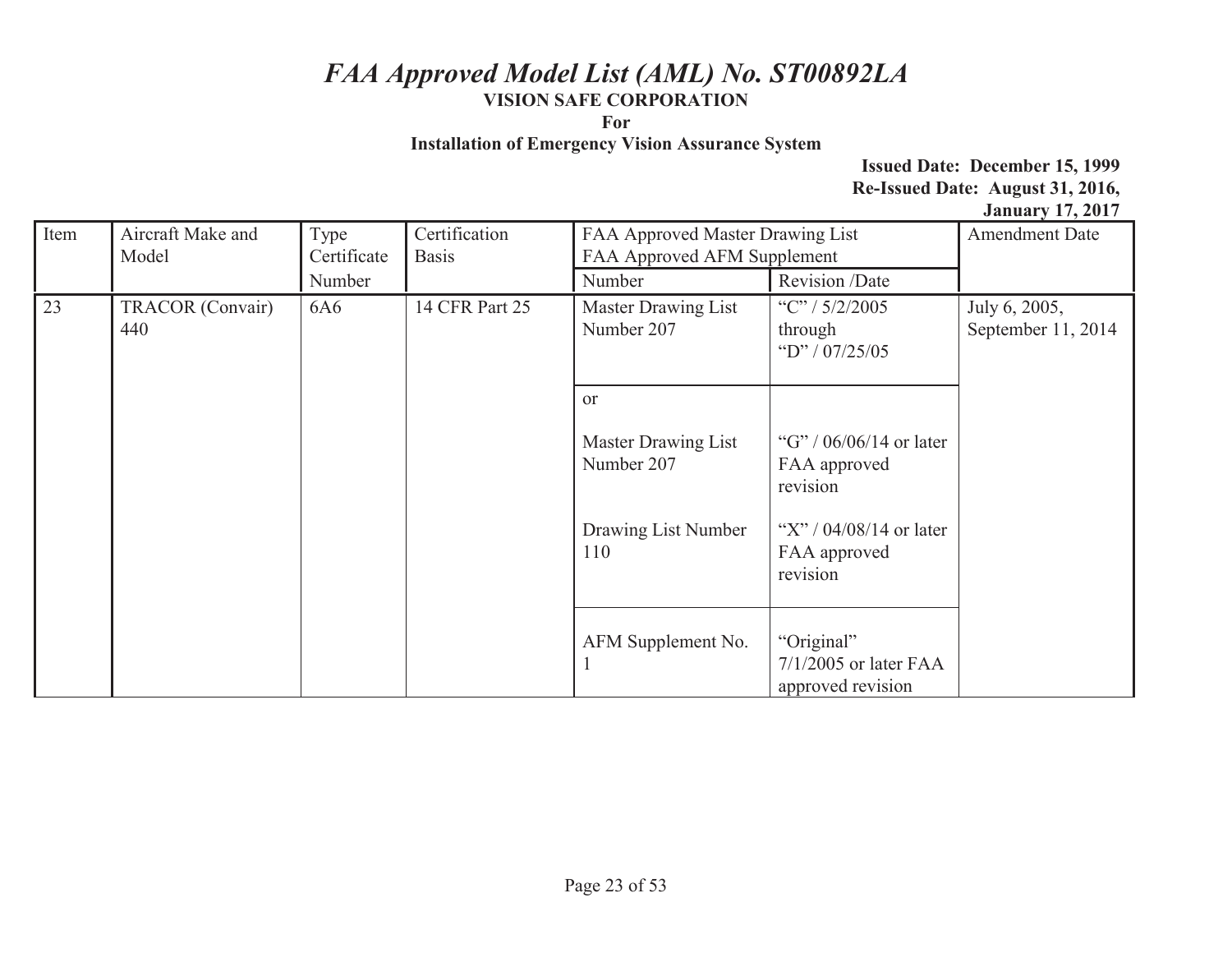**For** 

**Installation of Emergency Vision Assurance System** 

| Item          | Aircraft Make and<br>Model | Type<br>Certificate | Certification<br><b>Basis</b> | FAA Approved Master Drawing List<br>FAA Approved AFM Supplement |                                                            | $\frac{1}{2}$ and $\frac{1}{2}$ are $\frac{1}{2}$ and $\frac{1}{2}$ are $\frac{1}{2}$ and $\frac{1}{2}$ are $\frac{1}{2}$ and $\frac{1}{2}$ are $\frac{1}{2}$ are $\frac{1}{2}$ and $\frac{1}{2}$ are $\frac{1}{2}$ are $\frac{1}{2}$ are $\frac{1}{2}$ are $\frac{1}{2}$ are $\frac{1}{2}$ a<br><b>Amendment Date</b> |
|---------------|----------------------------|---------------------|-------------------------------|-----------------------------------------------------------------|------------------------------------------------------------|------------------------------------------------------------------------------------------------------------------------------------------------------------------------------------------------------------------------------------------------------------------------------------------------------------------------|
|               |                            | Number              |                               | Number                                                          | Revision /Date                                             |                                                                                                                                                                                                                                                                                                                        |
| 24<br>$GIV-X$ | <b>GULFSTREAM</b>          | A12EA               | 14 CFR Part 25                | <b>Master Drawing List</b><br>Number 127                        | "L" / $7/19/05$<br>through<br>"N" / $07/01/13$             | September 7, 2005,<br>September 11, 2014                                                                                                                                                                                                                                                                               |
|               |                            |                     |                               | <sub>or</sub>                                                   |                                                            |                                                                                                                                                                                                                                                                                                                        |
|               |                            |                     |                               | Master Drawing List<br>Number 127                               | "O" / $06/06/14$ or later<br>FAA approved<br>revision      |                                                                                                                                                                                                                                                                                                                        |
|               |                            |                     |                               | Drawing List Number<br>110                                      | "X" / $04/08/14$ or later<br>FAA approved<br>revision      |                                                                                                                                                                                                                                                                                                                        |
|               |                            |                     |                               | AFM Supplement No.                                              | "Original" / $9/1/05$ or<br>later FAA approved<br>revision |                                                                                                                                                                                                                                                                                                                        |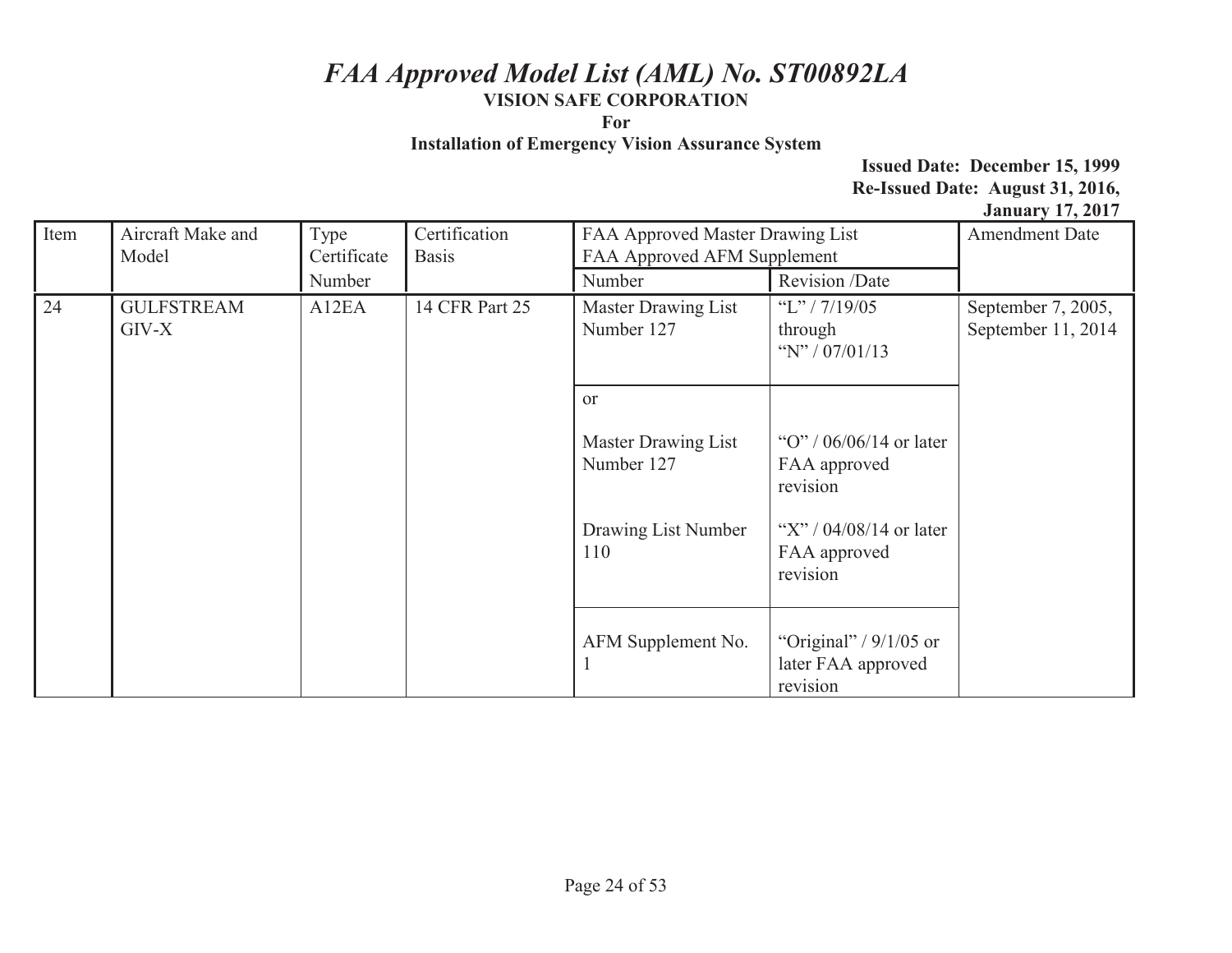**For** 

**Installation of Emergency Vision Assurance System** 

| Item | Aircraft Make and<br>Model                      | Type<br>Certificate | Certification<br><b>Basis</b>                   | FAA Approved Master Drawing List<br>FAA Approved AFM Supplement |                                                             | $\frac{1}{2}$ and $\frac{1}{2}$ and $\frac{1}{2}$ and $\frac{1}{2}$ and $\frac{1}{2}$ and $\frac{1}{2}$ and $\frac{1}{2}$ and $\frac{1}{2}$ and $\frac{1}{2}$ and $\frac{1}{2}$ and $\frac{1}{2}$ and $\frac{1}{2}$ and $\frac{1}{2}$ and $\frac{1}{2}$ and $\frac{1}{2}$ and $\frac{1}{2}$ a<br><b>Amendment Date</b> |
|------|-------------------------------------------------|---------------------|-------------------------------------------------|-----------------------------------------------------------------|-------------------------------------------------------------|------------------------------------------------------------------------------------------------------------------------------------------------------------------------------------------------------------------------------------------------------------------------------------------------------------------------|
|      |                                                 | Number              |                                                 | Number                                                          | Revision /Date                                              |                                                                                                                                                                                                                                                                                                                        |
| 25   | <b>BEECHCRAFT</b><br><b>CORPORATION</b><br>400A | A16SW               | Part 25. See Type<br>Certificate Data<br>Sheet. | Master Drawing List<br>Number 196                               | "B" / $8/15/05$<br>through<br>"C" / 02/07/08                | January 19, 2006,<br>September 11, 2014                                                                                                                                                                                                                                                                                |
|      |                                                 |                     |                                                 | <sub>or</sub>                                                   |                                                             |                                                                                                                                                                                                                                                                                                                        |
|      |                                                 |                     |                                                 | Master Drawing List<br>Number 196                               | "D" / $06/06/14$ or later<br>FAA approved<br>revision       |                                                                                                                                                                                                                                                                                                                        |
|      |                                                 |                     |                                                 | Drawing List Number<br>110                                      | "X" / $04/08/14$ or later<br>FAA approved<br>revision       |                                                                                                                                                                                                                                                                                                                        |
|      |                                                 |                     |                                                 | AFM Supplement No.                                              | "Original" / $1/10/06$ or<br>later FAA approved<br>revision |                                                                                                                                                                                                                                                                                                                        |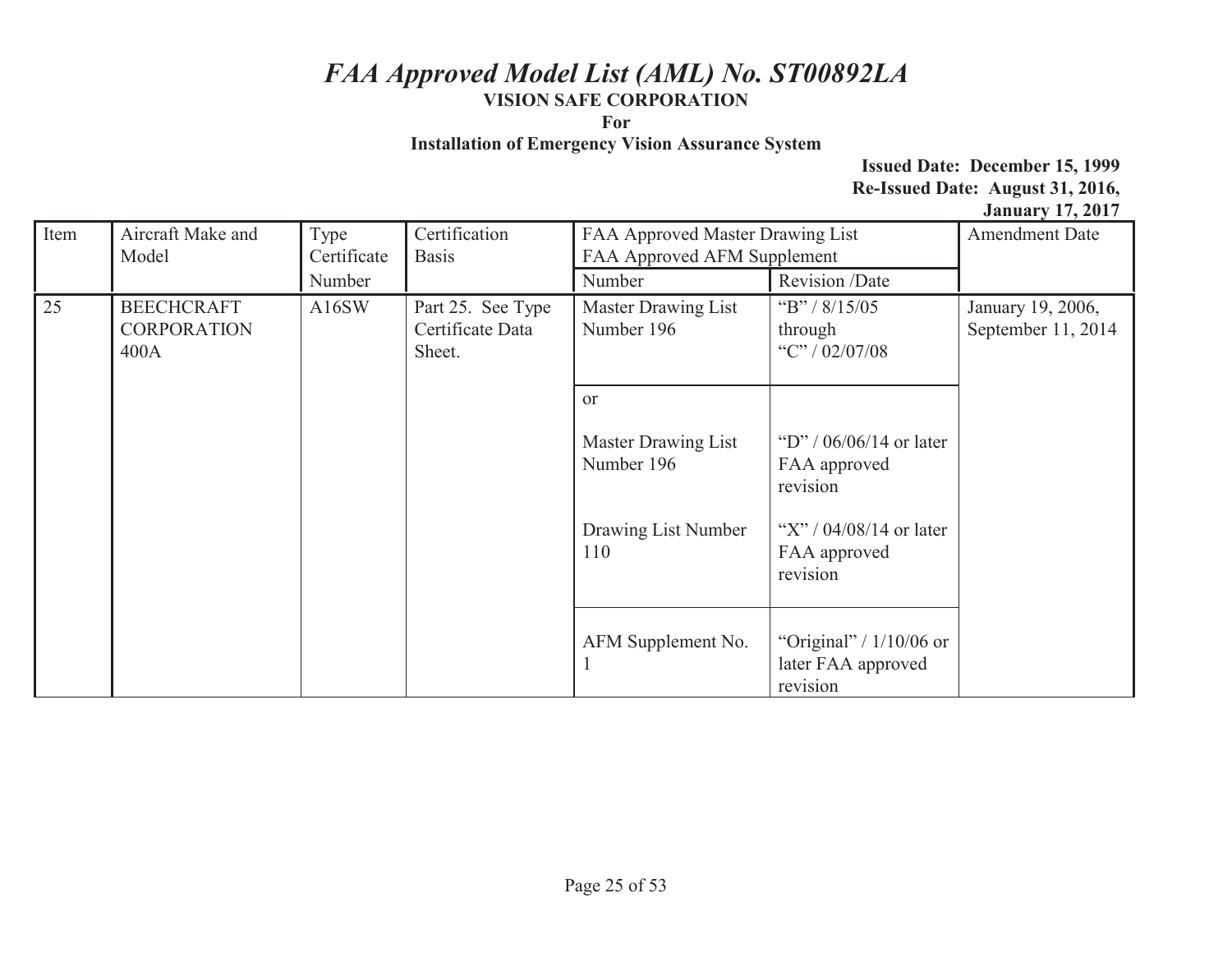**For** 

**Installation of Emergency Vision Assurance System** 

| Item | Aircraft Make and<br>Model                                                                                                | Type<br>Certificate | Certification<br><b>Basis</b>            | FAA Approved Master Drawing List<br>FAA Approved AFM Supplement                         |                                                                                                                | <b>Amendment Date</b> |
|------|---------------------------------------------------------------------------------------------------------------------------|---------------------|------------------------------------------|-----------------------------------------------------------------------------------------|----------------------------------------------------------------------------------------------------------------|-----------------------|
|      |                                                                                                                           | Number              |                                          | Number                                                                                  | Revision /Date                                                                                                 |                       |
| 26   | T00011AT<br><b>EMBRAER</b><br>EMB-135LR,<br><b>EMB-145LR,</b><br>EMB-135BJ,                                               | 14 CFR Part 25      | <b>Master Drawing</b><br>List Number 401 | "B" / $8/15/06$<br>through<br>"C" / $01/26/05$                                          | September 20, 2006,<br>March 19, 2007,<br>September 11, 2014                                                   |                       |
|      | EMB-135ER,<br>EMB-135KE,<br>EMB-135KL,<br>EMB-145EP,<br><b>EMB-145ER,</b><br>EMB-145MP,<br>EMB-145MR,<br><b>EMB-145XR</b> |                     |                                          | <sub>or</sub><br><b>Master Drawing</b><br>List Number 401<br>Drawing List Number<br>110 | "D" / $06/06/14$ or later<br>FAA approved<br>revision<br>"X" / $04/08/14$ or later<br>FAA approved<br>revision |                       |
|      |                                                                                                                           |                     |                                          | AFM Supplement No.                                                                      | "Original" / 9/12/06<br>or later FAA approved<br>revision                                                      |                       |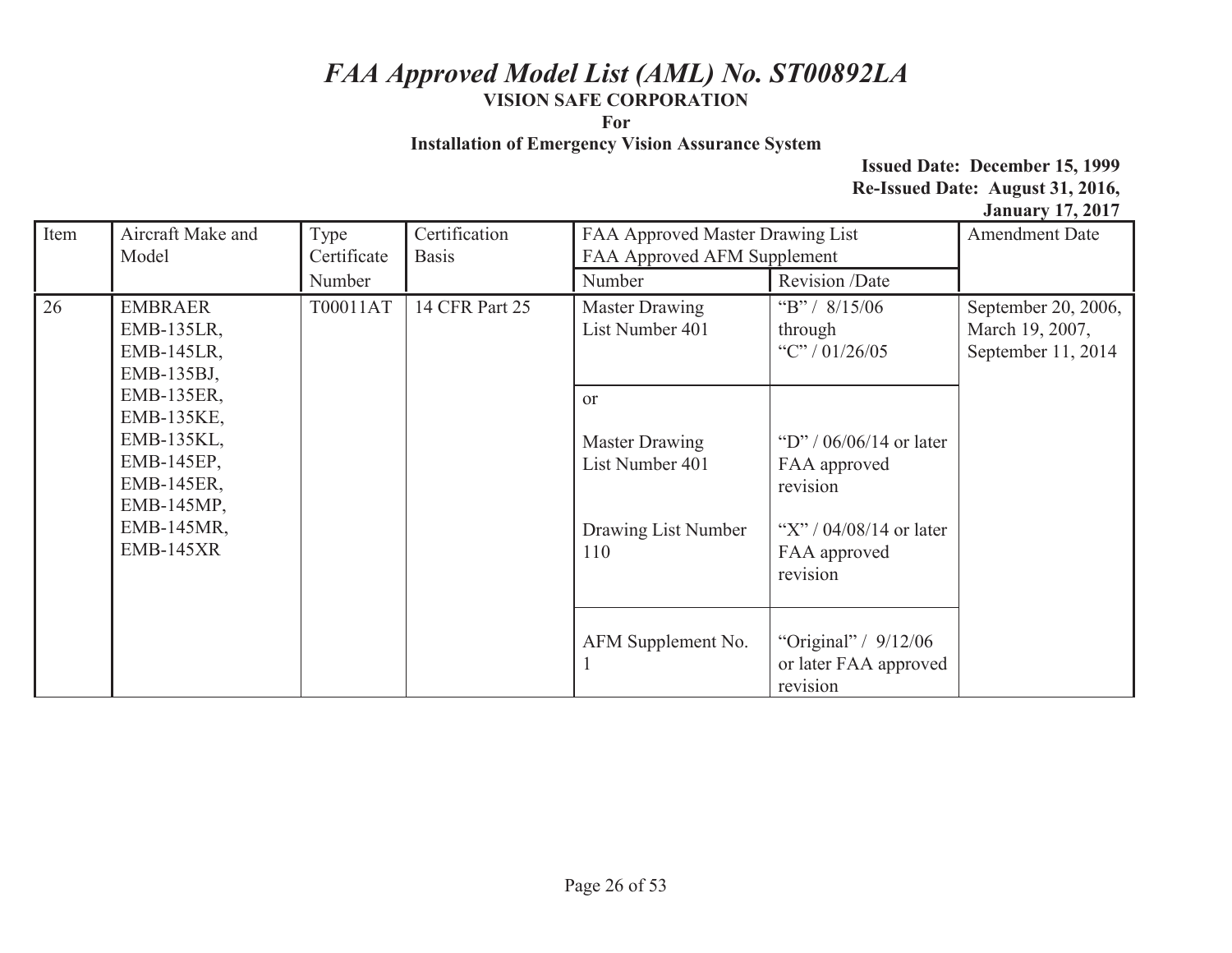**For** 

**Installation of Emergency Vision Assurance System** 

| Item | Aircraft Make and<br>Model                                                                                                                                                                                         | Type<br>Certificate        | Certification<br><b>Basis</b>       | FAA Approved Master Drawing List<br>FAA Approved AFM Supplement |                                                             | <b>Amendment Date</b>                                       |
|------|--------------------------------------------------------------------------------------------------------------------------------------------------------------------------------------------------------------------|----------------------------|-------------------------------------|-----------------------------------------------------------------|-------------------------------------------------------------|-------------------------------------------------------------|
|      |                                                                                                                                                                                                                    | Number                     |                                     | Number                                                          | Revision /Date                                              |                                                             |
| 27   | <b>AIRBUS</b><br>A330-200 Series:<br>Models: A330-201,<br>A330-202, A330-203,<br>A330-223, A330-243,<br>A330-300 Series:<br>Models: A330-301,<br>A330-302, A330-303,<br>A330-321, A330-322,<br>A330-323, A330-341, | A46NM<br>See Type<br>Sheet | 14 CFR Part 25.<br>Certificate Data | <b>Master Drawing List</b><br>Number 222                        | "G" / $4/4/06$                                              | September 25, 2006,<br>September 11, 2014<br>March 19, 2021 |
|      | A330-342, A330-343                                                                                                                                                                                                 |                            |                                     | <sub>or</sub>                                                   |                                                             |                                                             |
|      | A330-200 Freighter<br>Series:<br>Model A330-243F                                                                                                                                                                   |                            |                                     | <b>Master Drawing List</b><br>Number 222                        | "H" / $06/06/14$ or later<br>FAA approved<br>revision       |                                                             |
|      |                                                                                                                                                                                                                    |                            |                                     | Drawing List Number<br>110                                      | "X" / $04/08/14$ or later<br>FAA approved                   |                                                             |
|      |                                                                                                                                                                                                                    |                            |                                     | AFM Supplement No.                                              | "Original" / $4/12/06$ or<br>later FAA approved<br>revision |                                                             |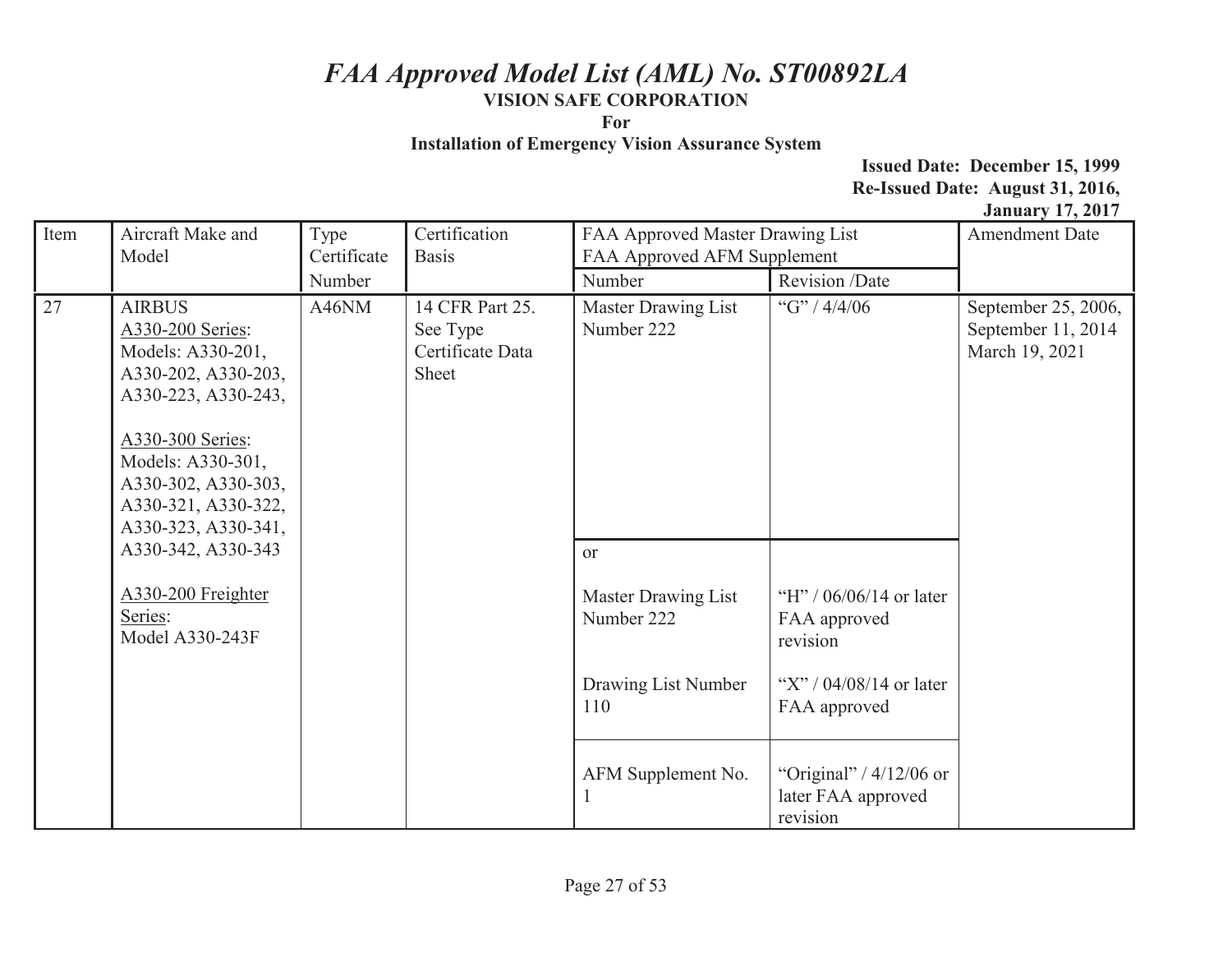**For** 

**Installation of Emergency Vision Assurance System** 

| Item     | Aircraft Make and<br>Model | Type<br>Certificate | Certification<br><b>Basis</b>                            | FAA Approved Master Drawing List<br>FAA Approved AFM Supplement                  |                                                                                                                | <b>Amendment Date</b>                    |
|----------|----------------------------|---------------------|----------------------------------------------------------|----------------------------------------------------------------------------------|----------------------------------------------------------------------------------------------------------------|------------------------------------------|
|          |                            | Number              |                                                          | Number                                                                           | Revision /Date                                                                                                 |                                          |
| 28<br>60 | <b>LEARJET</b>             | A10CE               | 14 CFR Part 25.<br>See Type<br>Certificate Data<br>Sheet | <b>Master Drawing List</b><br>Number 172                                         | "D" / $8/25/06$<br>through<br>"E" / 08/31/06                                                                   | November 27, 2006,<br>September 11, 2014 |
|          |                            |                     |                                                          | <sub>or</sub><br>Master Drawing List<br>Number 172<br>Drawing List Number<br>110 | "F" / $06/06/14$ or later<br>FAA approved<br>revision<br>"X" / $04/08/14$ or later<br>FAA approved<br>revision |                                          |
|          |                            |                     |                                                          | AFM Supplement No.                                                               | "Original" / $10/4/06$ or<br>later FAA approved<br>revision                                                    |                                          |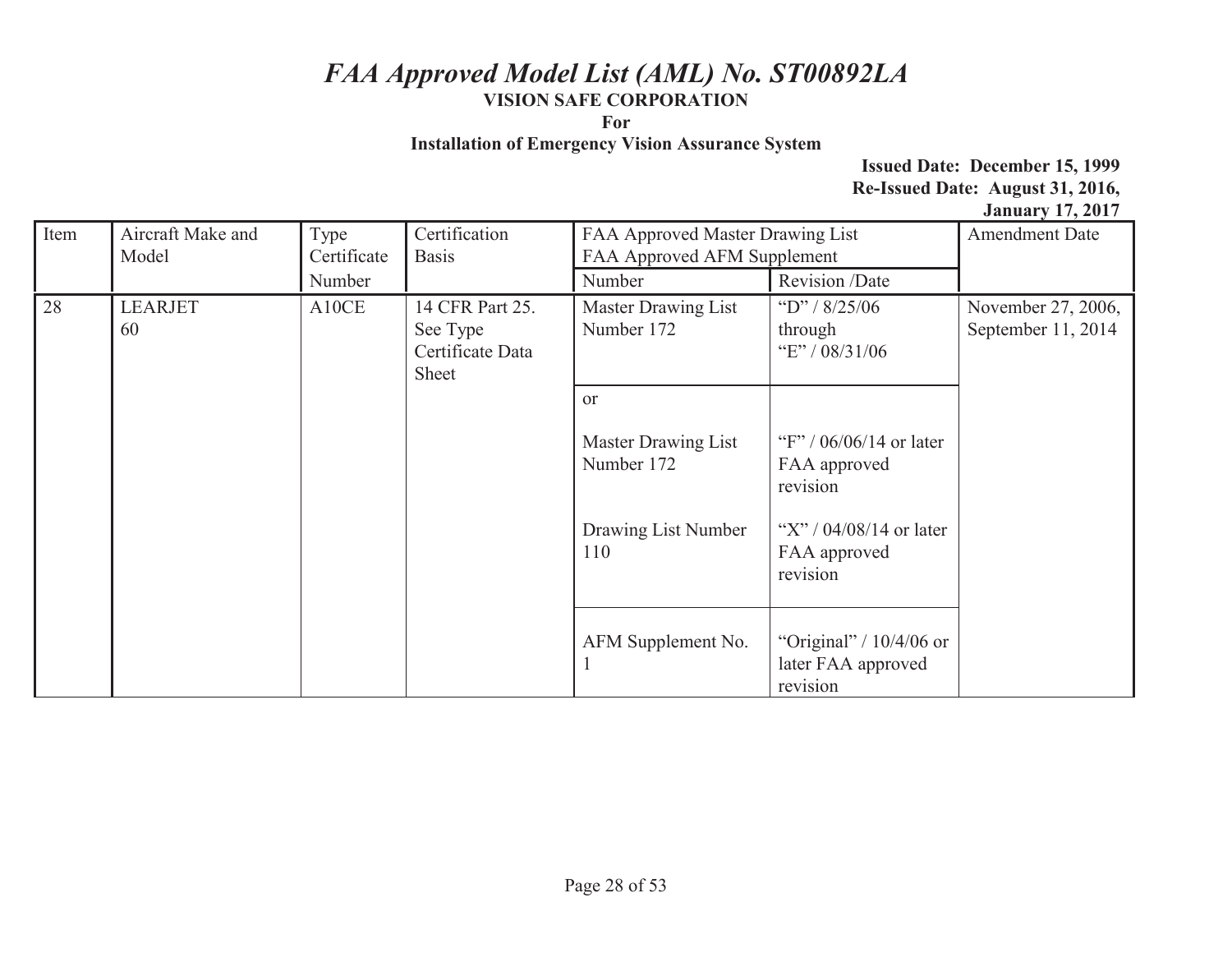**For** 

**Installation of Emergency Vision Assurance System** 

| Item | Aircraft Make and<br>Model                   | Type<br>Certificate<br>Number       | Certification<br><b>Basis</b>     | FAA Approved Master Drawing List<br>FAA Approved AFM Supplement<br>Revision /Date<br>Number |                                                                                                    | $\frac{1}{2}$ and $\frac{1}{2}$ and $\frac{1}{2}$ and $\frac{1}{2}$ and $\frac{1}{2}$ and $\frac{1}{2}$ and $\frac{1}{2}$ and $\frac{1}{2}$ and $\frac{1}{2}$ and $\frac{1}{2}$ and $\frac{1}{2}$ and $\frac{1}{2}$ and $\frac{1}{2}$ and $\frac{1}{2}$ and $\frac{1}{2}$ and $\frac{1}{2}$ a<br><b>Amendment Date</b> |
|------|----------------------------------------------|-------------------------------------|-----------------------------------|---------------------------------------------------------------------------------------------|----------------------------------------------------------------------------------------------------|------------------------------------------------------------------------------------------------------------------------------------------------------------------------------------------------------------------------------------------------------------------------------------------------------------------------|
| 29   | <b>LEARJET</b><br>T00008WI<br>45<br>See Type | 14 CFR Part 25.<br>Certificate Data | Master Drawing List<br>Number 165 | "C" / $3/31/07$                                                                             | May 7, 2007,<br>September 11, 2014                                                                 |                                                                                                                                                                                                                                                                                                                        |
|      |                                              |                                     | Sheet                             | <sub>or</sub><br>Master Drawing List<br>Number 165<br>Drawing List Number<br>110            | "D" / $06/06/14$ or later<br>FAA approved<br>revision<br>"X" / $04/08/14$ or later<br>FAA approved |                                                                                                                                                                                                                                                                                                                        |
|      |                                              |                                     |                                   | AFM Supplement No.                                                                          | revision<br>"Original" / 3/29/07<br>or later FAA approved<br>revision                              |                                                                                                                                                                                                                                                                                                                        |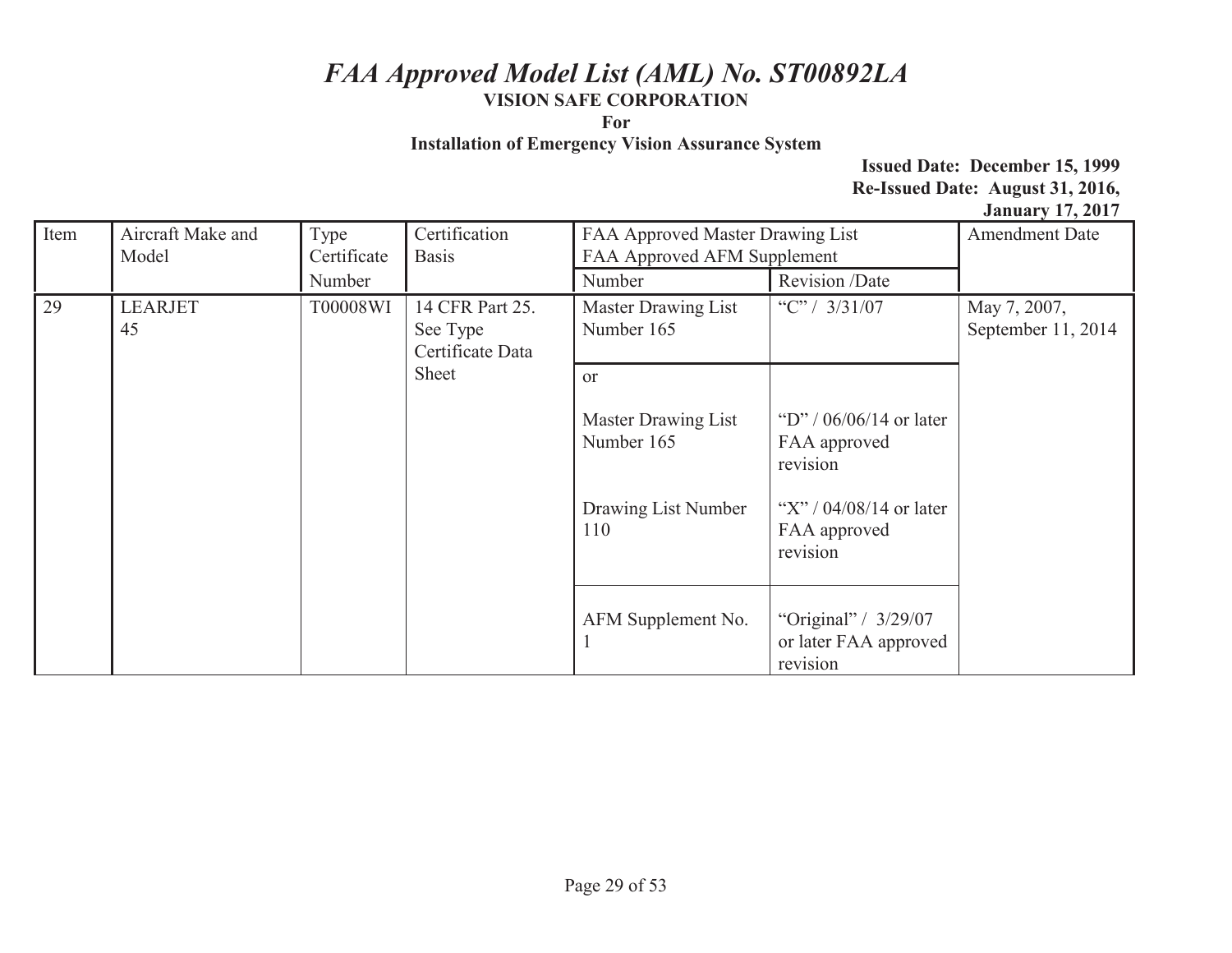**For** 

**Installation of Emergency Vision Assurance System** 

|                           |                                                 |                             |                                   |                                   |                                                                 | $\frac{1}{2}$ and $\frac{1}{2}$ and $\frac{1}{2}$ and $\frac{1}{2}$ and $\frac{1}{2}$ and $\frac{1}{2}$ and $\frac{1}{2}$ and $\frac{1}{2}$ and $\frac{1}{2}$ and $\frac{1}{2}$ and $\frac{1}{2}$ and $\frac{1}{2}$ and $\frac{1}{2}$ and $\frac{1}{2}$ and $\frac{1}{2}$ and $\frac{1}{2}$ a |
|---------------------------|-------------------------------------------------|-----------------------------|-----------------------------------|-----------------------------------|-----------------------------------------------------------------|-----------------------------------------------------------------------------------------------------------------------------------------------------------------------------------------------------------------------------------------------------------------------------------------------|
| Item<br>Aircraft Make and |                                                 | Type                        | Certification                     | FAA Approved Master Drawing List  |                                                                 | <b>Amendment Date</b>                                                                                                                                                                                                                                                                         |
|                           | Model                                           | Certificate                 | <b>Basis</b>                      | FAA Approved AFM Supplement       |                                                                 |                                                                                                                                                                                                                                                                                               |
|                           |                                                 | Number                      |                                   | Number                            | Revision /Date                                                  |                                                                                                                                                                                                                                                                                               |
| 30                        | T00005NY<br><b>BOMBARDIER</b><br>AEROSPACE INC. | 14 CFR Part 25.<br>See Type | Master Drawing List<br>Number 226 | "B" / $2/14/07$<br>through        | June 21, 2007,<br>September 11, 2014                            |                                                                                                                                                                                                                                                                                               |
|                           | BD-100-1A10                                     |                             | Certificate Data                  |                                   | "C" / $03/14/07$                                                |                                                                                                                                                                                                                                                                                               |
|                           | Sheet                                           | <sub>or</sub>               |                                   |                                   |                                                                 |                                                                                                                                                                                                                                                                                               |
|                           |                                                 |                             |                                   | Master Drawing List<br>Number 226 | "D" / $06/06/14$ or later<br>FAA approved<br>revision           |                                                                                                                                                                                                                                                                                               |
|                           |                                                 |                             |                                   | Drawing List Number<br>110        | "X" / $04/08/14$ or later<br>FAA approved<br>revision           |                                                                                                                                                                                                                                                                                               |
|                           |                                                 |                             |                                   | AFM Supplement No.                | "Original" /<br>11/28/2006 or later<br>FAA approved<br>revision |                                                                                                                                                                                                                                                                                               |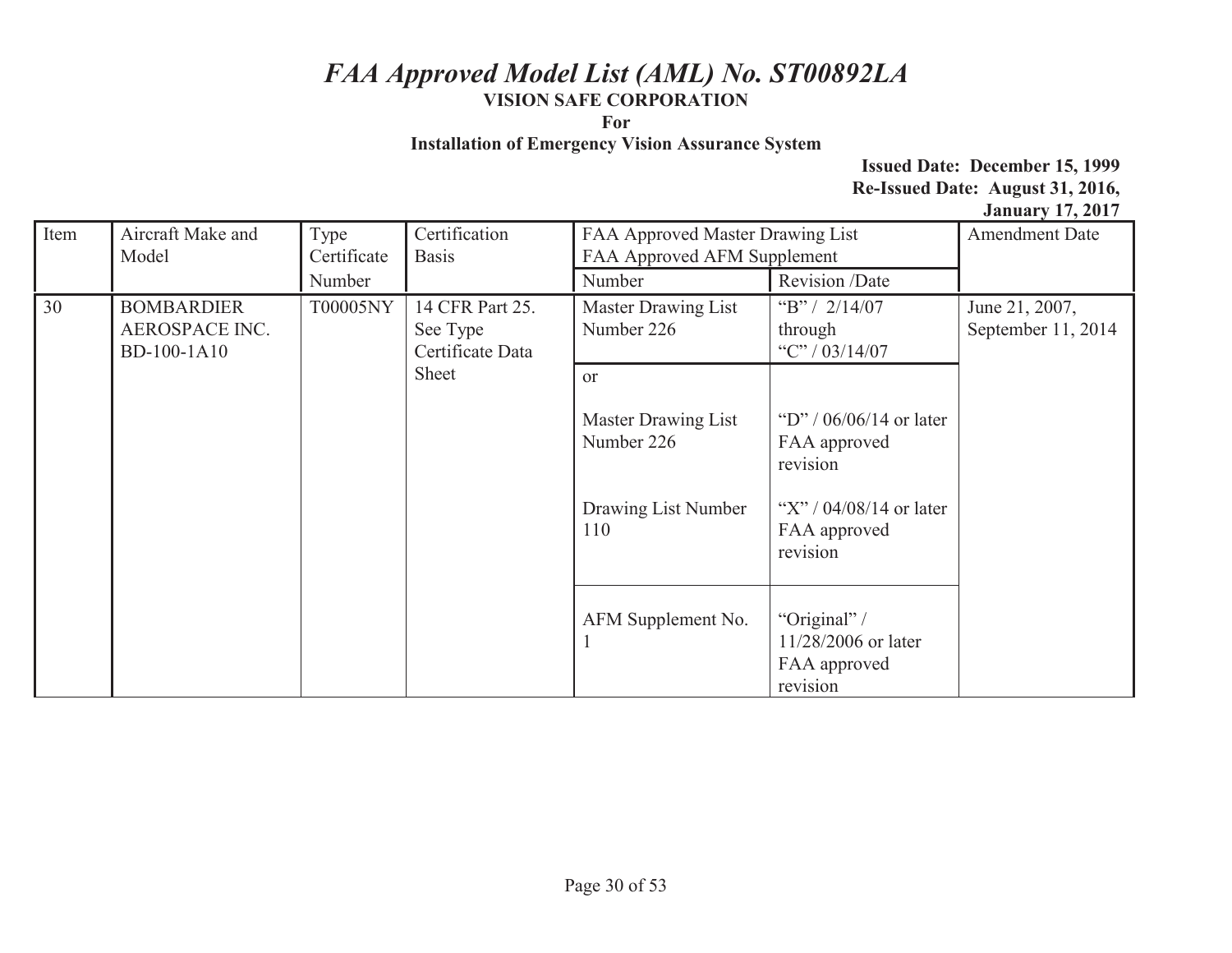**For** 

**Installation of Emergency Vision Assurance System** 

| Item | Aircraft Make and            | Type        | Certification                |                                                                 |                                                           | $3.444$ and $7.44$ and $7.44$ and $7.44$ and $7.44$ and $7.44$ and $7.44$ and $7.44$ and $7.44$ and $7.44$ and $7.44$ and $7.44$ and $7.44$ and $7.44$ and $7.44$ and $7.44$ and $7.44$ and $7.44$ and $7.44$ and $7.44$ and<br><b>Amendment Date</b> |
|------|------------------------------|-------------|------------------------------|-----------------------------------------------------------------|-----------------------------------------------------------|-------------------------------------------------------------------------------------------------------------------------------------------------------------------------------------------------------------------------------------------------------|
|      |                              |             |                              | FAA Approved Master Drawing List<br>FAA Approved AFM Supplement |                                                           |                                                                                                                                                                                                                                                       |
|      | Model                        | Certificate | <b>Basis</b>                 |                                                                 |                                                           |                                                                                                                                                                                                                                                       |
|      |                              | Number      |                              | Number                                                          | Revision /Date                                            |                                                                                                                                                                                                                                                       |
| 31   | <b>DASSAULT</b>              | A59NM       | 14 CFR Part 25.              | Master Drawing List                                             | "-" / $2/19/07$                                           | July 30, 2007,                                                                                                                                                                                                                                        |
|      | <b>AVIATION</b><br>Falcon 7X |             | See Type<br>Certificate Data | Number 407                                                      | through<br>"B" / $04/18/08$                               | September 11, 2014                                                                                                                                                                                                                                    |
|      | Sheet                        |             | <b>or</b>                    |                                                                 |                                                           |                                                                                                                                                                                                                                                       |
|      |                              |             |                              | Master Drawing List<br>Number 407                               | "C" / $06/06/14$ or later<br>FAA approved<br>revision     |                                                                                                                                                                                                                                                       |
|      |                              |             |                              | Drawing List Number<br>110                                      | "X" / $04/08/14$ or later<br>FAA approved<br>revision     |                                                                                                                                                                                                                                                       |
|      |                              |             |                              | AFM Supplement No.                                              | "Original" / 7/18/07<br>or later FAA approved<br>revision |                                                                                                                                                                                                                                                       |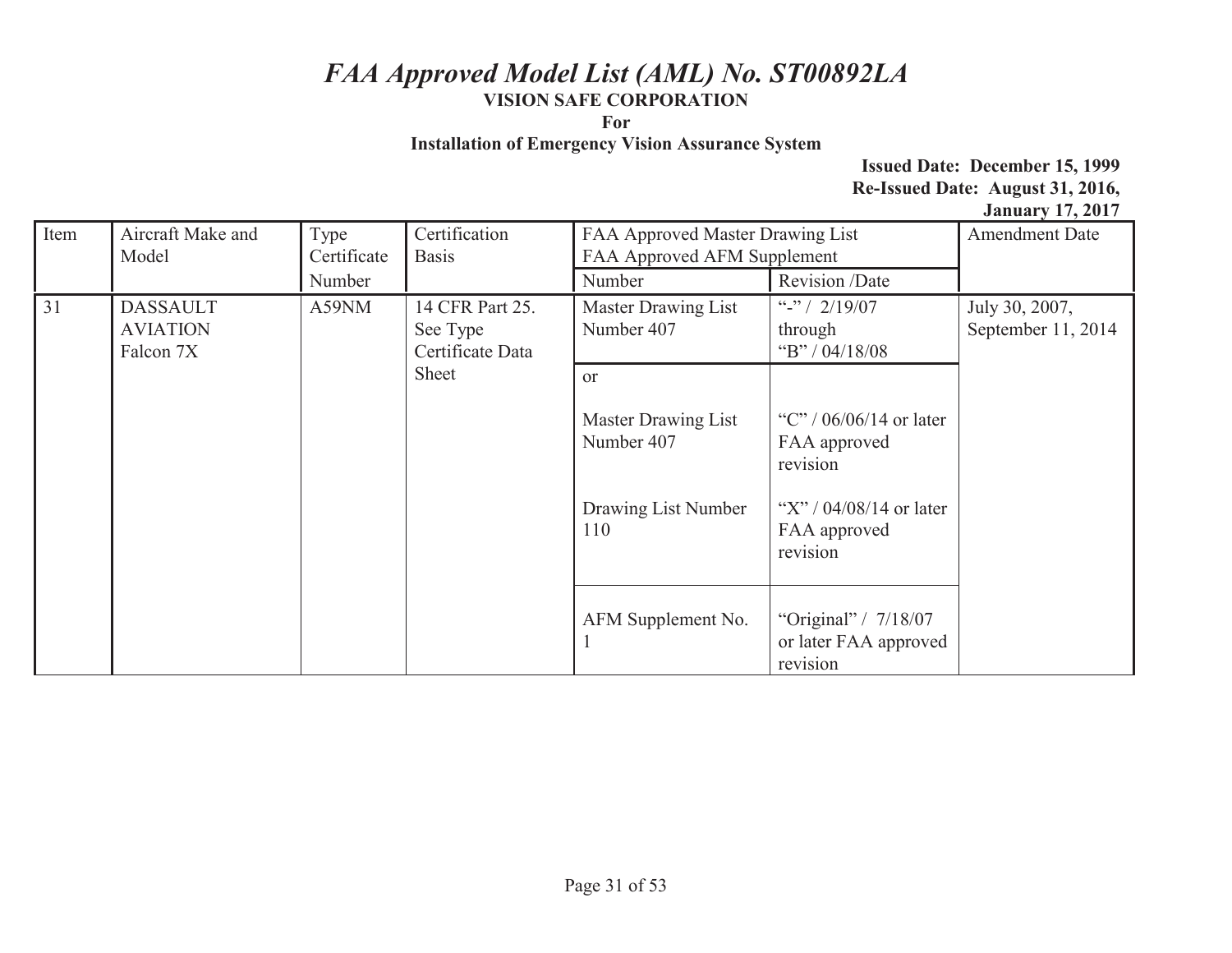**For** 

**Installation of Emergency Vision Assurance System** 

|      |                                                                                              |                                   |                                                                                                  |                                         |                                                              | $v$ unuury 1794017 |
|------|----------------------------------------------------------------------------------------------|-----------------------------------|--------------------------------------------------------------------------------------------------|-----------------------------------------|--------------------------------------------------------------|--------------------|
| Item | Aircraft Make and<br>Model                                                                   | Type<br>Certificate               | Certification<br>FAA Approved Master Drawing List<br>FAA Approved AFM Supplement<br><b>Basis</b> |                                         | <b>Amendment Date</b>                                        |                    |
|      |                                                                                              | Number                            |                                                                                                  | Number                                  | Revision /Date                                               |                    |
| 32   | <b>CESSNA</b><br>T00012WI<br>14 CFR Part 25.<br>680<br>See Type<br>Certificate Data<br>Sheet | <b>Master Drawing List</b><br>406 | "B" $/07/15/07$<br>"H" / $06/11/09$                                                              | October 17, 2007,<br>September 11, 2014 |                                                              |                    |
|      |                                                                                              |                                   | <b>or</b>                                                                                        |                                         |                                                              |                    |
|      |                                                                                              |                                   |                                                                                                  | Master Drawing List<br>406              | "I" / $06/06/14$ or later<br>FAA approved<br>revision        |                    |
|      |                                                                                              |                                   |                                                                                                  | Drawing List Number<br>110              | "X" / $04/08/14$ or later<br>FAA approved<br>revision        |                    |
|      |                                                                                              |                                   |                                                                                                  | AFM Supplement No.                      | "Original" / $10/12/07$<br>or later FAA approved<br>revision |                    |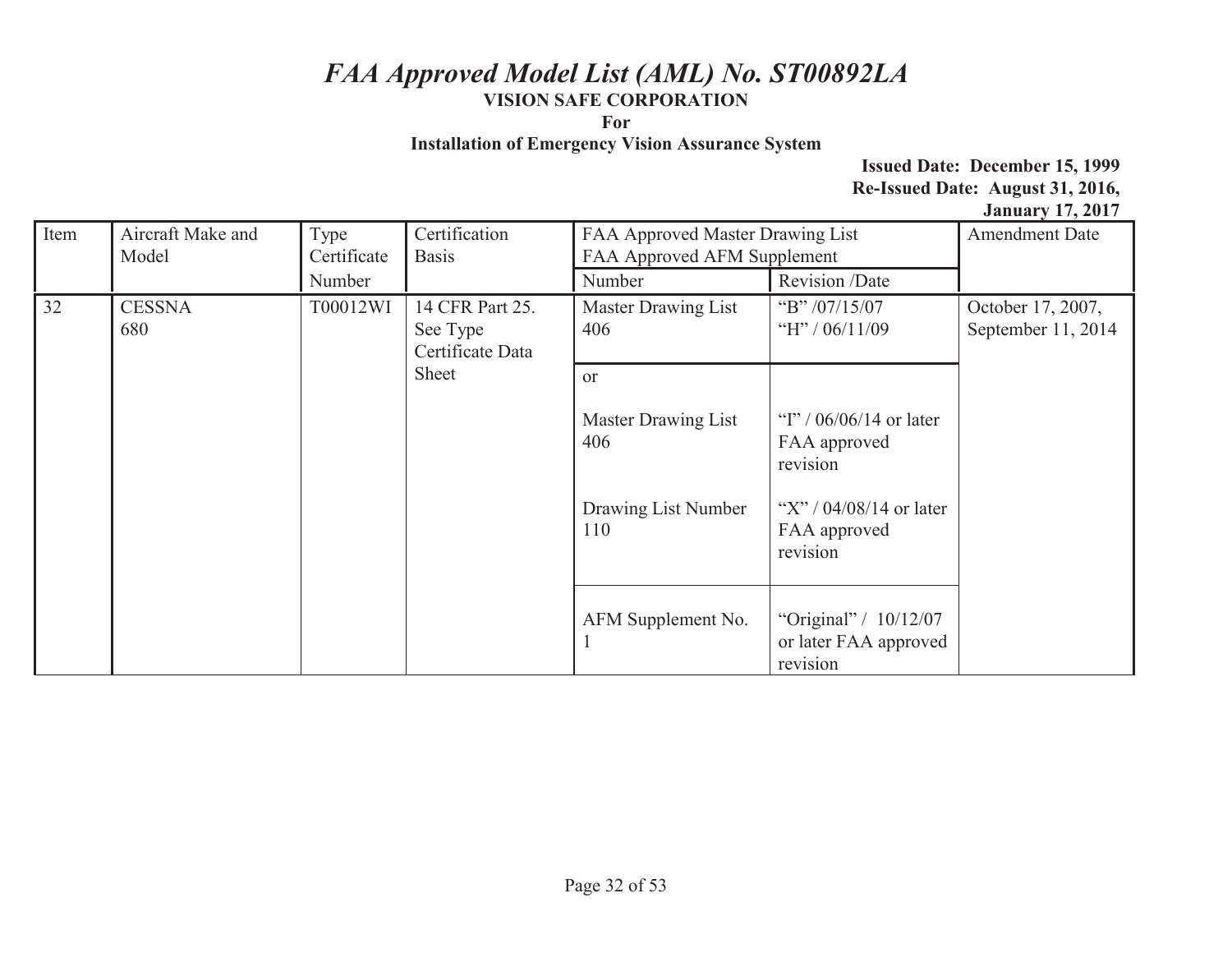**For** 

**Installation of Emergency Vision Assurance System** 

| Item | Aircraft Make and                                                                                           | Type                              | Certification   | FAA Approved Master Drawing List     |                                                       | <b>Amendment Date</b> |
|------|-------------------------------------------------------------------------------------------------------------|-----------------------------------|-----------------|--------------------------------------|-------------------------------------------------------|-----------------------|
|      | Model                                                                                                       | Certificate                       | <b>Basis</b>    | FAA Approved AFM Supplement          |                                                       |                       |
|      |                                                                                                             | Number                            |                 | Number                               | Revision /Date                                        |                       |
| 33   | A3EU<br><b>BEECHCRAFT</b><br>14 CFR Part 25<br>Hawker 750,<br>See Type<br>Certificate Data<br>Hawker 850xp, | Master Drawing List<br>Number 120 | "L" / $6/18/08$ | June 19, 2008,<br>September 11, 2014 |                                                       |                       |
|      | Hawker 900xp                                                                                                |                                   | Sheet           | or                                   |                                                       |                       |
|      |                                                                                                             |                                   |                 | Master Drawing List<br>Number 120    | "M" / $06/06/14$ or later<br>FAA approved<br>revision |                       |
|      |                                                                                                             |                                   |                 | Drawing List Number<br>110           | "X" / $04/08/14$ or later<br>FAA approved<br>revision |                       |
|      |                                                                                                             |                                   |                 | AFM Supplement No.                   | "A" / $5/23/08$ or later<br>FAA approved<br>revision  |                       |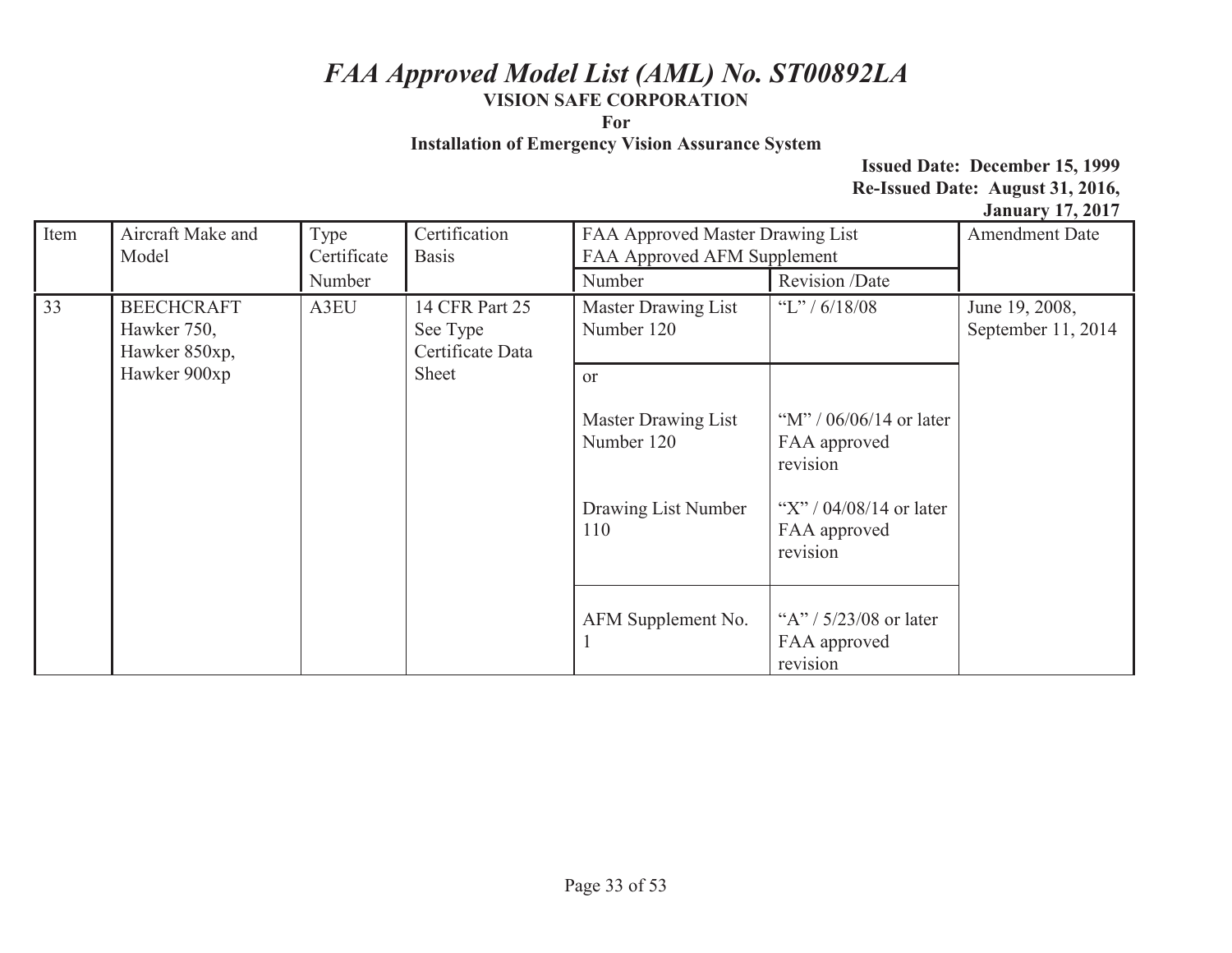**For** 

**Installation of Emergency Vision Assurance System** 

| Item | Aircraft Make and<br>Model                                                                                                                                                | Type<br>Certificate | Certification<br><b>Basis</b>                  | FAA Approved Master Drawing List<br>FAA Approved AFM Supplement                  |                                                                                                                | <b>Amendment Date</b>                                    |
|------|---------------------------------------------------------------------------------------------------------------------------------------------------------------------------|---------------------|------------------------------------------------|----------------------------------------------------------------------------------|----------------------------------------------------------------------------------------------------------------|----------------------------------------------------------|
|      |                                                                                                                                                                           | Number              |                                                | Number                                                                           | Revision /Date                                                                                                 |                                                          |
| 34   | <b>YABORA</b><br><b>INDUSTRIA</b><br>AERONAUTICA S.A.                                                                                                                     | A57NM               | 14 CFR Part 25<br>See Type<br>Certificate Data | Master Drawing List<br>Number 410                                                | "B" / $6/18/08$<br>through<br>"C" / $11/09/10$                                                                 | June 19, 2008,<br>September 11, 2014<br>December 1, 2020 |
|      | (FORMERLY<br><b>EMBRAER S.A.)</b><br>ERJ 190-100 STD,<br>ERJ 190-100 LR,<br>ERJ 190-100 IGW<br>ERJ 190-100 ECJ,<br>ERJ 190-200 STD,<br>ERJ 190-200 LR,<br>ERJ 190-200 IGW |                     | Sheet                                          | <sub>or</sub><br>Master Drawing List<br>Number 410<br>Drawing List Number<br>110 | "D" / $06/06/14$ or later<br>FAA approved<br>revision<br>"X" / $04/08/14$ or later<br>FAA approved<br>revision |                                                          |
|      |                                                                                                                                                                           |                     |                                                | AFM Supplement No.                                                               | "Original" / $12/12/07$<br>or later FAA approved<br>revision                                                   |                                                          |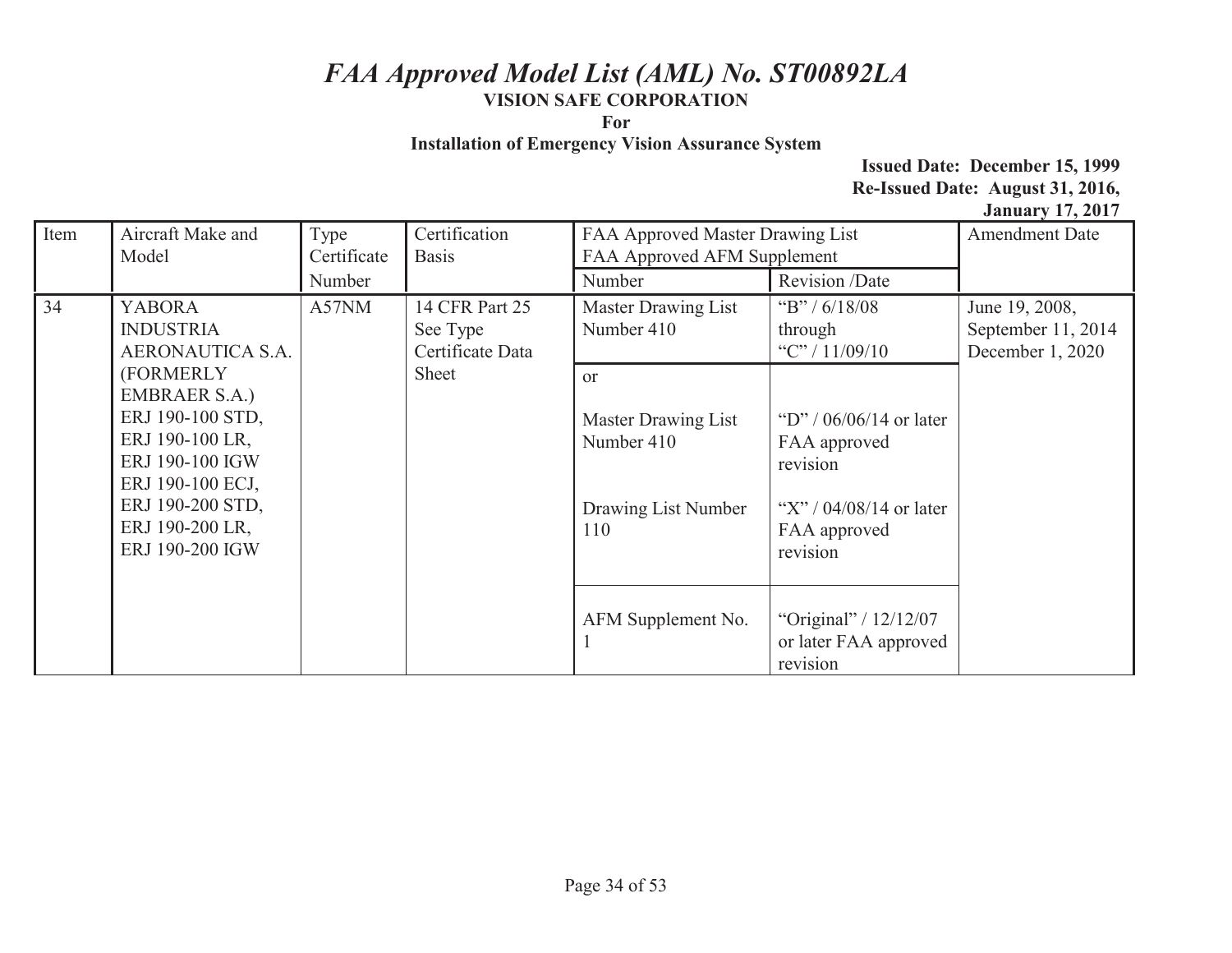**For** 

**Installation of Emergency Vision Assurance System** 

| Item | Aircraft Make and                                                       | Type        | Certification | FAA Approved Master Drawing List  |                                                             | <b>Amendment Date</b>        |
|------|-------------------------------------------------------------------------|-------------|---------------|-----------------------------------|-------------------------------------------------------------|------------------------------|
|      | Model                                                                   | Certificate | <b>Basis</b>  | FAA Approved AFM Supplement       |                                                             |                              |
|      |                                                                         | Number      |               | Number                            | Revision /Date                                              |                              |
| 35   | <b>BOEING</b><br>747-400 Series,<br>747-400D Series,<br>747-400F Series | A20WE       | See Note 1    | Master Drawing List<br>Number 404 | "K" / 11/13/12 or later<br>FAA approved<br>revision         | May 29, 2012<br>May 20, 2015 |
|      | 747-8 Series<br>747-8F Series                                           |             | See Note 7    | Drawing List Number<br>110        | "X" / $04/08/14$ or later<br>FAA approved<br>revision       |                              |
|      |                                                                         |             |               | AFM Supplement No.<br>8999-404    | "Original" / 05/22/12<br>or later FAA approved<br>revision  |                              |
| 36   | <b>BOEING</b><br>$MD-11$ ,<br>$MD-11F$                                  | A22WE       | See Note 2    | Master Drawing List<br>Number 151 | "C" / 04/04/13 or later<br>FAA approved<br>revision         | May 3, 2013                  |
|      |                                                                         |             |               | Drawing List Number<br>110        | "X" / $04/08/14$ or later<br>FAA approved<br>revision       |                              |
|      |                                                                         |             |               | AFM Supplement No.<br>8999-151    | "Original" / $4/24/13$ or<br>later FAA approved<br>revision |                              |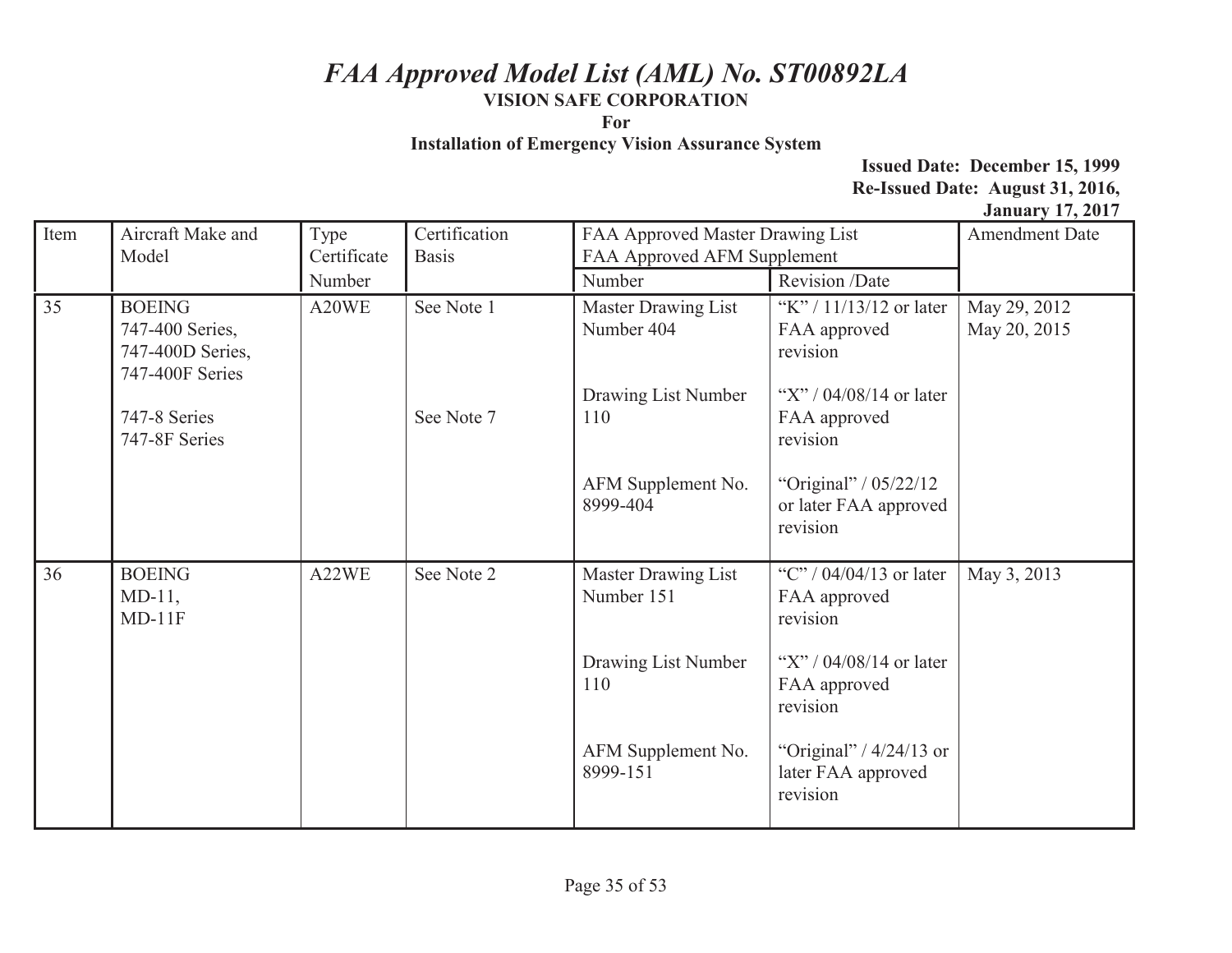**For** 

**Installation of Emergency Vision Assurance System** 

| Item | Aircraft Make and                                                         | Type        | Certification | FAA Approved Master Drawing List  |                                                              | <b>Amendment Date</b>               |
|------|---------------------------------------------------------------------------|-------------|---------------|-----------------------------------|--------------------------------------------------------------|-------------------------------------|
|      | Model                                                                     | Certificate | <b>Basis</b>  | FAA Approved AFM Supplement       |                                                              |                                     |
|      |                                                                           | Number      |               | Number                            | Revision /Date                                               |                                     |
| 37   | <b>BOEING</b><br>757-200 Series,<br>757-200CB Series,<br>757-200PF Series | A2NM        | See Note 3    | Master Drawing List<br>Number 143 | "H" / $10/01/13$ or later<br>FAA approved<br>revision        | December 4, 2013                    |
|      |                                                                           |             |               | Drawing List Number<br>110        | "X" / $04/08/14$ or later<br>FAA approved<br>revision        |                                     |
|      |                                                                           |             |               | AFM Supplement No.<br>8999-143    | "Original" / 11/19/13<br>or later FAA approved<br>revision   |                                     |
| 38   | <b>BOEING</b><br>777-200 Series,<br>777-300 Series,<br>777-300ER Series,  | T00001SE    | See Note 4    | Master Drawing List<br>Number 417 | "C" / $10/15/14$ or later<br>FAA approved<br>revision        | February 4, 2015<br>August 31, 2016 |
|      | 777-200LR Series,<br>777F Series                                          |             |               | Drawing List Number<br>110        | "Z" / $09/03/14$ or later<br>FAA approved<br>revision        |                                     |
|      |                                                                           |             |               | AFM Supplement No.<br>8999-417    | "Original" / $12/19/14$<br>or later FAA approved<br>revision |                                     |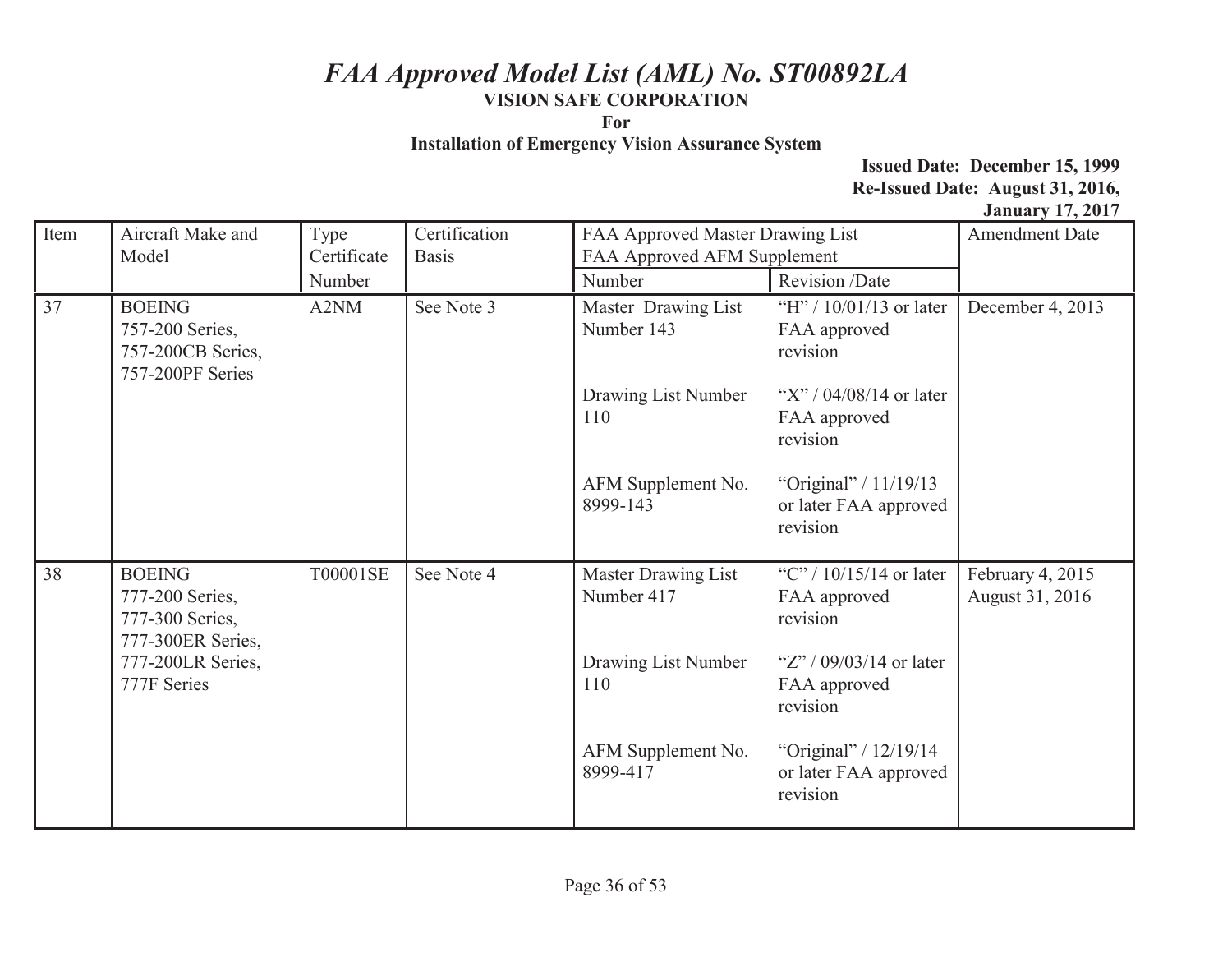**For** 

**Installation of Emergency Vision Assurance System** 

| Item | Aircraft Make and<br>Model | Type<br>Certificate | Certification<br><b>Basis</b> | FAA Approved Master Drawing List<br>FAA Approved AFM Supplement |                           | <b>Amendment Date</b> |
|------|----------------------------|---------------------|-------------------------------|-----------------------------------------------------------------|---------------------------|-----------------------|
|      |                            |                     |                               |                                                                 |                           |                       |
|      |                            | Number              |                               | Number                                                          | Revision /Date            |                       |
| 39   | <b>AIRBUS</b>              | A35EU               | See Note 5                    | Master Drawing List                                             | "A" / $11/13/14$ or later | February 24, 2015     |
|      | A300-600                   |                     |                               | Number 419                                                      | FAA approved              |                       |
|      | A300, Model B4-601,        |                     |                               |                                                                 | revision                  |                       |
|      | A300, Model B4-603,        |                     |                               |                                                                 |                           |                       |
|      | A300, Model B4-620,        |                     |                               | Drawing List Number                                             | "Z" / $09/03/14$ or later |                       |
|      | A300, Model B4-            |                     |                               | 110                                                             | FAA approved              |                       |
|      | 605R,                      |                     |                               |                                                                 | revision                  |                       |
|      | A300, Model B4-            |                     |                               |                                                                 |                           |                       |
|      | 622R,                      |                     |                               | AFM Supplement No.                                              | "Original" / 07/11/14     |                       |
|      | A300, Model F4-            |                     |                               | 8999-419                                                        | or later FAA approved     |                       |
|      | 605R,                      |                     |                               |                                                                 | revision                  |                       |
|      | A300, Model F4-            |                     |                               |                                                                 |                           |                       |
|      | 622R,                      |                     |                               |                                                                 |                           |                       |
|      | A300, Model C4-            |                     |                               |                                                                 |                           |                       |
|      | 605R Variant F,            |                     |                               |                                                                 |                           |                       |
|      | A300, Model B4-622         |                     |                               |                                                                 |                           |                       |
|      |                            |                     |                               |                                                                 |                           |                       |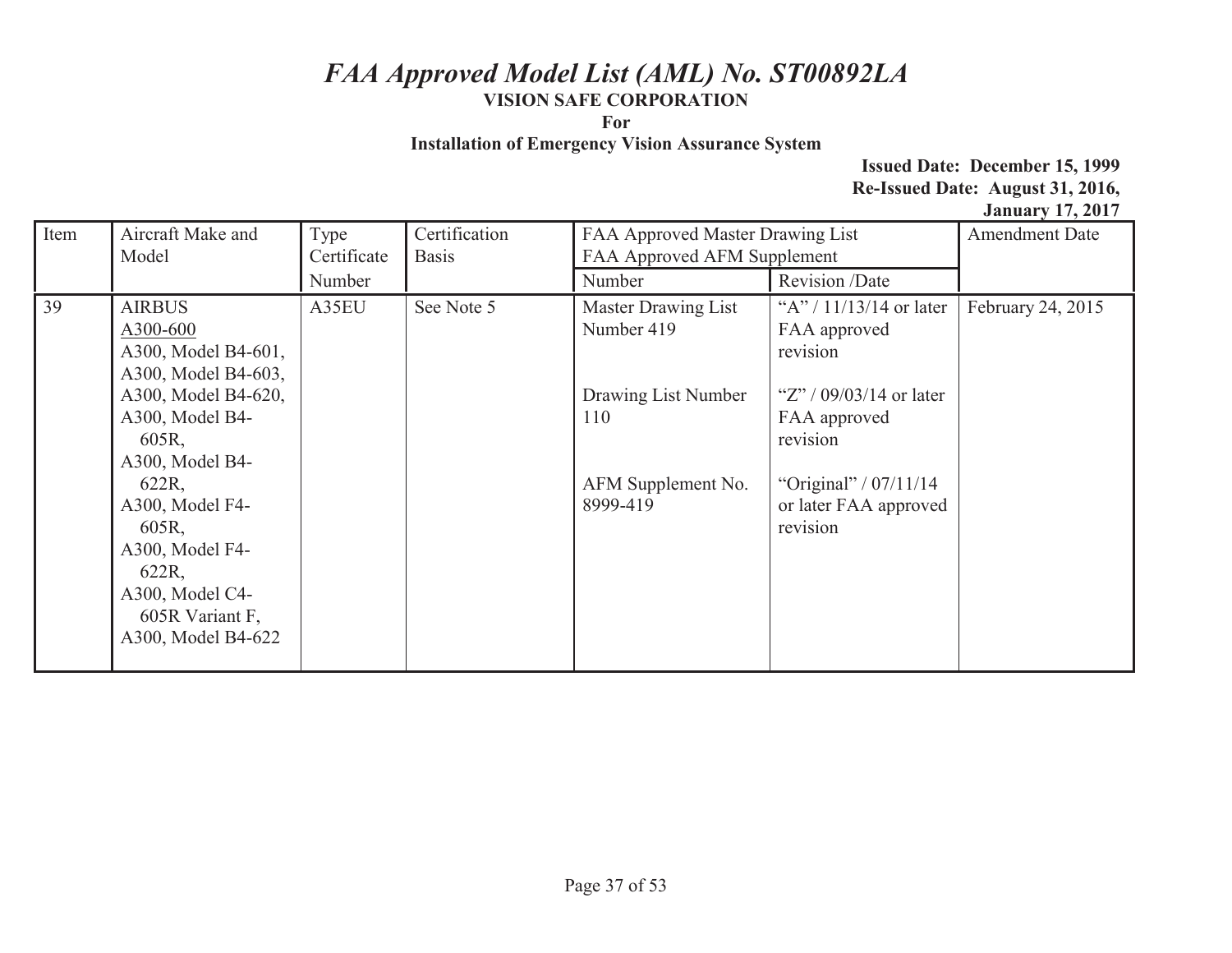**For** 

**Installation of Emergency Vision Assurance System** 

| Item | Aircraft Make and<br>Model                                                                                                                                                                   | Type<br>Certificate | Certification<br><b>Basis</b> | FAA Approved Master Drawing List<br>FAA Approved AFM Supplement                                          |                                                                                                                                                                                  | <b>Amendment Date</b> |
|------|----------------------------------------------------------------------------------------------------------------------------------------------------------------------------------------------|---------------------|-------------------------------|----------------------------------------------------------------------------------------------------------|----------------------------------------------------------------------------------------------------------------------------------------------------------------------------------|-----------------------|
|      |                                                                                                                                                                                              | Number              |                               | Number                                                                                                   | Revision /Date                                                                                                                                                                   |                       |
| 40   | <b>BOEING</b><br>747-100 Series,<br>747-100B Series,<br>747-100B SUD Series,<br>747-200B Series,<br>747-200C Series,<br>747-200F Series,<br>747SR Series,<br>747SP Series,<br>747-300 Series | A20WE               | See Note 6                    | Master Drawing List<br>Number 404<br>Drawing List Number<br>110<br>AFM Supplement No.<br>8999-404L       | "N" $/06/12/14$ or later<br>FAA approved<br>revision<br>"Z" / $09/03/14$ or later<br>FAA approved<br>revision<br>"Original" /<br>03/03/2015 or later<br>FAA approved<br>revision | March 26, 2015        |
| 41   | <b>GULFSTREAM</b><br>G280                                                                                                                                                                    | A61NM               | See Note 8                    | <b>Master Drawing List</b><br>Number 212<br>Drawing List Number<br>110<br>AFM Supplement No.<br>8999-212 | "B" /06/13/16 or later<br>FAA approved<br>revision<br>"AA" / $05/05/16$ or<br>later FAA approved<br>revision<br>"Original" /<br>07/07/2016 or later<br>FAA approved<br>revision  | August 31, 2016       |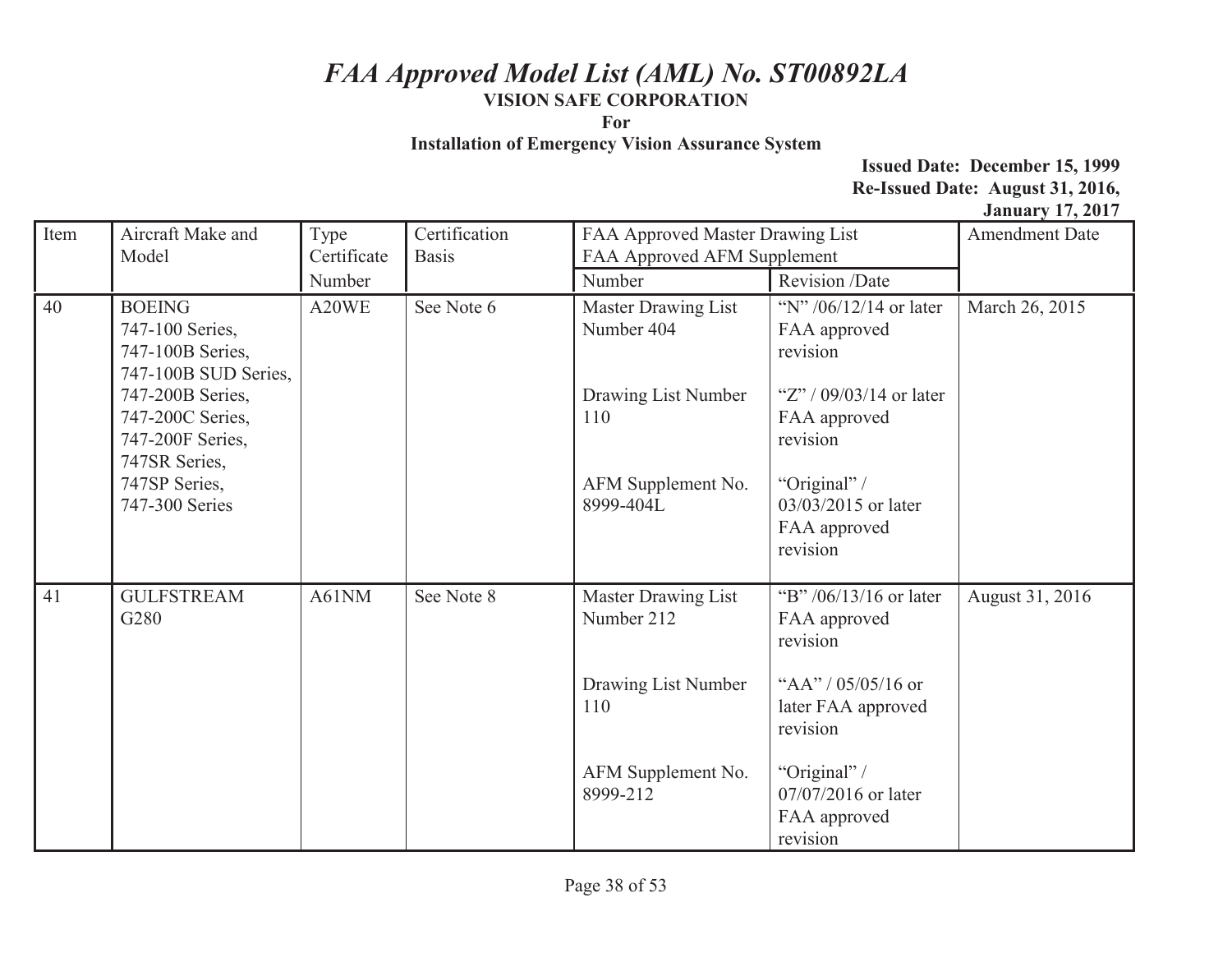**For** 

**Installation of Emergency Vision Assurance System** 

| Item | Aircraft Make and<br>Model                                       | Certification<br>FAA Approved Master Drawing List<br>Type<br>FAA Approved AFM Supplement<br>Certificate<br><b>Basis</b> |             |                                          | <b>Amendment Date</b>                                     |                  |
|------|------------------------------------------------------------------|-------------------------------------------------------------------------------------------------------------------------|-------------|------------------------------------------|-----------------------------------------------------------|------------------|
|      |                                                                  | Number                                                                                                                  |             | Number                                   | Revision /Date                                            |                  |
| 42   | 328 SUPPORT<br><b>SERVICES GMBH</b><br>Dornier Model 328-<br>100 | A45NM                                                                                                                   | See Note 9  | Master Drawing List<br>Number 402        | "E" / $06/21/16$ or later<br>FAA approved<br>revision     | January 17, 2017 |
|      |                                                                  |                                                                                                                         |             | Drawing List Number<br>110               | "AA" / $05/05/16$ or<br>later FAA approved<br>revision    |                  |
|      |                                                                  |                                                                                                                         |             | AFM Supplement No.<br>8999-402           | "Original"/1/17/2017<br>or later FAA approved<br>revision |                  |
| 43   | <b>GULFSTREAM</b><br>GVI                                         | T00015AT                                                                                                                | See Note 10 | <b>Master Drawing List</b><br>Number 190 | "B" / 12/09/17 or later<br>FAA approved<br>revision       | March 8, 2018    |
|      |                                                                  |                                                                                                                         |             | Drawing List Number<br>110               | "AB" / $08/01/17$ or<br>later FAA approved<br>revision    |                  |
|      |                                                                  |                                                                                                                         |             | AFM Supplement No.<br>8999-190           | "Rev. 1" or later FAA<br>approved revision                |                  |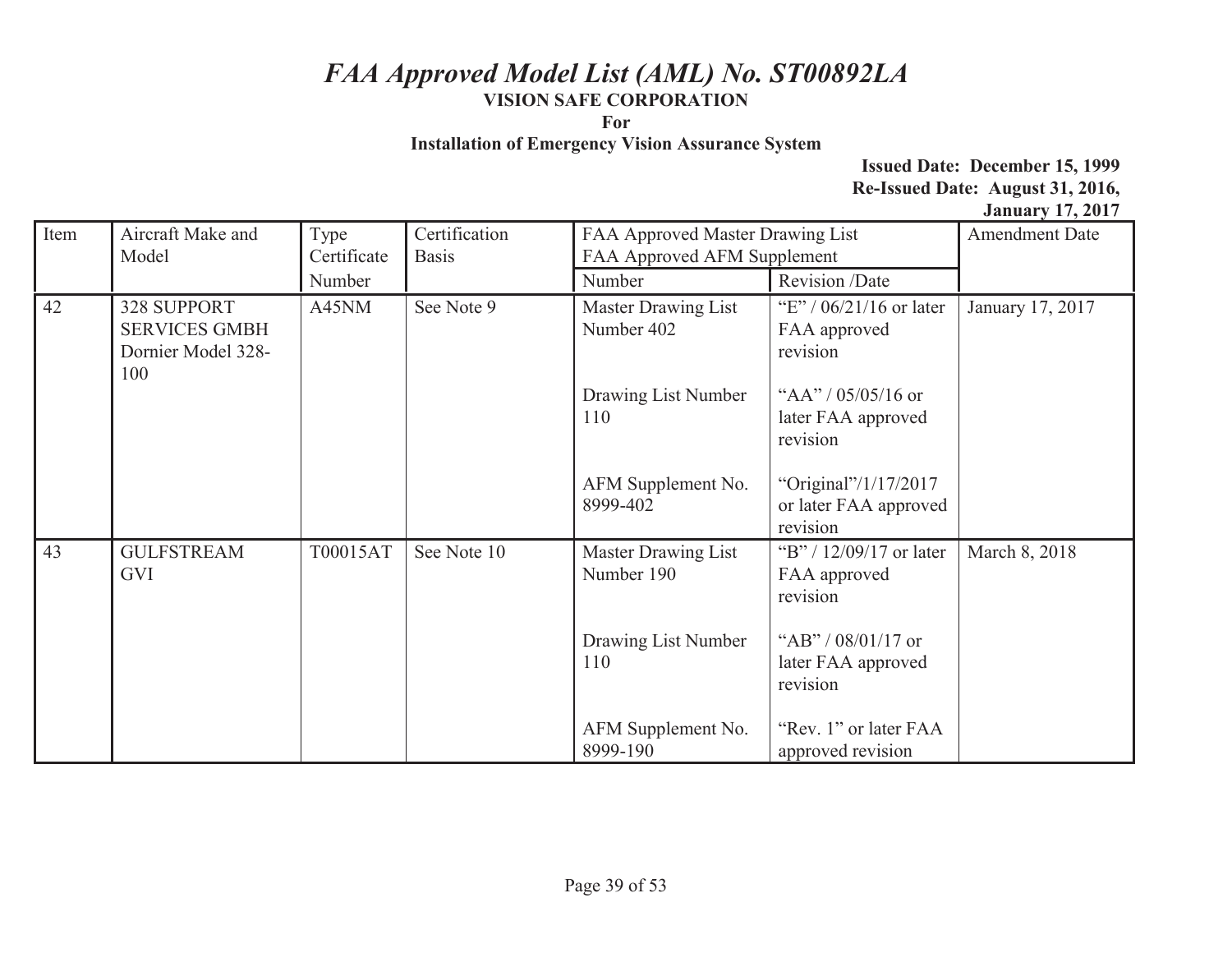**For** 

**Installation of Emergency Vision Assurance System** 

| Item | Aircraft Make and<br>Model                              | Type<br>Certificate | Certification<br><b>Basis</b> | FAA Approved Master Drawing List<br>FAA Approved AFM Supplement |                                                      | <b>Amendment Date</b>         |
|------|---------------------------------------------------------|---------------------|-------------------------------|-----------------------------------------------------------------|------------------------------------------------------|-------------------------------|
|      |                                                         | Number              |                               | Number                                                          | Revision /Date                                       |                               |
| 44   | <b>GULFSTREAM</b><br>GVII-G500<br>GVII-G600             | T00021AT            | See Note 11                   | Master Drawing List<br>Number 420                               | "D", $6/25/18$ or later<br>FAA approved<br>revision  | Aug 30, 2018<br>July 11, 2019 |
|      |                                                         |                     |                               | Drawing List Number<br>110                                      | "AC", 05/14/18 or<br>later FAA approved<br>revision  |                               |
|      |                                                         |                     |                               | AFM Supplement No.<br>8999-420                                  | "Original" or later<br>FAA approved<br>revision      |                               |
| 45   | <b>EMBRAER S.A.</b><br><b>EMB-545</b><br><b>EMB-550</b> | TC00062IB           | See Note 12                   | <b>Master Drawing List</b><br>Number 422                        | "B", 2/05/21 or later<br>FAA approved<br>revision    | April 16, 2021                |
|      |                                                         |                     |                               | Drawing List Number<br>110                                      | "AF", $9/01/20$ or later<br>FAA approved<br>revision |                               |
|      |                                                         |                     |                               | AFM Supplement No.<br>8999-422                                  | "Original" or later<br>FAA approved<br>revision      |                               |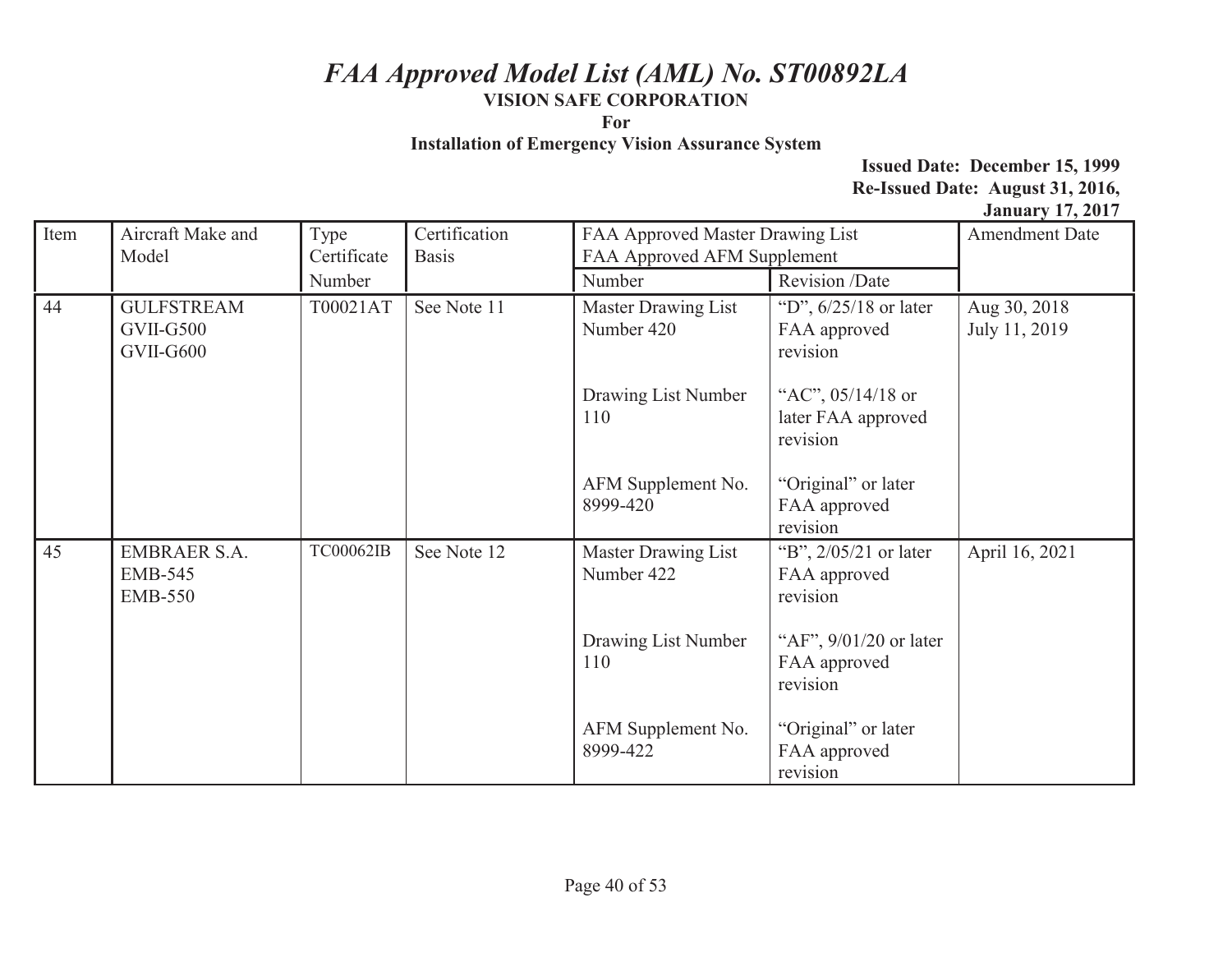**For** 

**Installation of Emergency Vision Assurance System** 

**Issued Date: December 15, 1999 Re-Issued Date: August 31, 2016, January 17, 2017** 

**Note 1**:

Certification Basis

Based on 14 CFR §§ 21.115 and 21.101 for non-significant changes to type design, the certification basis for this change is as follows:

- a) The certification basis for parts not changed or not affected by this change is in accordance with Type Certificate Data Sheet, A20WE.
- b) The certification basis for parts changed or affected by this change is:

#### **Regulations at the amendment level in TCDS A20WE**

25.1(a)(b), 25.301(a)(b)(c), 25.303, 25.305(a)(b), 25.307(a), 25.561, 25.601, 25.603(a)(b)(c), 25.605(a), 25.607, 25.609(a), 25.611, 25.613(a)(b), 25.625(a), 25.773(a), 25.789(a), 25.1301, 25.1303, 25.1309(a), 25.1321(a), 25.1353(a), 25.1431(c), 25.1501, 25.1529, 25.1581(a)(b), 25.1583, 25.1585(a)

### **Regulations at the latest amendment level 25-0 through 25-123**

25.853(a), 25.1713(c)

#### **14 CFR Part 26 regulations**

Based on 14 CFR §§ 21.101(g), applicable provisions of 14 CFR part 26 are included in the certification basis. For any future 14 CFR part 26 amendments, the holder of this STC must demonstrate compliance with the applicable sections.

As of the issuance date of this STC, compliance has been found for the following regulations 14 CFR §§ 26.11, (Admt No. 26-0), 26.47, (Amdt No. 26-1). The above 14 CFR part 26 certification basis is only applicable to VisionSafe Corporation Master Drawing List MDL 404 Reision I, dated April 24, 2012, and Drawing List Number 110 Revision S, dated April 24, 2012, or later FAA approved revisions.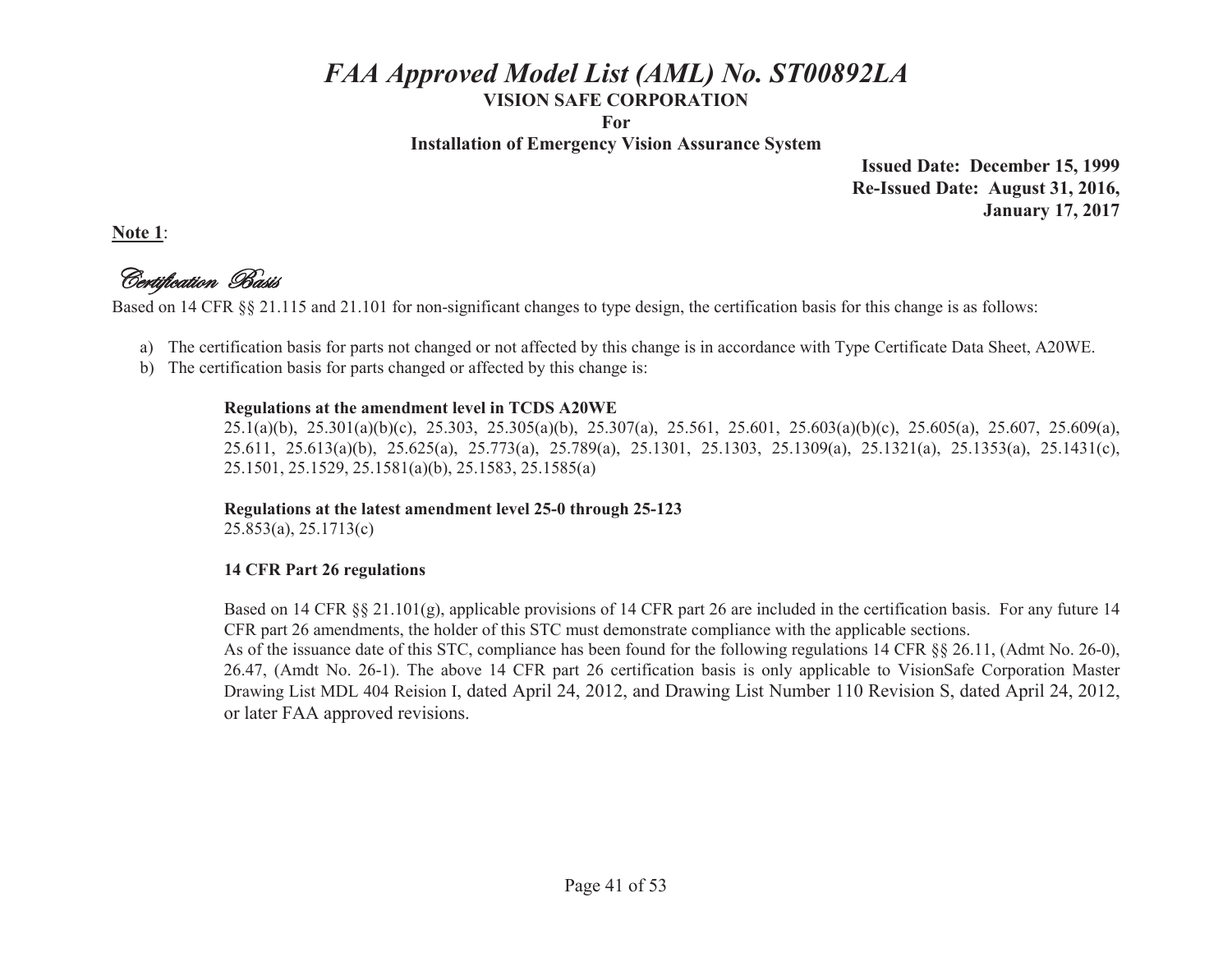**For** 

**Installation of Emergency Vision Assurance System** 

**Issued Date: December 15, 1999 Re-Issued Date: August 31, 2016, January 17, 2017** 

**Note 2**:

Certification Basis

Based on 14 CFR §§ 21.115 and 21.101 for non-significant changes to type design, the certification basis for this change is as follows:

- a) The certification basis for parts not changed or not affected by this change is in accordance with Type Certificate Data Sheet A22WE.
- b) The certification basis for parts changed or affected by this change is:

#### **Regulations at the amendment level in TCDS A22WE**

 §§ 25.1(a)(b), 25.301(a)(b)(c), 25.303, 25.601, 25.603(a)(b)(c), 25.605(a), 25.607, 25.609(a), 25.789(a), 25.1321(a), 25.1501, 25.1519, 25.1529 and 25.1541(a)(b).

#### **Regulations at the latest amendment level 25-0 through 25-123**

 §§ 25.29(a) (b), 25.305(a)(b), 25.307(a), 25.561(a)(b)(3), 25.611, 25.613(a)(b), 25.625(a)(b), 25.773(a), 25.853(a), 25.1301(a)(b), 25.1303(a)(b)(c), 25.1309(a), 25.1353(a), 25.1431(c), 25.1581(a)(b), 25.1583, 25.1585(a)(b) and 25.1713(c).

### **14 CFR Part 26 regulations**

 Based on 14 CFR §21.101(g), applicable provisions of 14 CFR part 26 are included in the certification basis. For any future 14 CFR Part 26 amendments, the holder of this STC must demonstrate compliance with the applicable sections. As of the issuance date of this STC, compliance has been found for the following regulations 14 CFR §§ 26.11, (Admt No. 26-0), 26.47, (Amdt No. 26-1). The above 14 CFR part 26 certification basis is only applicable to VisionSafe Corporation Master Drawing List MDL 151 Revision C, dated April 4, 2013, and Drawing List Number 110 Revision U, dated July 6, 2012, or later FAA approved revisions.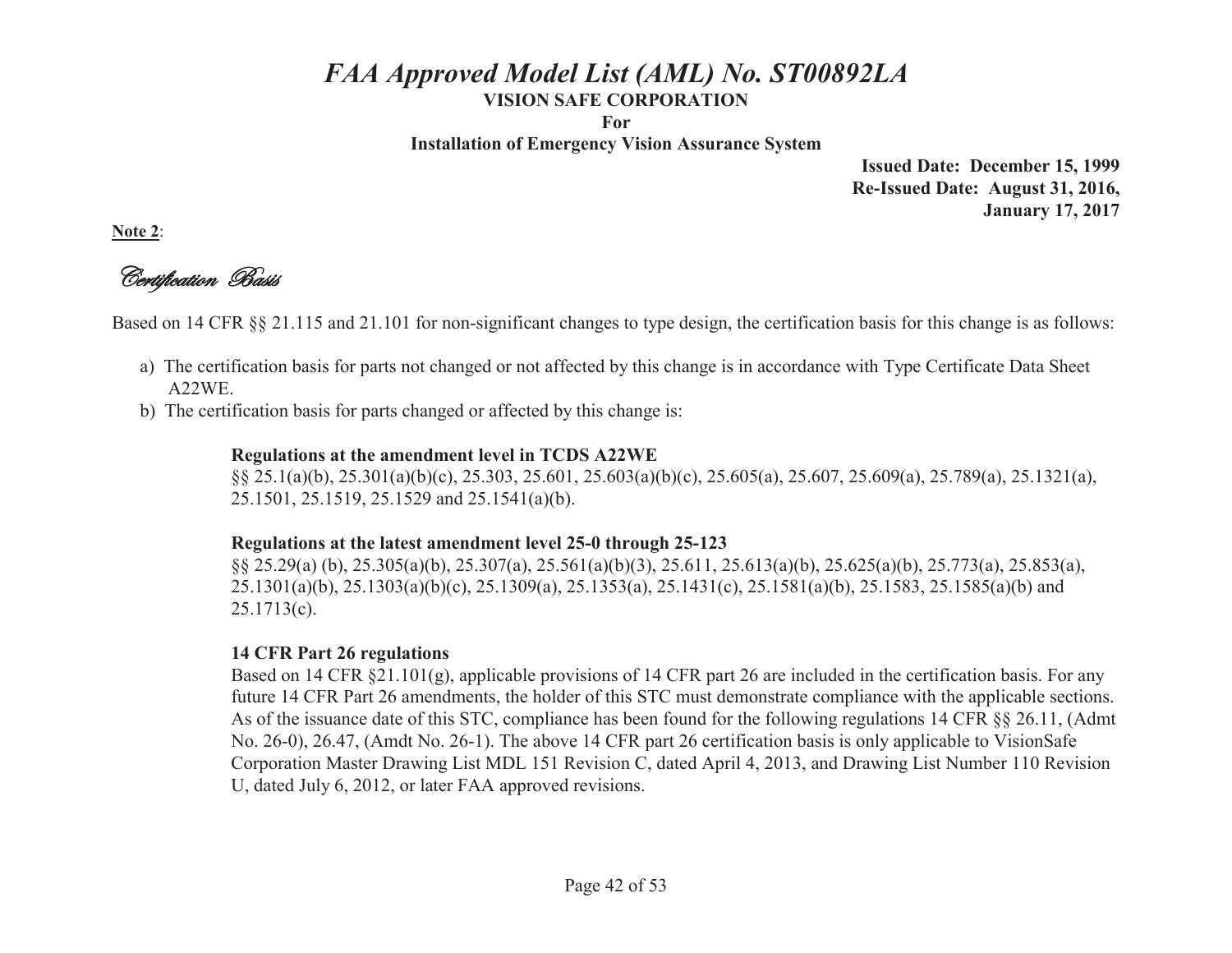**For** 

**Installation of Emergency Vision Assurance System** 

**Issued Date: December 15, 1999 Re-Issued Date: August 31, 2016, January 17, 2017** 

**Note 3**:

Certification Basis

Based on 14 CFR §§ 21.115 and 21.101 for non-significant changes to type design, the certification basis for this change is as follows:

- a) The certification basis for parts not changed or not affected by this change is in accordance with Type Certificate Data Sheet A2NM.
- b) The certification basis for parts changed or affected by this change is:

#### **Regulations at the amendment level in TCDS A2NM**

§§ 25.1(a)(b), 25.301(a)(b)(c), 25.303, 25.601, 25.607, 25.609(a), 25.1321(a), 25.1501, 25.1519 and 25.1541(a)(b).

#### **Regulations at the latest amendment level 25-0 through 25-123**

 §§ 25.29(a) (b), 25.305(a)(b), 25.307(a), 25.561(a)(b)(3), 25.603(a)(b)(c), 25.605(a), 25.611, 25.613(a)(b), 25.625(a), 25.773(a), 25.789(a), 25.853(a), 25.1301(a)(b), 25.1303(a)(b)(c), 25.1309(a), 25.1353(a), 25.1431(c), 25.1581(a)(b), 25.1529, 25.1581(a)(b), 25.1583, 25.1585(a)(b) and 25.1713(c).

#### **14 CFR Part 26 regulations**

 Based on 14 CFR §21.101(g), applicable provisions of 14 CFR part 26 are included in the certification basis. For any future 14 CFR Part 26 amendments, the holder of this STC must demonstrate compliance with the applicable sections. As of the issuance date of this STC, compliance has been found for the following regulations 14 CFR §§ 26.11, (Admt No. 26-0), 26.47, (Amdt No. 26-1). The above 14 CFR part 26 certification basis is only applicable to VisionSafe Corporation Master Drawing List MDL 143 Revision H, dated October 1, 2013, and Drawing List Number 110 Revision V, dated June 19, 2013, or later FAA approved revisions.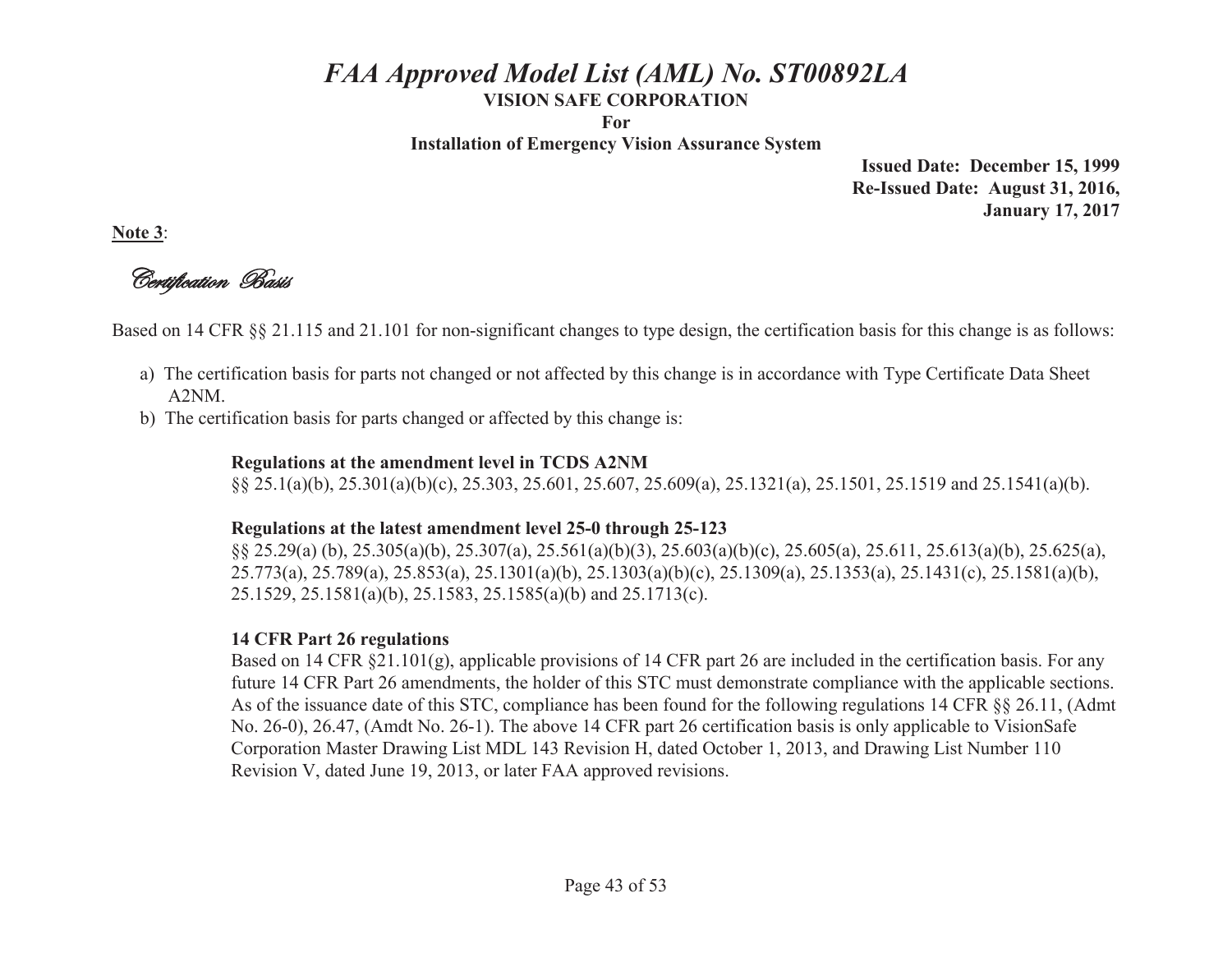**For** 

**Installation of Emergency Vision Assurance System** 

**Issued Date: December 15, 1999 Re-Issued Date: August 31, 2016, January 17, 2017** 

**Note 4**:

Certification Basis

Based on 14 CFR §§ 21.115 and 21.101 for non-significant changes to type design, the certification basis for this change is as follows:

- a) The certification basis for parts not changed or not affected by this change is in accordance with Type Certificate Data Sheet T00001SE.
- b) The certification basis for parts changed or affected by this change is:

### **Regulations at the amendment level in TCDS T00001SE**

 §§ 25.1(a)(b), 25.29(a) (b), 25.301(a)(b)(c), 25.303, 25.305(a)(b), 25.307(a), 25.561(a)(b)(3), 25.601, 25.603(a)(b)(c), 25.605(a), 25.607, 25.609(a), 25.613(a)(b), 25.625(a), 25.771(a), 25.789(a), 25.853(a), 25.1303(a)(b)(c), 25.1321(a), 25.1353(a), 25.1431(c), 25.1501, 25.1519, 25.1541(a)(b), 25.1529, 25.1581(a)(b)(d) and 25.1585(a)(b).

### **Regulations at the latest amendment level 25-0 through 25-123**

§§ 25.611, 25.1301(a)(b), 25.1309(a), 25.1583(h) and 25.1713(c).

### **14 CFR Part 26 regulations**

 Based on 14 CFR §21.101(g), applicable provisions of 14 CFR part 26 are included in the certification basis. For any future 14 CFR Part 26 amendments, the holder of this STC must demonstrate compliance with the applicable sections. As of the issuance date of this STC, compliance has been found for the following regulations 14 CFR §§ 26.11, (Admt No. 26-0), 26.47, (Amdt No. 26-1). The above 14 CFR part 26 certification basis is only applicable to VisionSafe Corporation Master Drawing List MDL 417 Revision C, dated October 15, 2014, and Drawing List Number 110 Revision Z, dated September 03, 2014, or later FAA approved revisions.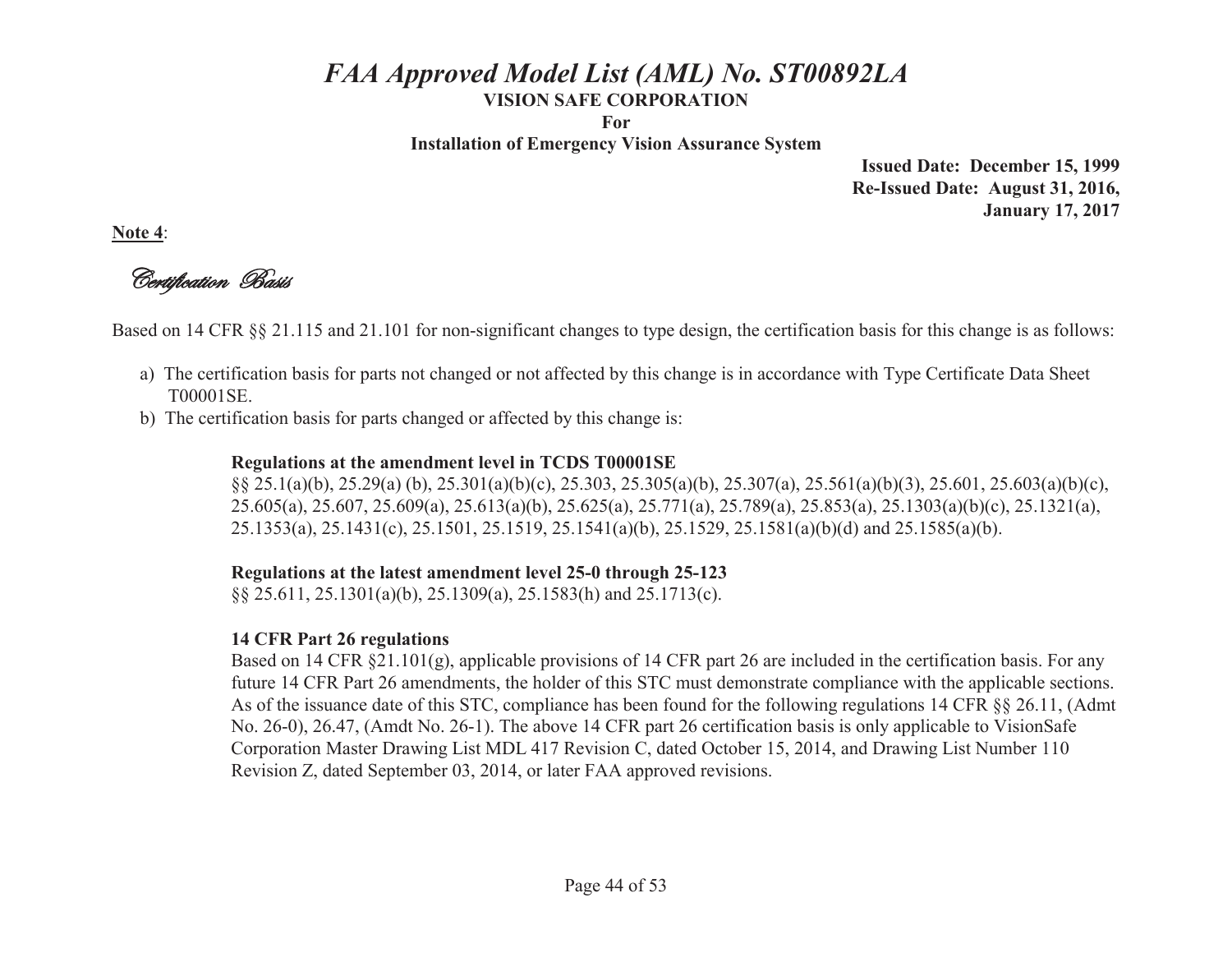**For** 

**Installation of Emergency Vision Assurance System** 

**Issued Date: December 15, 1999 Re-Issued Date: August 31, 2016, January 17, 2017** 

**Note 5**:

Certification Basis

Based on 14 CFR §§ 21.115 and 21.101 for non-significant changes to type design, the certification basis for this change is as follows:

- a) The certification basis for parts not changed or not affected by this change is in accordance with Type Certificate Data Sheet A35EU.
- b) The certification basis for parts changed or affected by this change is:

#### **Regulations at the amendment level in TCDS A35EU**

§§ 25.1(a)(b), 25.305(a)(b), 25.601, 25.609(a), 25.771(a), 25.1519 and 25.1541(a)(b).

#### **Regulations at the latest amendment level 25-0 through 25-123**

 §§ 25.29(a) (b), 25.301(a)(b)(c), 25.303, 25.307(a), 25.561(a)(b)(3), 25.603(a)(b)(c), 25.605(a), 25.607, 25.611, 25.613(a)(b), 25.625(a), 25.789(a), 25.853(a), 25.1301(a)(b), 25.1303(a)(b)(c), 25.1309(a), 25.1321(a), 25.1353(a), 25.1431(c), 25.1501, 25.1581(a)(b), 25.1529, 25.1581(a)(b), 25.1583, 25.1585(a)(b) and 25.1713(c).

#### **14 CFR Part 26 regulations**

 Based on 14 CFR §21.101(g), applicable provisions of 14 CFR part 26 are included in the certification basis. For any future 14 CFR Part 26 amendments, the holder of this STC must demonstrate compliance with the applicable sections. As of the issuance date of this STC, compliance has been found for the following regulations 14 CFR §§ 26.11, (Admt No. 26-0), 26.47, (Amdt No. 26-1). The above 14 CFR part 26 certification basis is only applicable to VisionSafe Corporation Master Drawing List MDL 419 Revision A, dated November 13, 2014, and Drawing List Number 110 Revision Z, dated September 03, 2014, or later FAA approved revisions.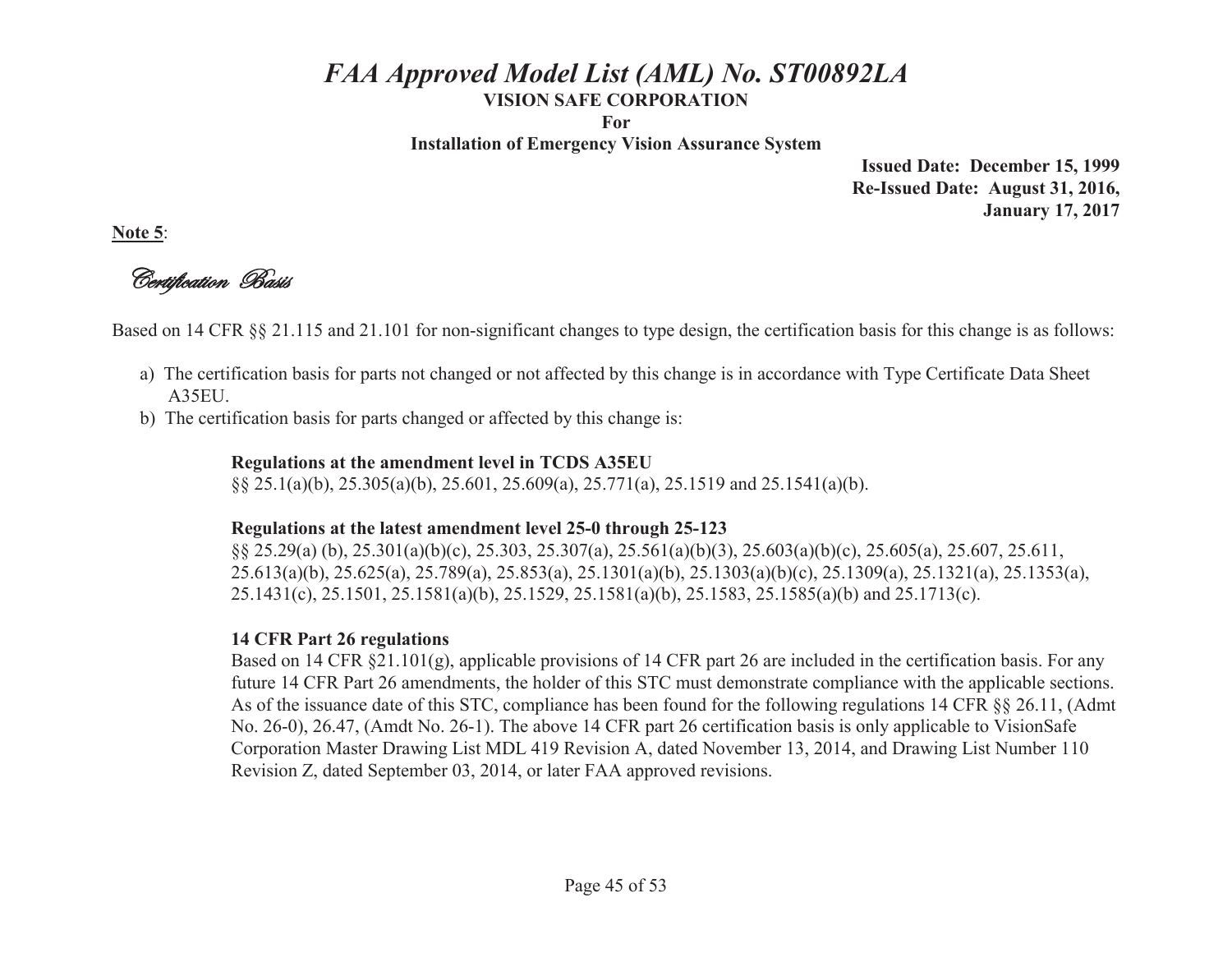**For** 

**Installation of Emergency Vision Assurance System** 

**Issued Date: December 15, 1999 Re-Issued Date: August 31, 2016, January 17, 2017** 

**Note 6**:

Certification Basis

Based on 14 CFR §§ 21.115 and 21.101 for non-significant changes to type design, the certification basis for this change is as follows:

- a) The certification basis for parts not changed or not affected by this change is in accordance with Type Certificate Data Sheet A20WE.
- b) The certification basis for parts changed or affected by this change is:

### **Regulations at the amendment level in TCDS A20WE**

§§ 25.1(a)(b), 25.301(a)(b)(c), 25.303, 25.601, 25.607, 25.609(a), 25.771(a), 25.1519 and 25.1541(a)(b).

### **Regulations at the latest amendment level 25-0 through 25-123**

 §§ 25.29(a) (b), 25.305(a)(b), 25.307(a), 25.561(a)(b)(3), 25.603(a)(b)(c), 25.605(a), 25.611, 25.613(a)(b), 25.625(a), 25.789(a), 25.853(a), 25.1301(a)(b), 25.1303(a)(b)(c), 25.1309(a), 25.1321(a), 25.1353(a), 25.1431(c), 25.1501(a)(b), 25.1529, 25.1581(a)(b)(d), 25.1583, 25.1585(a)(b) and 25.1713(c).

### **14 CFR Part 26 regulations**

 Based on 14 CFR §21.101(g), applicable provisions of 14 CFR part 26 are included in the certification basis. For any future 14 CFR Part 26 amendments, the holder of this STC must demonstrate compliance with the applicable sections. As of the issuance date of this STC, compliance has been found for the following regulations 14 CFR §§ 26.11, (Admt No. 26-0), 26.47, (Amdt No. 26-1). The above 14 CFR part 26 certification basis is only applicable to VisionSafe Corporation Master Drawing List MDL 404 Revision N, dated June 12, 2014, and Drawing List Number 110 Revision Z, dated September 03, 2014, or later FAA approved revisions.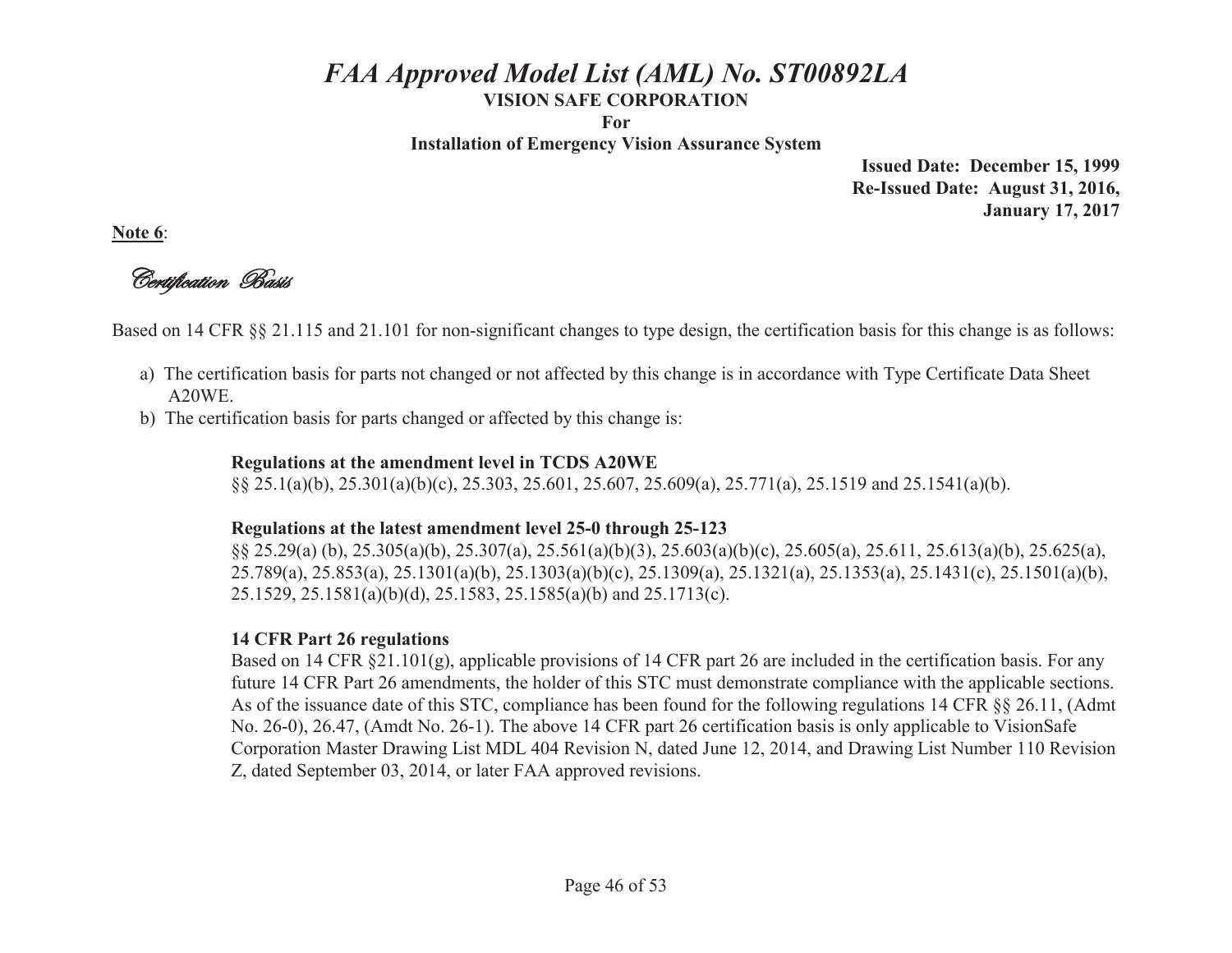**For** 

**Installation of Emergency Vision Assurance System** 

**Issued Date: December 15, 1999 Re-Issued Date: August 31, 2016, January 17, 2017** 

**Note 7**:

Certification Basis

Based on 14 CFR §§ 21.115 and 21.101 for non-significant changes to type design, the certification basis for this change is as follows:

- a) The certification basis for parts not changed or not affected by this change is in accordance with Type Certificate Data Sheet A20WE.
- b) The certification basis for parts changed or affected by this change is:

### **Regulations at the amendment level in TCDS A20WE**

§§ 25.1(a)(b), 25.301(a)(b)(c), 25.303, 25.601, 25.607, 25.609(a), 25.771(a), 25.1519 and 25.1541(a)(b).

### **Regulations at the latest amendment level 25-0 through 25-130**

 §§ 25.29(a) (b), 25.305(a)(b), 25.307(a), 25.561(a)(b)(3), 25.603(a)(b)(c), 25.605(a), 25.611, 25.613(a)(b), 25.625(a), 25.789(a), 25.853(a), 25.1301(a), 25.1303(a)(b)(c), 25.1309(a), 25.1321(a), 25.1353(a), 25.1431(c), 25.1501(a)(b), 25.1529, 25.1581(a)(b), 25.1583(h), 25.1585(a)(b) and 25.1713(c).

### **14 CFR Part 26 regulations**

 Based on 14 CFR §21.101(g), applicable provisions of 14 CFR part 26 are included in the certification basis. For any future 14 CFR Part 26 amendments, the holder of this STC must demonstrate compliance with the applicable sections. As of the issuance date of this STC, compliance has been found for the following regulations 14 CFR §§ 26.11, (Admt No. 26-0), 26.47, (Amdt No. 26-1). The above 14 CFR part 26 certification basis is only applicable to VisionSafe Corporation Master Drawing List MDL 404 Revision O, dated March 01, 2015, and Drawing List Number 110 Revision Z, dated September 03, 2014, or later FAA approved revisions.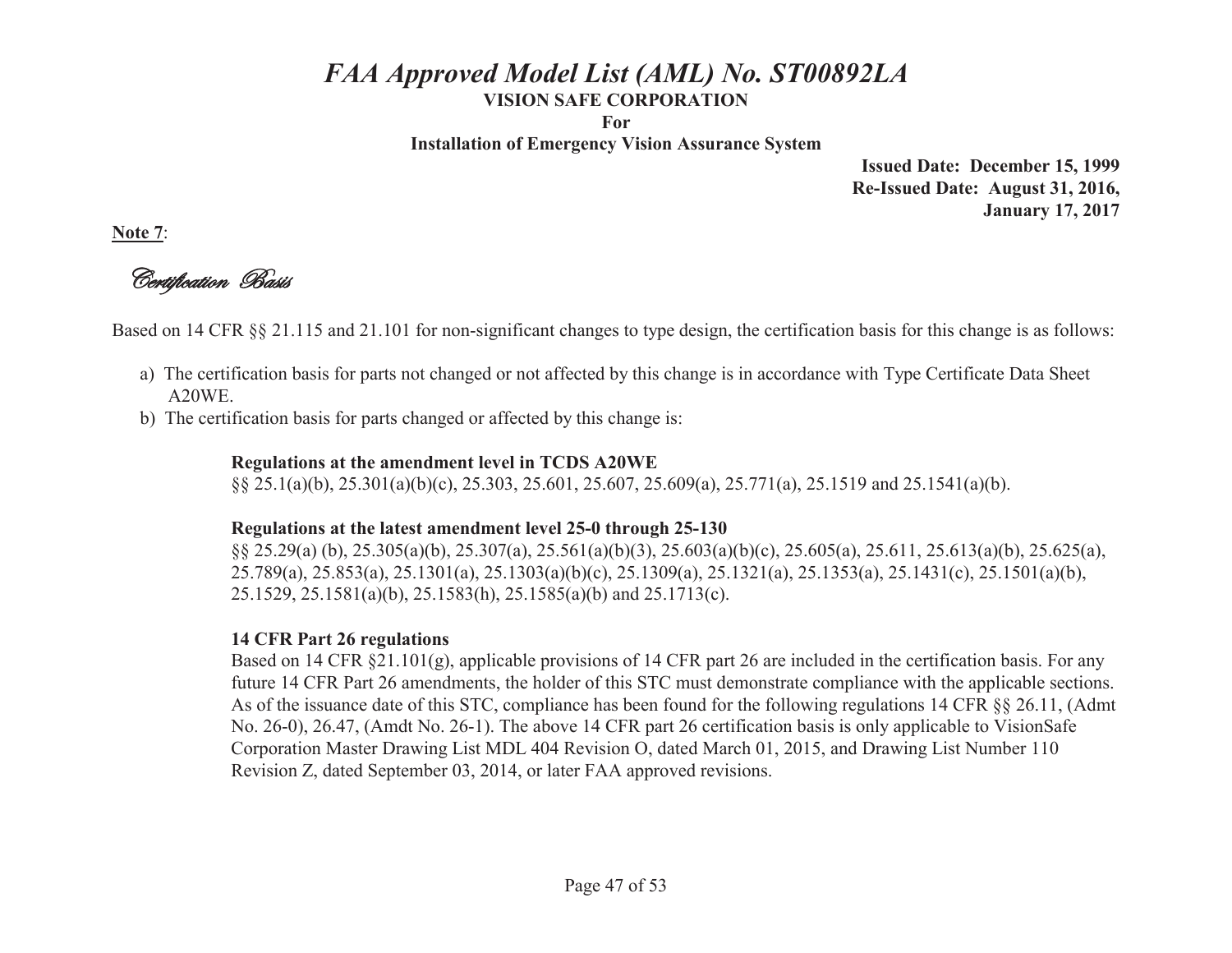**For** 

**Installation of Emergency Vision Assurance System** 

**Issued Date: December 15, 1999 Re-Issued Date: August 31, 2016, January 17, 2017** 

**Note 8**:

Certification Basis

Based on 14 CFR §§ 21.115 and 21.101 for non-significant changes to type design, the certification basis for this change is as follows:

- a) The certification basis for parts not changed or not affected by this change is in accordance with Type Certificate Data Sheet A61NM.
- b) The certification basis for parts changed or affected by this change is:

#### **Regulations at the amendment level in TCDS A61NM**

 §§ 25.1(a)(b), 25.23(a)(b), 25.301(a)(b)(c), 25.303, 25.305(a)(b), 25.307(a), 25.561(a)(b), 25.601, 25.603(a)(b), 25.605(a), 25.607(a)(b)(c), 25.609(a), 25.611, 25.625(a), 25.771(a), 25.789(a), 25.853(a), 25.869(a)(4), 25.1301(a)(b)(c)(d), 25.1303(a)(b)(c), 25.1309(a), 25.1321(a), 25.1353(a), 25.1501(a)(b), 25.1519, 25.1529,  $25.1541(a)(b)$ ,  $25.1581(a)(b)(c)$ ,  $25.1583(h)$ , and  $25.1585(a)(b)$ .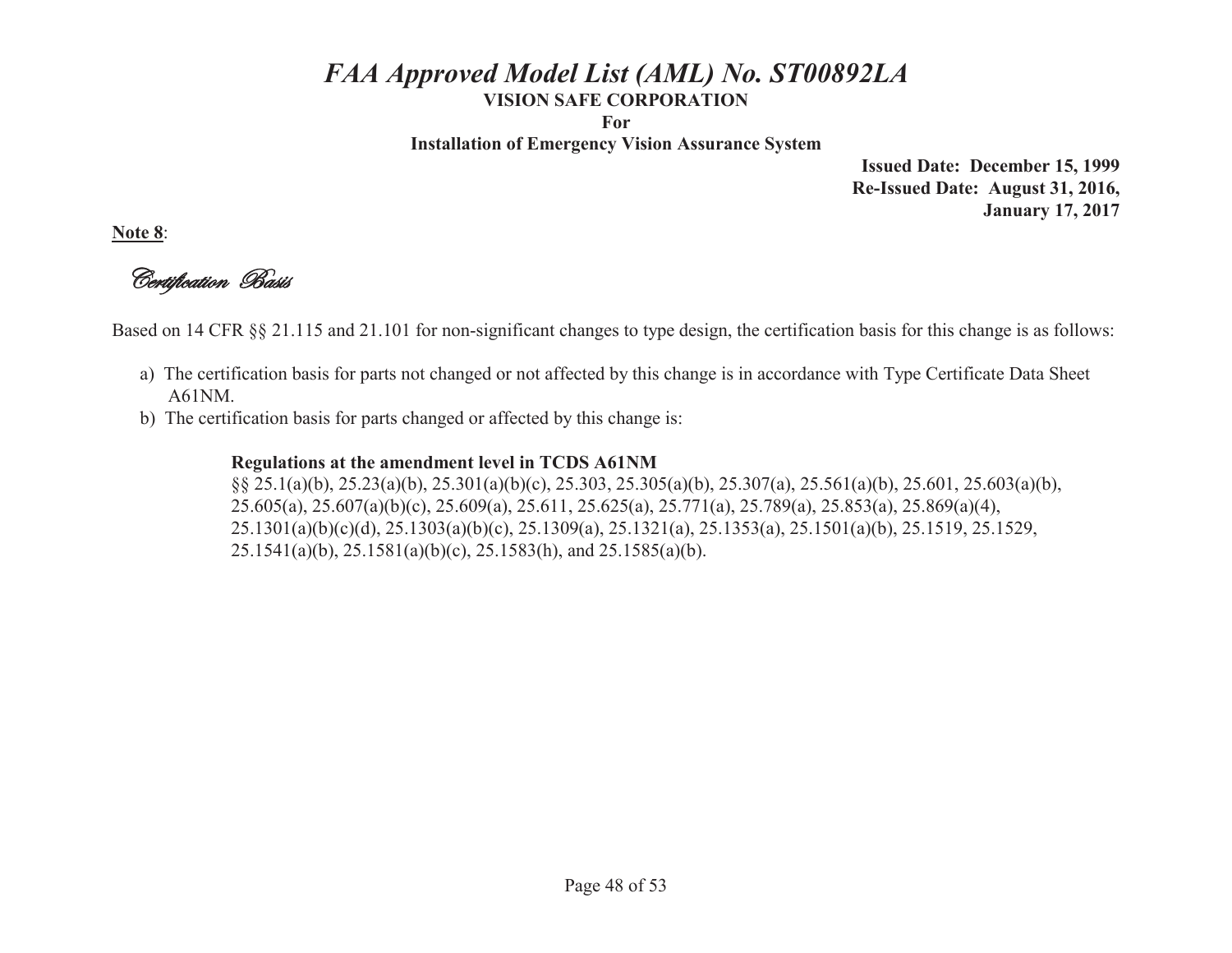**For** 

**Installation of Emergency Vision Assurance System** 

**Issued Date: December 15, 1999 Re-Issued Date: August 31, 2016, January 17, 2017** 

**Note 9**:

Certification Basis

Based on 14 CFR §§ 21.115 and 21.101 for non-significant changes to type design, the certification basis for this change is as follows:

- a) The certification basis for parts not changed or not affected by this change is in accordance with Type Certificate Data Sheet A45NM.
- b) The certification basis for parts changed or affected by this change is:

### **Regulations at the amendment level in TCDS A45NM**

 §§ 25.1(a)(b), 25.23(a)(b), 25.301(a)(b)(c), 25.303, 25.601, 25.603(a)(b), 25.605(a), 25.607(a)(b)(c), 25.609(a), 25.611, 25.771(a), 25.789(a), 25.1301(a)(b)(c)(d), 25.1309(a), 25.1321(a), 25.1501(a)(b), 25.1519, 25.1529, and  $25.1541(a)(b)$ .

#### **Regulations at an intermediate amendment**

 §§25.307(a) amendment 25-72, 25.869(a)(4) amendment 25-113, 25.1353(a) amendment 25-113, 25.1583(c) amendment 25-105

#### **Regulations at the latest amendment level 25-0 through 25-142**

 §§ 25.305(a)(b), 25.307(a), 25.561(a)(b), 25.613(a), 25.625(a), 25.853(a), 25.1301(a), 25.1303(a)(b)(c), 25.1581(a)(b), and 25.1585(a)(b).

#### **14 CFR Part 26 regulations**

Based on 14 CFR §21.101(g), applicable provisions of 14 CFR part 26 are included in the certification basis. For any future 14 CFR Part 26 amendments, the holder of this STC must demonstrate compliance with the applicable sections. As of the issuance date of this STC, compliance has been found for the following regulations 14 CFR §§ 26.11, (Admt No. 26-0), 26.47, (Amdt No. 26-1). The above 14 CFR part 26 certification basis is only applicable to VisionSafe Corporation Master Drawing List MDL 402 Revision E, dated June 21, 2016, and Drawing List Number 110 Revision AA, dated May 05, 2016, or later FAA approved revisions.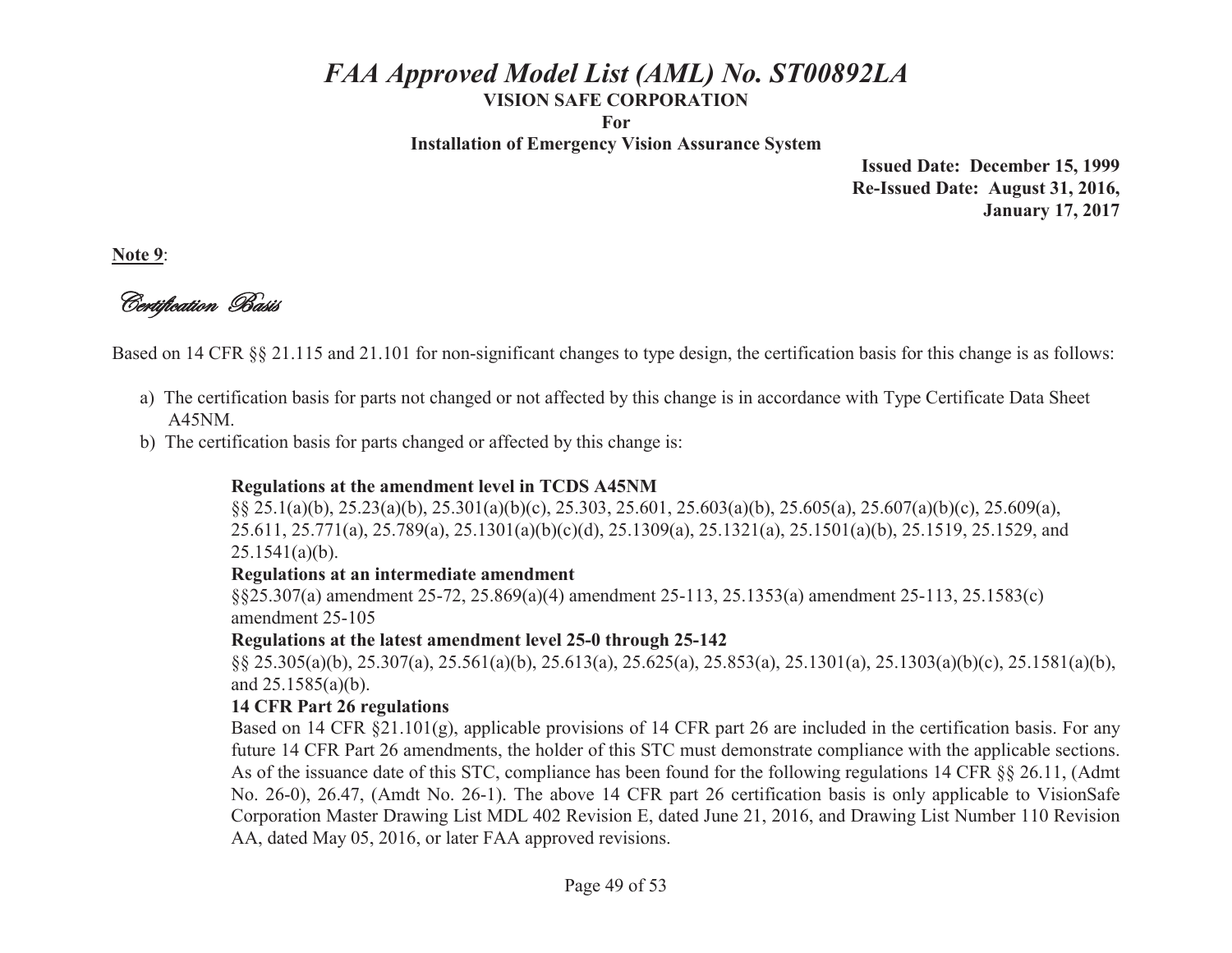**For** 

**Installation of Emergency Vision Assurance System** 

**Issued Date: December 15, 1999 Re-Issued Date: August 31, 2016, January 17, 2017** 

**Note 10**:

Certification Basis

Based on 14 CFR §§ 21.115 and 21.101 for non-significant changes to type design, the certification basis for this change is as follows:

- a) The certification basis for parts not changed or not affected by this change is in accordance with Type Certificate Data Sheet T00015AT.
- b) The certification basis for parts changed or affected by this change is:

#### **Regulations at the amendment level in TCDS T00015AT**

 §§ 25.1(a)(b), 25.23(a)(b), 25.301(a)(b)(c), 25.303, 25.305(a)(b), 25.307(a), 25.561(a)(b),25.601, 25.603(a)(b), 25.605(a), 25.607(a)(b)(c), 25.609(a), 25.611, 25.613(a)(b)(f), 25.625(a), 25.771(a), 25.789(a), 25.853(a), 25.869(a)(2), 25.1301(a)(1)(a)(2)(a)(3)(a)(4), 25.1303(a)(b)(c), 25.1309(a), 25.1321(a), 25.1353(a), 25.1501(a)(b), 25.1519, 25.1529, 25.1541(a)(b), 25.1581(a)(b), 25.1583(c), and 25.1585(a)(b).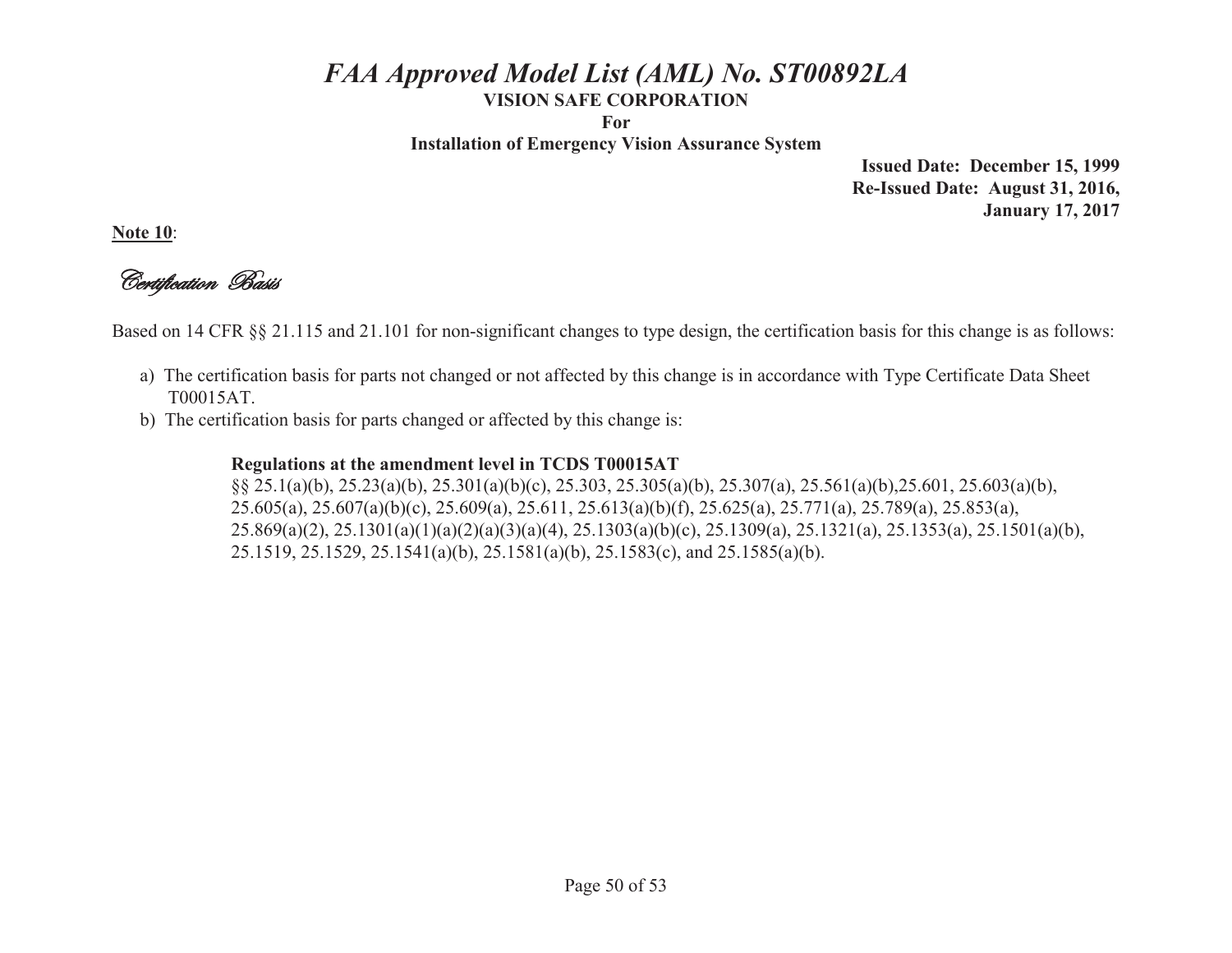**For** 

**Installation of Emergency Vision Assurance System** 

**Issued Date: December 15, 1999 Re-Issued Date: August 31, 2016, January 17, 2017** 

**Note 11**:

Certification Basis

Based on 14 CFR §§ 21.115 and 21.101 for non-significant changes to type design, the certification basis for this change is as follows:

- a) The certification basis for parts not changed or not affected by this change is in accordance with Type Certificate Data Sheet T00021AT.
- b) The certification basis for parts changed or affected by this change is:

#### **Regulations at the amendment level in TCDS T00021AT**

 §§ 25.1(a)(b), 25.23(a)(b), 25.301(a)(b)(c), 25.303, 25.305(a)(b), 25.307(a), 25.561(a)(b), 25.601, 25.603(a)(b), 25.605(a), 25.607(a)(b)(c), 25.609(a), 25.611, 25.613(a)(b)(f), 25.625(a), 25.771(a), 25.789(a), 25.853(a), 25.1301(a)(1)(a)(2)(a)(3)(a)(4), 25.1309(a)(b)(c)(d), 25.1321(a), 25.1501(a)(b), 25.1519, 25.1529, 25.1541(a)(b), 25.1581(a)(b), 25.1583(c), 25.1585(a)(b), and 25.1713(c).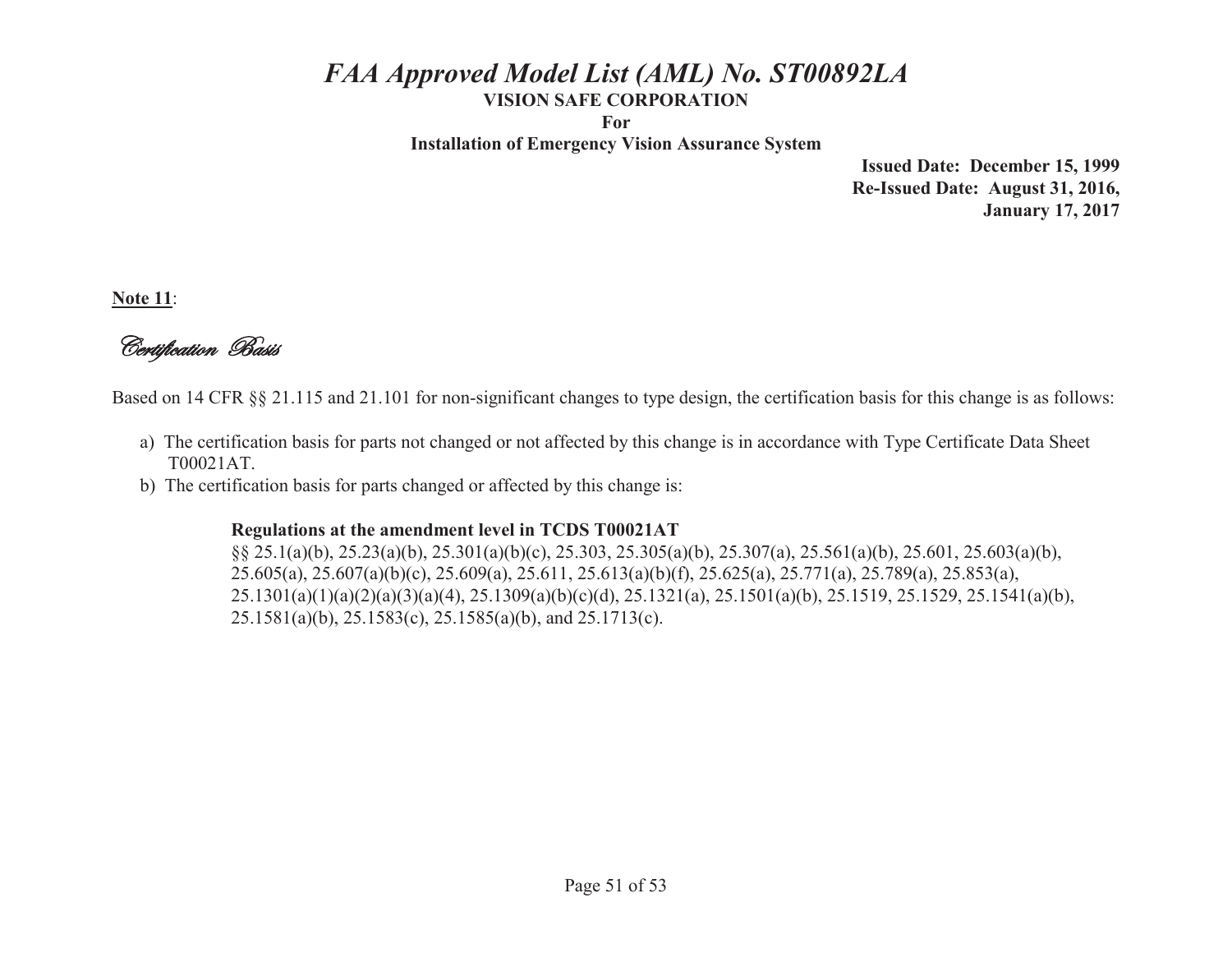**For** 

**Installation of Emergency Vision Assurance System** 

**Issued Date: December 15, 1999 Re-Issued Date: August 31, 2016, January 17, 2017** 

**Note 12**:

Certification Basis

Based on 14 CFR §§ 21.115 and 21.101 for non-significant changes to type design, the certification basis for this change is as follows:

- a) The certification basis for parts not changed or not affected by this change is in accordance with Type Certificate Data Sheet TC00062IB.
- b) The certification basis for parts changed or affected by this change is:

#### **Regulations at the amendment level in TCDS T00021AT**

 §§ 25.1(a)(b), 25.23(a)(b), 25.301(a)(b)(c), 25.303, 25.305(a)(b), 25.307(a), 25.561(a)(b), 25.601, 25.603(a)(b), 25.605(a), 25.607(a)(b)(c), 25.609(a), 25.611, 25.613(a)(b)(f), 25.625(a), 25.771(a), 25.789(a), 25.853(a), 25.1301(a)(1)(a)(2)(a)(3)(a)(4), 25.1309(a), 25.1321(a), 25.1501(a)(b), 25.1519, 25.1529, 25.1541(a)(b), 25.1581(a)(b), 25.1583(c), 25.1585(a)(b), 25.1587(b)(5), 25.1707 (e)(f)(g)(h)(i)(j), and 25.1713(c).

- END -